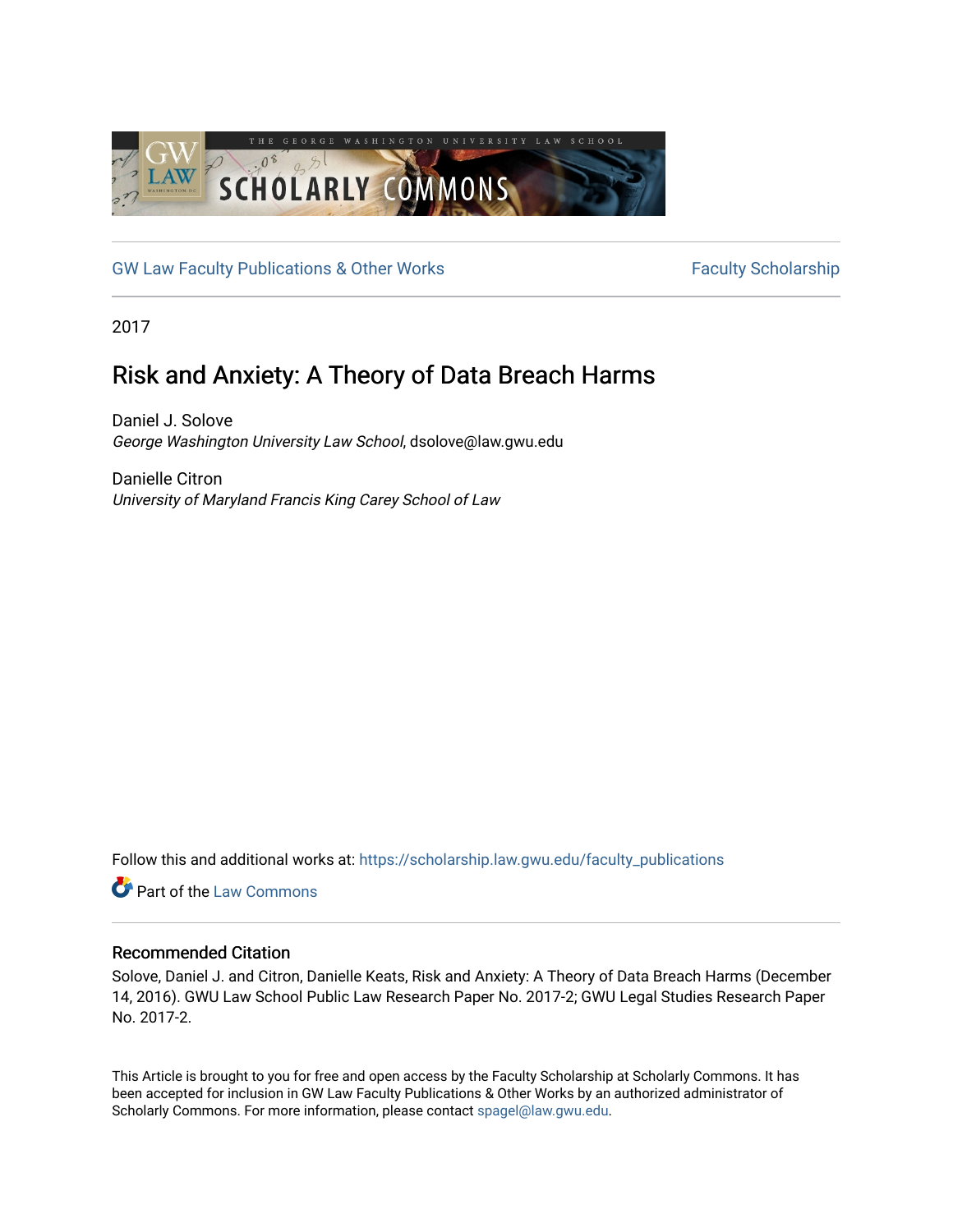# **RISK AND ANXIETY: A THEORY OF DATA BREACH HARMS**

**b y**

# **Daniel J. Solove Danielle Keats Citron**

*NOTE: This is a work-in-progress. Please do not cite without permission.* 

Electronic copy available at: https://ssrn.com/abstract=2885638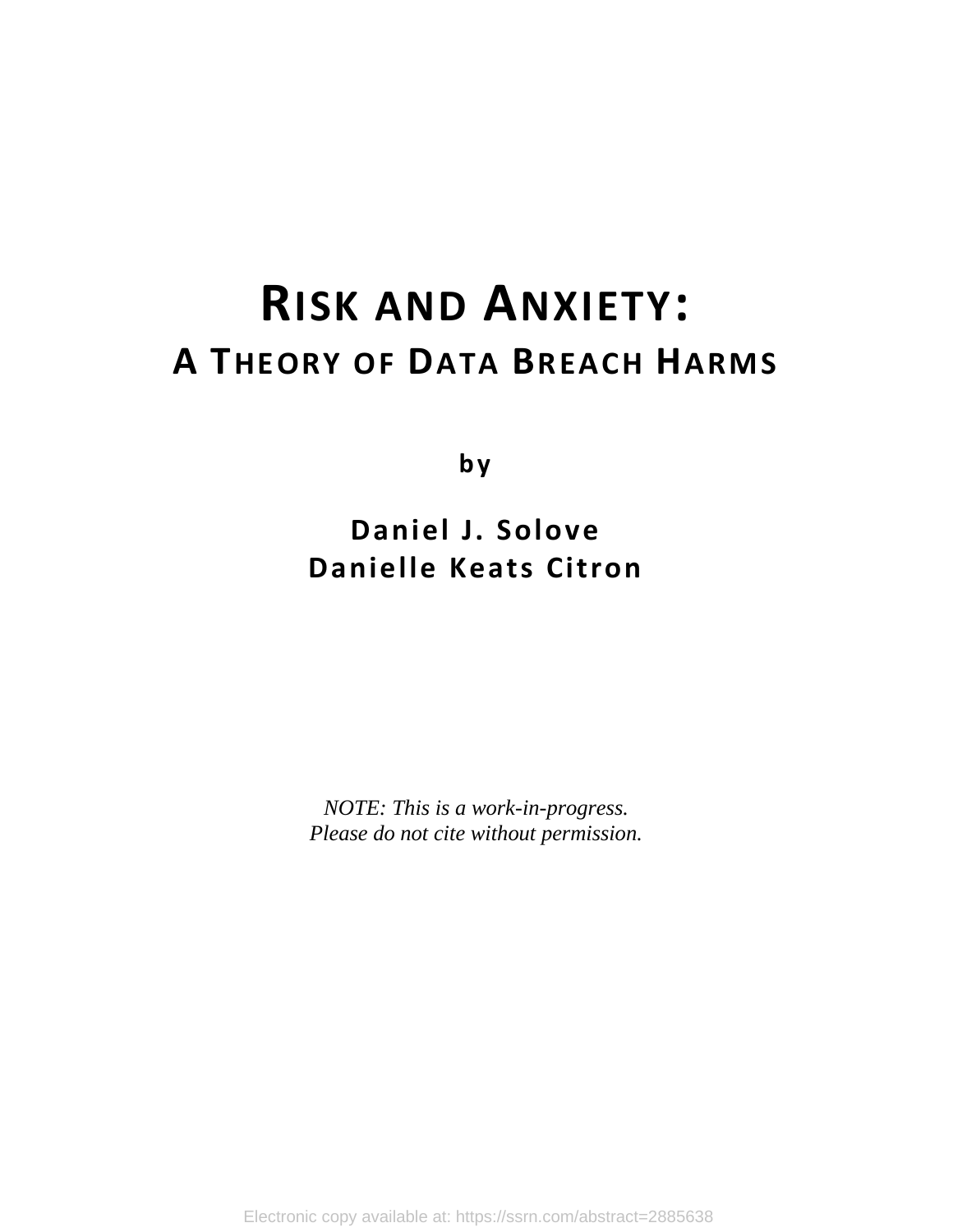$\overline{a}$ 

# **RISK AND ANXIETY: A THEORY OF DATA BREACH HARMS**

#### **Daniel J. Solove<sup>1</sup> and Danielle Keats Citron<sup>2</sup>**

| 2. Preventative Measures to Protect Against Future Injury 11       |  |
|--------------------------------------------------------------------|--|
|                                                                    |  |
|                                                                    |  |
|                                                                    |  |
|                                                                    |  |
|                                                                    |  |
| 2. Legal Foundations for Recognizing Risk as a Cognizable Harm  18 |  |
|                                                                    |  |
|                                                                    |  |
|                                                                    |  |
|                                                                    |  |
|                                                                    |  |
|                                                                    |  |
|                                                                    |  |
|                                                                    |  |
|                                                                    |  |
|                                                                    |  |
|                                                                    |  |
|                                                                    |  |
|                                                                    |  |
| 3. Fraudster Obtains Personal Data But Use Remains Unknown 32      |  |
|                                                                    |  |
|                                                                    |  |
|                                                                    |  |
|                                                                    |  |
|                                                                    |  |
|                                                                    |  |
|                                                                    |  |
|                                                                    |  |

<sup>&</sup>lt;sup>1</sup> John Marshall Harlan Research Professor of Law, George Washington University Law School. Thanks to Deven Desai, Will DeVries, Susan Freiwald, Chris Hoofnagle, Orin Kerr, Joel Reidenberg, and the participants at the Privacy Law Scholars Conference for helpful comments. We would like to thank Kristen Bertch, Ariel Glickman, Cassie Meijas, Susan McCarty, and Austin Mooney for their research assistance.

<sup>&</sup>lt;sup>2</sup> Lois K. Macht Research Professor & Professor of Law, University of Maryland Francis King Carey School of Law.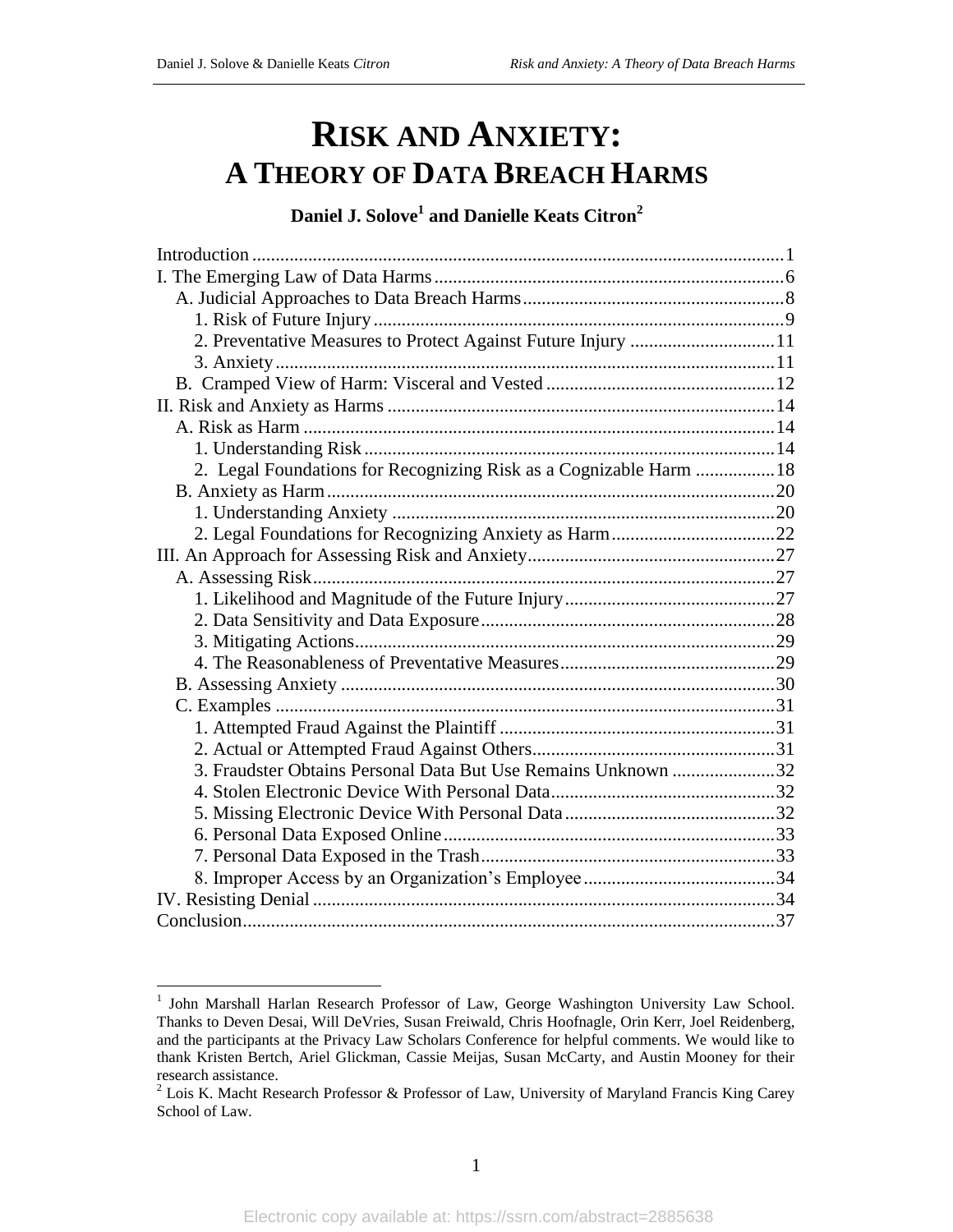# **ABSTRACT**

*In lawsuits about data breaches, the issue of harm has confounded courts. Harm is central to whether plaintiffs have standing to sue in federal court and whether their claims are viable. Plaintiffs have argued that data breaches create a risk of future injury from identity theft or fraud and that breaches cause them to experience anxiety about this risk. Courts have been reaching wildly inconsistent conclusions on the issue of harm, with most courts dismissing data breach lawsuits for failure to allege harm. A sound and principled approach to harm has yet to emerge, resulting in a lack of consensus among courts and an incoherent jurisprudence.*

*In the past five years, the U.S. Supreme Court has contributed to this confounding state of affairs. In 2013, the Court in* Clapper v. Amnesty International *concluded that fear and anxiety about surveillance – and the cost of taking measures to protect against it – were too speculative to constitute "injury in fact" for standing. The Court emphasized that injury must be "certainly impending" to warrant recognition. This past term, the U.S. Supreme Court in* Spokeo v. Robins *issued an opinion aimed at clarifying the harm required for standing in a case involving personal data. But far from providing guidance, the opinion fostered greater confusion. What the Court made clear, however, was that "intangible" injury, including the "risk" of injury, could be sufficient to establish harm. In cases involving informational injuries, when is intangible injury like increased risk and anxiety "certainly impending" or "substantially likely to occur" to warrant standing? The answer is unclear.* 

*Little progress has been made to harmonize this troubled body of law, and there is no coherent theory or approach. In this essay, we examine why courts have struggled when dealing with harms caused by data breaches. The difficulty largely stems from the fact that data breach harms are intangible, risk-oriented, and diffuse. Harms with these characteristics need not confound courts; the judicial system has, been recognizing intangible, risk-oriented, and diffuse injuries in other areas of law.* 

*We argue that courts are far too dismissive of certain forms of data breach harm. In many instances, courts should find that data breaches cause cognizable harm. We explore how existing legal foundations support the recognition of such harm. We demonstrate how courts can assess risk and anxiety in a concrete and coherent way.*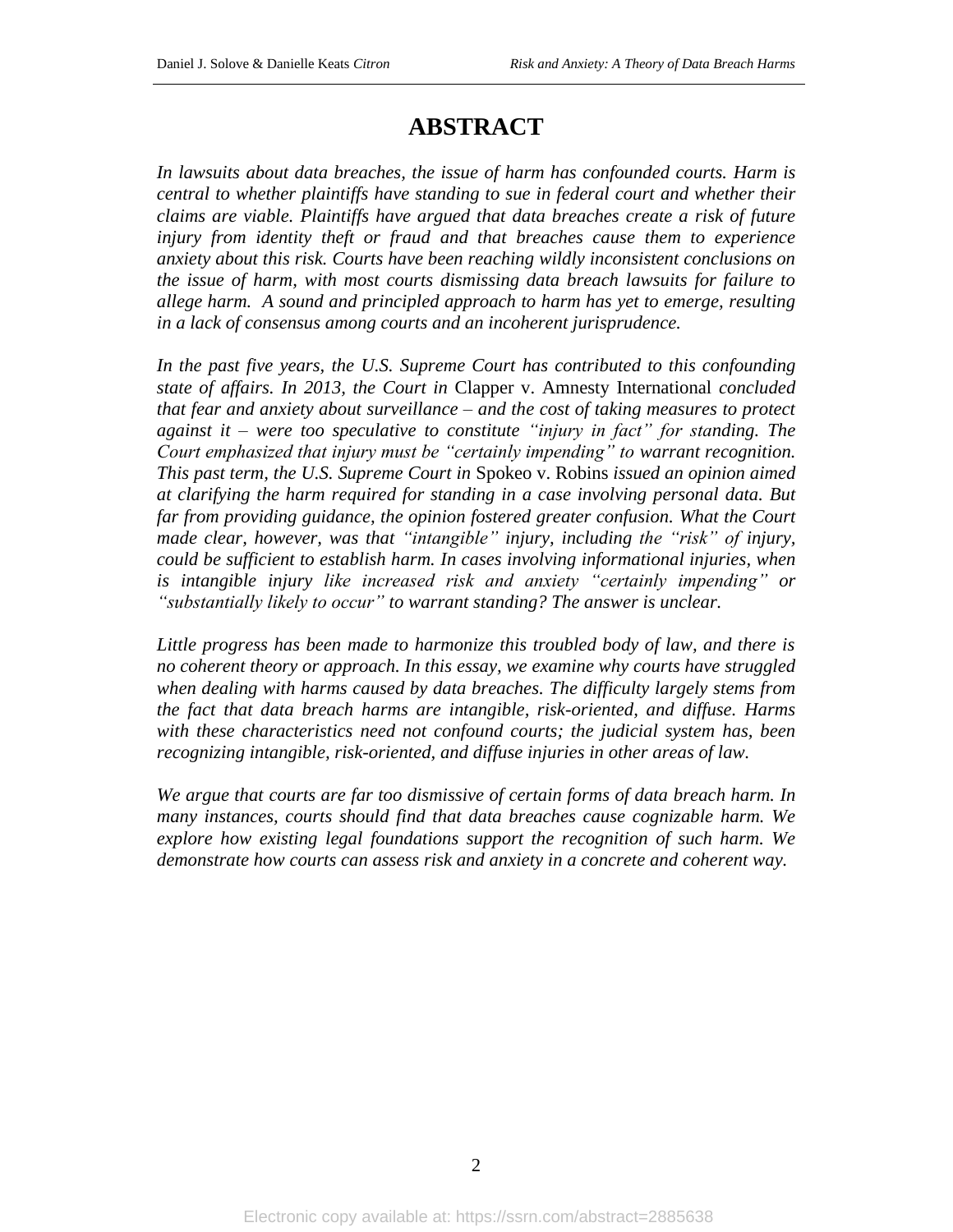$\overline{a}$ 

# **INTRODUCTION**

<span id="page-4-0"></span>Suppose that Company X fails to adequately secure its clients' personal data. Imagine the company knows that hackers previously broke into its system yet did nothing about it. This time, hackers have little difficulty accessing the company's computer network and steal sensitive personal data about thousands of individuals. In the hackers' hands is now the key to those individuals' credit and bank accounts: Social Security numbers, birth dates, and financial information. The company's clients bring suit, seeking compensation for their increased risk of identity theft, the money they spent monitoring credit activity, and the ensuing emotional distress.

The defining issue in this lawsuit will be harm. If plaintiffs bring suit in federal court, they will have to demonstrate that they suffered harm sufficient to establish Article III standing.<sup>3</sup> Beyond the hurdle of standing, plaintiffs will have to establish harm to recover under tort, contract, or other claims in both federal and state courts.

In the past two decades, plaintiffs in hundreds of cases have sought redress for data breaches caused by inadequate data security. In most instances, there is evidence that the defendants failed to use reasonable care in securing plaintiffs' data. The majority of the cases, however, have not turned on whether the defendants were at fault. Instead, the cases have been bogged down with the issue of harm. No matter how derelict a defendant might have been with regard to security, no matter how much warning a defendant had about prior hacks and breaches, if plaintiffs cannot show harm, they cannot succeed in their lawsuit.

The concept of harm stemming from a data breach has confounded the lower courts. There has been no consistent or coherent judicial approach to data breach harms. More often than not, a plaintiff's increased risk of financial injury and anxiety are deemed insufficient to warrant recognition of harm, 4 even though the law has evolved in other areas to redress such injuries.

<sup>&</sup>lt;sup>3</sup> The issue of standing also comes up in state courts adjudicating data breach claims. See, e.g., Maglio v. Advocate Health, 40 NE3d 746, 752-753 (Ill. App. 2015) (explaining that federal standing principles are similar to those in Illinois and in turn dismissing data breach claims under Illinois law because risk of identity theft and emotional distress did not amount to injury in fact sufficient to support standing).

<sup>&</sup>lt;sup>4</sup> Compare Reilly v. Ceridian Corp., 664 F.3d 38 (3d Cir. 2011) (finding that increased risk of identity theft is too speculative a harm in case involving the theft of personal data from payroll processing firm); Storm v. Paytime, Inc., No. 14-1138, 2015 WL 1119724, at \*5-8 (M.D. Pa. Mar. 30, 2015) (same); Peters v. St. Joseph Servs. Corp., No. 14-2872, 2015 WL 589561, at \*4-7, \*8 (S.D. Tex. Feb. 11, 2015) (same); In re Sci. Applications Int'l Corp. (SAIC) Backup Tape Data Theft Litig., No. 12- 347, 2014 WL 1858458, at \*5-9, \*14 (D.D.C. May 9, 2014) (same); Polanco v. Omnicell, Inc., 988 F. Supp. 2d 451, 469-71 (D.N.J. 2013) (same) *with* Galaria v. Nationwide Mut. Ins., 2016 U.S. App. LEXIS 16840 ( $6<sup>th</sup>$  Cir. Sept. 16, 2016) (recognizing increased risk of identity theft and reasonably incurred mitigation costs to avoid future as harm warranting standing because hackers allegedly had stolen plaintiffs' information and defendant offered free credit monitoring services to help consumers mitigate danger); Lewert v. P.F. Chang's China Bistro, Inc., 819 F.3d 963 (7th Cir. 2016); Krottner v. Starbucks Corp., 628 F.2d 1139 ( $9<sup>th</sup>$  Cir. 2010); In Re Home Depot Customer Data Security Breach Litig., 2016 WL 2897520 (N.D. Ga. May 17, 2016) (finding harm to plaintiff financial institutions to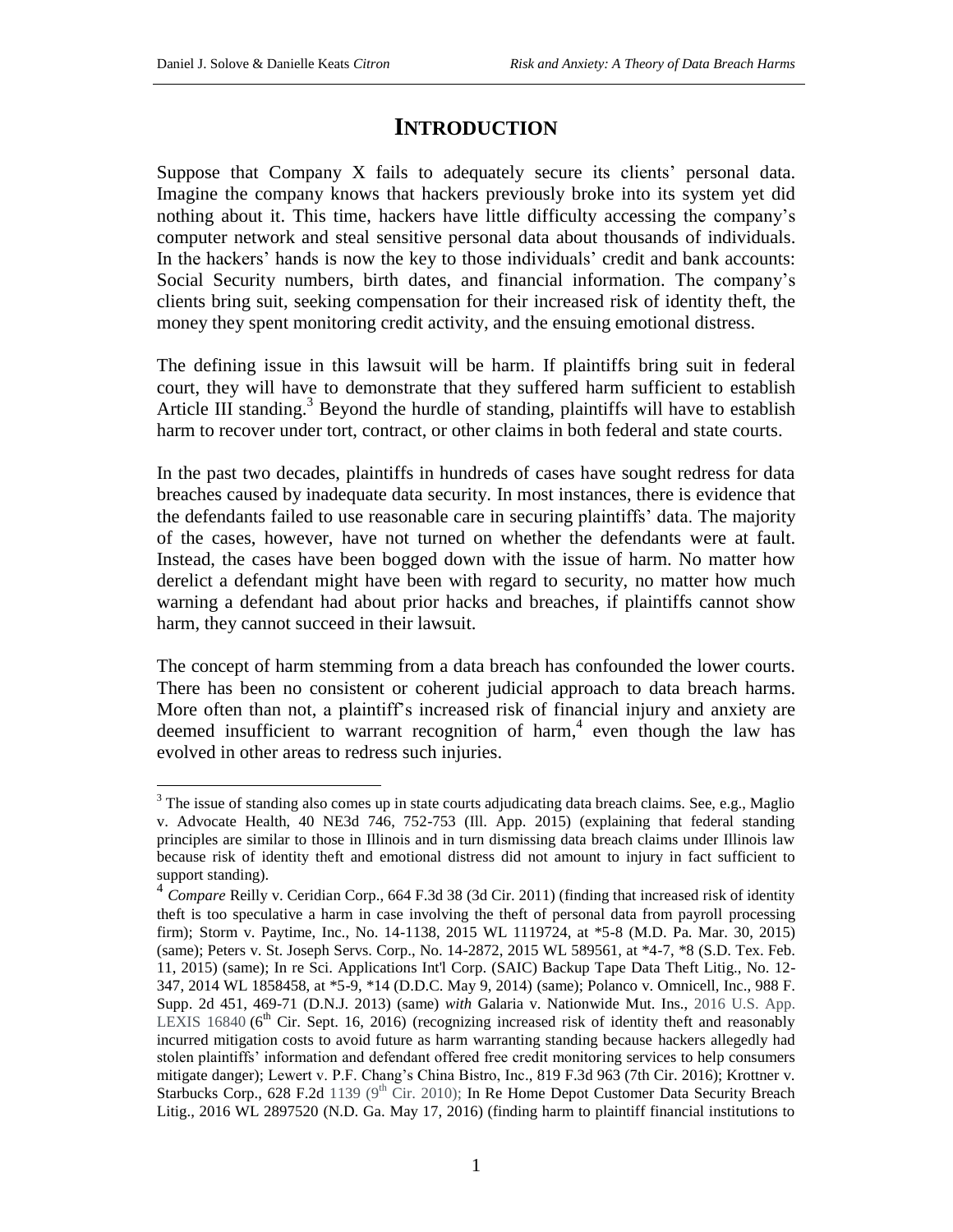The courts' refusal to recognize data harms is, in no small part, due to confusion created by the Supreme Court decision in *Clapper v. Amnesty International*. 5 In *Clapper*, attorneys, journalists, and human-rights activists challenged the constitutionality of a provision of the Foreign Intelligence Surveillance Act (FISA), which expanded the government's authority to conduct surveillance over suspected terrorists. Because the plaintiffs' work involved communicating with foreign individuals who might be deemed suspicious by the government, the plaintiffs believed that their communications would be monitored. They spent significant money and time to protect the confidentiality of these communications, such as traveling abroad to speak with clients rather than talking to them on the phone.<sup>6</sup>

As the Court in *Clapper* explained, standing requires plaintiffs to have suffered an "injury in fact"—injury that is concrete, particularized, and actual or imminent (as opposed to hypothetically possible). The Court acknowledged that the plaintiffs' theory of harm might be correct, but there was no proof that surveillance had, in fact, happened or was about to occur (or even that there was a substantial risk of it occurring in the future). The proof sought by the Court was absent because, according to the government, the surveillance program had to be kept secret. Thus, because plaintiffs had no definitive way to find out about the surveillance (until Edward Snowden forced the government's hand months later), the harm was merely conjectural. The Court held that plaintiffs lacked standing to sue because they could not show that the actual injury of government surveillance was underway or "certainly impending." The plaintiffs' case was dismissed because the plaintiffs could only speculate about whether their communications were under surveillance.<sup>7</sup>

Although the *Clapper* Court focused on the fact that plaintiffs could not show that government surveillance was imminent or certainly impending, it stated in a footnote that, "in some instances," a "substantial risk that the harm will occur would be sufficient to confer standing to plaintiff."<sup>8</sup> The Court failed to elaborate more on this point.

1

warrant standing in case concerning hackers' breach of Home Depot's databases for costs undertaken to avoid future harm including costs to cancel and reissue cards, costs to investigate fraudulent charges, costs for customer fraud monitoring, and costs due to lost interest and fees due to reduced card usage).

<sup>5</sup> 133 S. Ct. 1138 (2013).

<sup>6</sup> For a thoughtful analysis of Clapper, *see* Neil M. Richards, *The Dangers of Surveillance*, 126 HARV. L. REV. 1934 (2013).

<sup>7</sup> The *Clapper* case comes with a dose of cruel irony. Although the government diminished the plaintiffs' concerns about surveillance by arguing that the plaintiffs could not prove that they were subject to it, the government knew the answer all along, but because the program was classified as a state secret, the plaintiffs did not and could not know for sure that they were being subject to surveillance. See Seth F. Kreimer, *"Spooky Action at a Distance:" Intangible Injury in Fact in the Information Age*, 18 U PA. J. CON. L. 745, 757 (2016).

<sup>8</sup> *Id.* at 1150 n.5. In *Susan B. Anthony List v. Driehaus*, the Court, quoting *Clapper*, held that "an allegation of future injury may suffice if the threatened injury is certainly impending, or there is a substantial risk that the harm will occur." 134 S. Ct. 2334, 2341 (2014).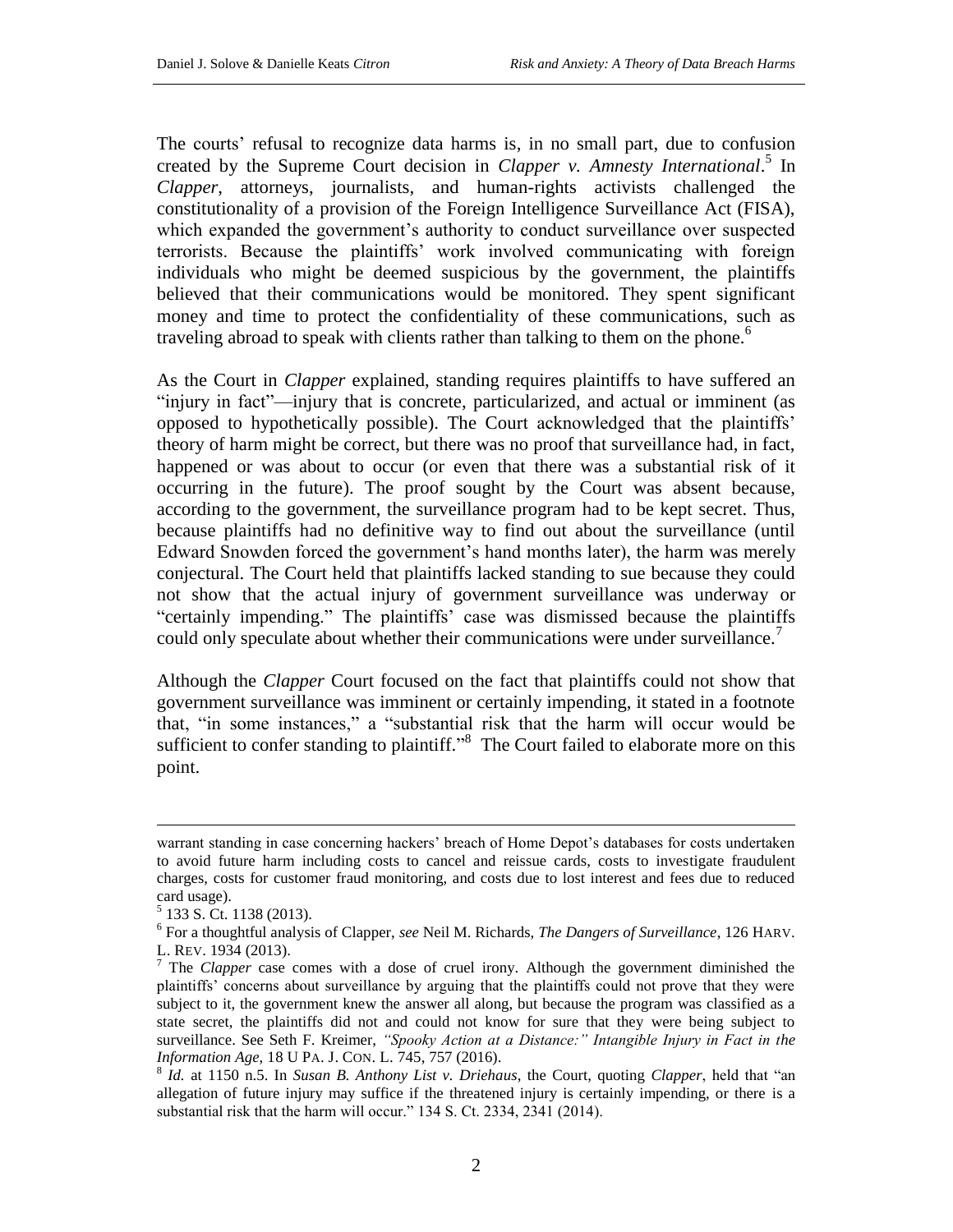In decision after decision, courts have relied on *Clapper* to dismiss data breach cases. For example, in *Reilly v. Ceridian Corp.*,<sup>9</sup> the case on which the opening hypothetical is based, the Third Circuit held that the plaintiffs did not suffer harm because their "conjectures" about being victimized by identity theft or fraud had not yet "come true." Plaintiffs' concerns about increased risk of identity theft and their outlay of money to protect against such theft were based "on entirely speculative, future actions of an unknown third-party."<sup>10</sup> Because thieves had not yet misused the plaintiffs' data, there was no "actual" harm to warrant standing or redress.<sup>11</sup> The court summarily rejected the plaintiffs' claims of emotional distress.

Much like *Reilly*, the majority of courts have ruled that injuries from data breaches are too speculative and hypothetical, too based on subjective fears and anxieties, and not concrete and significant enough to warrant recognition.<sup>12</sup> Courts have held that the "mere increased risk of identity theft or identity fraud alone does not constitute a cognizable injury."<sup>13</sup> They have refused to find harm even in cases where hackers used malware to steal personal data and there was evidence of misuse of the data.<sup>14</sup> Claims have been summarily dismissed on the grounds that plaintiffs have not suffered identity theft or could not show an imminent threat of financial injury.

Some courts, however, have pushed back against the trend and have found harm. The Sixth, Seventh, and Ninth Circuits have found standing for victims of data breaches based on the increased risk of identity theft. In those cases, plaintiffs were found to have suffered actual, and not hypothetical, injuries where hackers stole personal data from inadequately secured systems. <sup>15</sup> In *Remijas v. Neiman Marcus Group, LLC*, the

 9 664 F.3d 38 (3d Cir. 2011).

<sup>10</sup> *Id.* at 42.

<sup>11</sup> *Id.* at 43.

 $12$  See, e.g., In re Horizon Healthcare Servs., Inc. Data Breach Litig., No. 13-7418, 2015 WL 1472483 (D. N.J. Mar. 31, 2015); Peters v. St. Joseph Servs. Corp., F.Supp.3d, 2015 WL 589561 (S.D. Tex. Feb. 11, 2015); Storm v. Paytime, Inc., F.Supp.3d, 2015 WL 1119724 (M.D. Pa. Mar. 13, 2015).

<sup>&</sup>lt;sup>13</sup> Green v. eBay Inc., --F.3d.3d--, 2015 WL 2066531 (E.D. La. May 4, 2015).

<sup>14</sup> See, e.g., Bradix v. Advance Stores Co., Inc., 2016 WL 3617717 (E.D. La. July 6, 2016) (dismissing claims for lack of injury in fact in case where plaintiff alleged that defendant's employee gave hacker employees' names, Social Security Numbers, gross wages, and state where employees pay income taxes and that information was used in unauthorized attempts to secure vehicle financing appearing on plaintiff's credit report because there was no proof that the attempts at fraud damaged plaintiff's credit score); Alleruzzo v. Supervalu, Inc., 2016 WL 1588105 (April 20, 2016) (finding no harm to support standing even though plaintiffs alleged malicious software released and disclosed payment card names and PINs because the only alleged misuse of personal data was single unauthorized charge on one plaintiff's credit card).

<sup>&</sup>lt;sup>15</sup> Galaria v. Nationwide Mutual Insur. Co., 2016 WL 4728027 ( $6<sup>th</sup>$  Cir. 2016) (finding substantial risk of harm, coupled with reasonably incurred mitigation costs, supported standing in data breach case because theft of personal data by ill-intentioned criminals placed them at continuing, increased risk of fraud and identity theft and plaintiff suffered three unauthorized attempts to open credit cards in his name); Remijas v. Neiman Marcus Group, LLC, 794 F.3d 688, 693-94 ( $7<sup>th</sup>$  Cir. 2015) (finding that plaintiffs had standing to sue in the wake of breach even though they had not experienced fraudulent charges on their credit cards because those plaintiffs knew from the fact that other plaintiffs' cards had been used fraudulently, that their personal information had been stolen by individuals who intended to misuse it); Krottner v. Starbucks, Corp., 628 F.3d 1139 (9<sup>th</sup> Cir. 2010) (finding increased risk of identity theft constituted injury in fact where given that someone had attempted to use stolen personal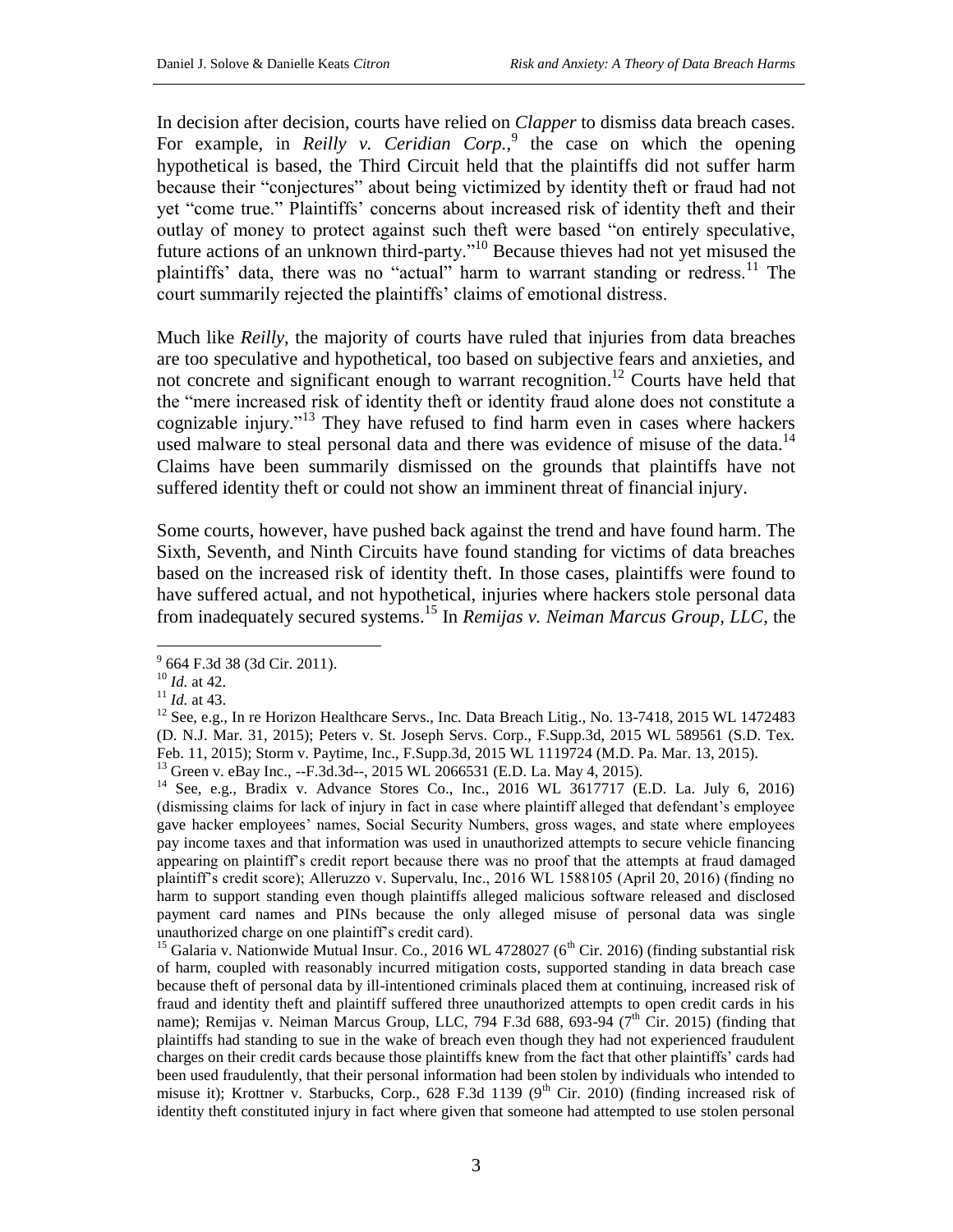Seventh Circuit reasoned, "Why else would hackers break into a store's database and steal consumers' personal information? Presumably, the purpose of the hack is, sooner or later, to make a fraudulent charge or assume those consumers' identities."<sup>16</sup> Trial courts have also held that plaintiffs faced a substantial risk of harm, sufficient to support standing, where the stolen data was posted on file-sharing websites for identity thieves.<sup>17</sup>

Despite these decisions, the weight of authority has leaned against finding harm. Data breach lawsuits remained an area of unease, with courts struggling to develop a consistent and coherent approach. In data breach cases, the nature of the injury has seemingly befuddled the courts.

In 2016, the U.S. Supreme Court in *Spokeo v. Robins<sup>18</sup>* attempted to clarify the harm required for standing when injuries result from the mishandling of personal data. Yet far from providing guidance, the opinion fostered even more confusion about informational harms. In *Spokeo*, the plaintiff alleged that defendant, a "people search engine," violated the federal Fair Credit Reporting Act (FCRA) when it published false information about him. The defendant's dossier asserted that plaintiff was wealthy, married with children, and worked in a professional field though he was none of those things. Plaintiff alleged that the inaccuracies in defendant's dossier damaged his employment chances by suggesting that he was overqualified or that he might be unwilling to relocate because of responsibilities to his non-existent family. The district court found that the plaintiff lacked standing to sue under Article III because the alleged injury—defendant's publication of inaccurate information—was too abstract.

After the Ninth Circuit reinstated the plaintiff's case on the grounds that an inaccurate credit report amounted to a particularized injury sufficient to support standing, the Supreme Court granted the defendant's writ for certiorari. In an opinion authored by Justice Alito, the Court instructed the Ninth Circuit to reconsider the standing question. The Court declared that the harm required for standing must be "concrete," yet it suggested that "intangible harm," and even the "risk" of harm, could be sufficient to establish a concrete harm if intangible injury has a "close relationship to a harm that has traditionally been regarded as providing a basis for a lawsuit in English or American courts."

1

data to open bank account using stolen personal data because plaintiffs had alleged a "credible threat of real and immediate harm stemming from the theft of the laptop" with the unencrypted names, addresses, and Social Security Numbers of 97,000 employees); In re Target Corp. Data Sec. Breach Litig., 66 F. Supp. 3d 1154, 1157-59 (D. Minn. 2014) (finding that unlawful charges, restricted or blocked access to bank accounts, inability to pay bills, and late payment charges or new card fees incurred by plaintiffs constituted injuries in fact in the wake of the theft of credit card and personal data of 110 million customers).

<sup>16</sup> *Remijas*, 794 F.3d at 693. 17

<sup>18</sup>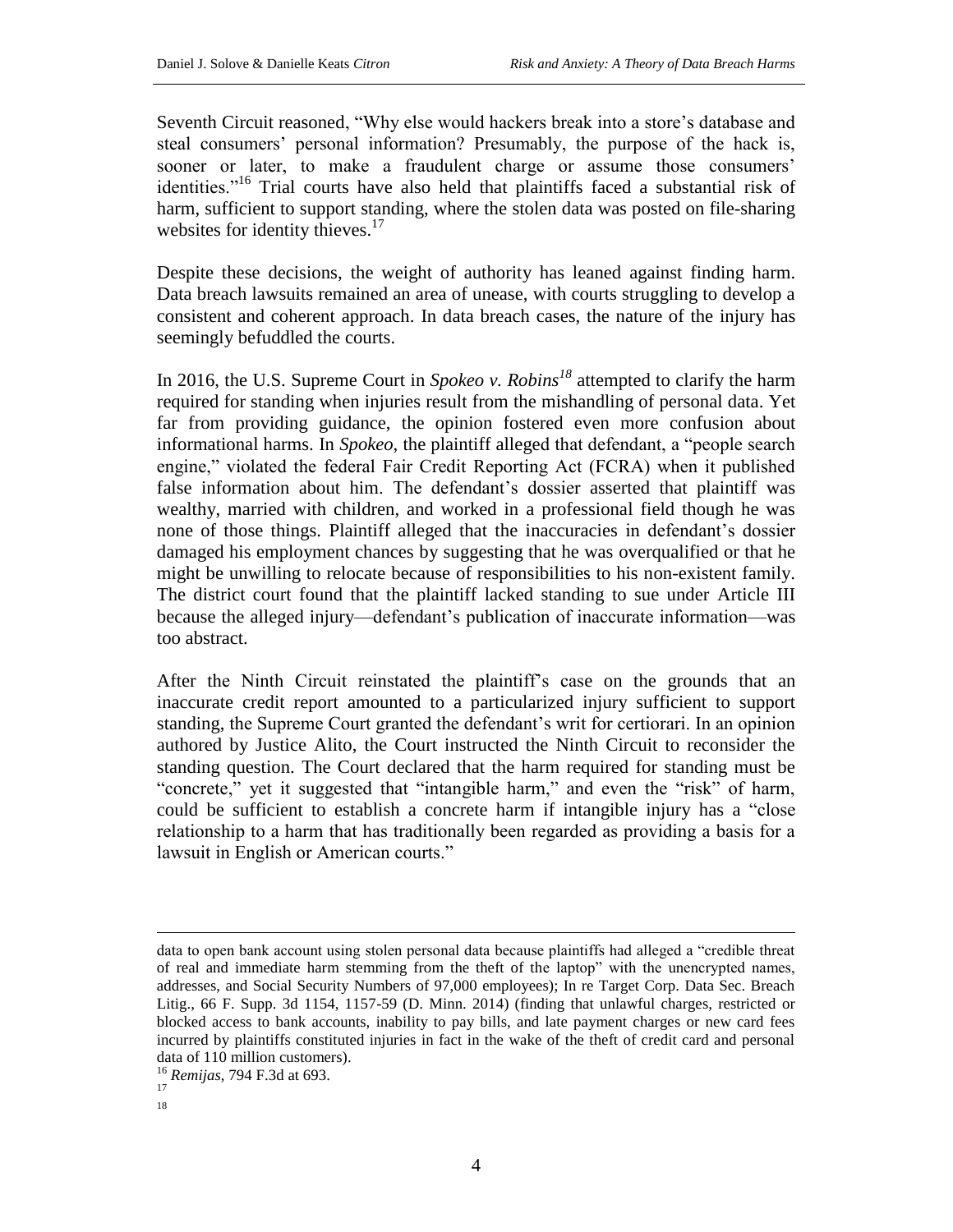$\overline{a}$ 

The Court failed to elaborate on how all this added up. It said nothing about the relationship between the concreteness of harm and the need for at least a substantial risk of harm as discussed in *Clapper*. When will increased risk of injury constitute a "substantial risk of harm"? Why are some intangible injuries sufficient for standing while others are not? *Spokeo* did little to clear up the confusion about harms related to the mishandling of personal data.

*Clapper* and *Spokeo* have led to confusion about how harms involving personal data should be conceptualized. Although this issue is at the heart of data breach cases, it has received little sustained scholarly attention.<sup>19</sup> Debates about data breach harms rarely delve into the muddy conceptual waters. To many judges and policymakers, recognizing data breach harms is akin to attempting to tap dance on quicksand, with the safest approach being to retreat to the safety of the most traditional notions of harm.

This issue cries out for attention. The number of people affected by data breaches continues to rise as companies collect more and more personal data in inadequately secured data reservoirs. Because companies do not have to internalize the negative externalities borne by individuals, the number of data breaches continues to grow. Data breaches have become an epic problem.

In this Article, we focus on data breach harms. We explore why courts have struggled with the issue, and we offer an approach to address data breach harms that has roots in existing law. In what follows, we explore the nature of data breach harms and demonstrate how the law is far from closed off towards recognizing them. We show that there are ample conceptual foundations in the law to address risk and anxiety and thus to recognize data breach harms. In some areas, the law has been developing gingerly in the direction of recognizing concepts helpful to recognizing data breach harms; in other areas of the law, such concepts are widely-accepted yet remain sequestered from similar kinds of harm in other contexts.

The past century has witnessed great advances in how the law deals with risk and anxiety. Risk is readily addressed, quantified, and factored into business decisions. Despite this progress, many courts in data breach cases seem to freeze in the headlights and find risk too difficult to assess. Ironically, the very companies being sued for data breaches make high-stakes decisions about cyber security based upon an analysis of risk. Indeed, in areas of law beyond data breach cases, courts have developed robust and concrete understandings of risk. Sufficient foundations in law exist for courts to assess increased risk of harm in data breach cases.

<sup>&</sup>lt;sup>19</sup> Ryan Calo has done important work on privacy harms, setting out a theoretical framework to assess the boundaries of privacy harm. Ryan M. Calo, *The Boundaries of Privacy Harms*, IND. L. J. (2009). Under his account, the boundaries of privacy harms can be distilled to objective harms and subjective harms. Calo's theoretical contributions are instructive to ours, though we look to historical common law doctrines for the foundation of data harms that can be recognized by courts.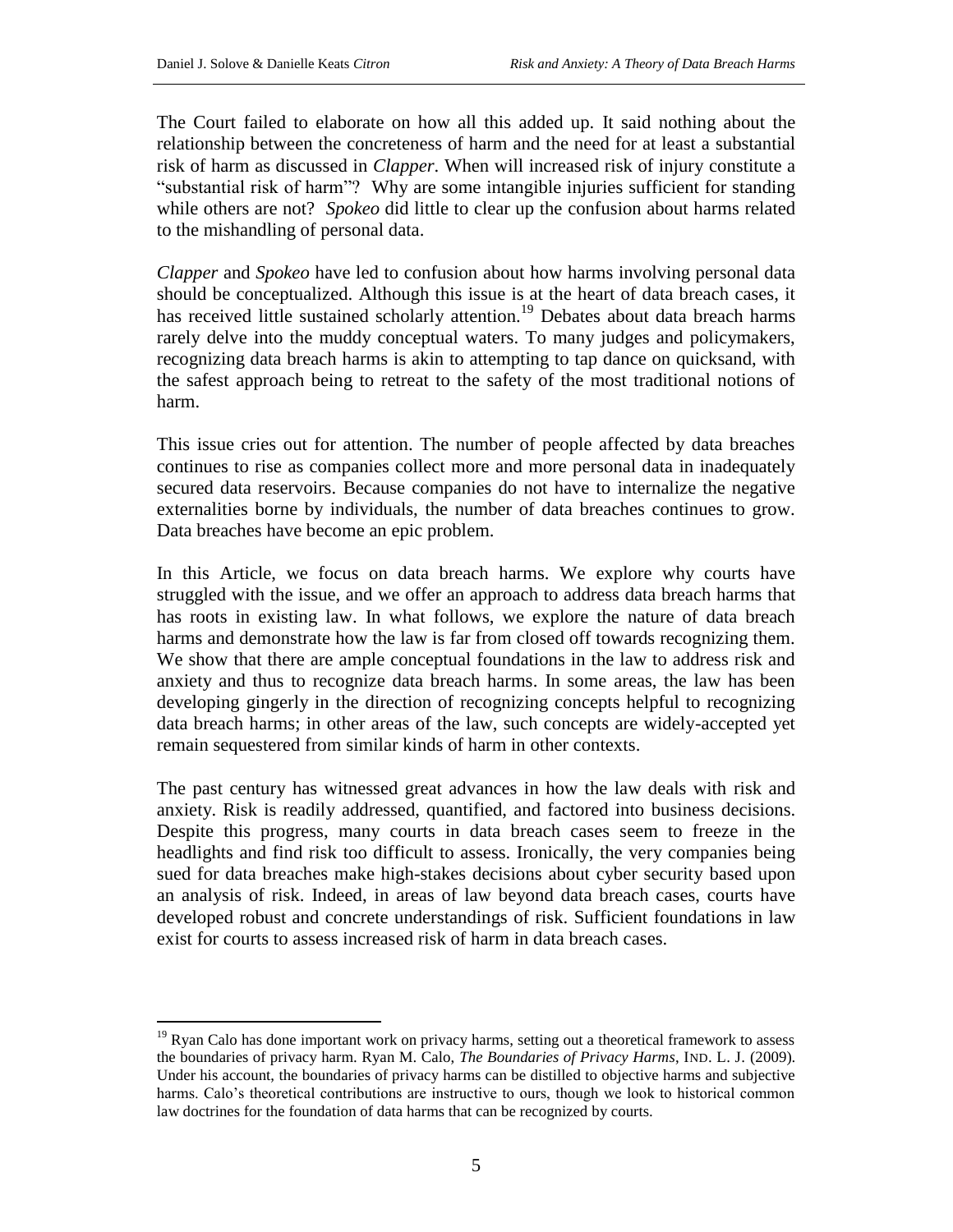Anxiety is also readily dismissed on the grounds that it is too speculative and insubstantial to serve as a basis of cognizable harm in data breach cases. In other contexts, however, courts routinely accept various forms of emotional distress, including anxiety, as sufficient harm. Indeed, in some areas, the issue of harm is not even discussed in most cases and is rarely an issue on appeal.<sup>20</sup> For example, the privacy torts, recognized in the vast majority of states, allow plaintiffs to recover for disclosure of private information or for the improper intrusion into private matters resulting in emotional distress if the defendant's conduct is "highly offensive to the reasonable person."<sup>21</sup> The tort of breach of confidentiality recognizes emotional distress as a cognizable injury without the need to show highly offensive conduct.<sup>22</sup>

If a news media site published a nude photo or sex video of a person without consent, the plaintiff could prevail without establishing financial losses or physical injury because the gravamen of the harm is emotional distress. <sup>23</sup> Recently, the famous former pro-wrester Hulk Hogan won \$115 million in compensatory damages from media site Gawker for posting a sex video involving him without his consent. In cases involving data breaches or improper sharing of data, however, claims of emotional distress are dismissed as insufficient without even a whisper of the extensive body of law under the privacy torts that establishes otherwise. Why does the embarrassment over a sex video amount to \$115 million worth of harm but the anxiety over the loss of personal data (such as a Social Security number and financial information) amount to no harm?

This Article has three parts. Part I discusses the way that courts are currently deciding cases involving data breach harms. In Part II, we explore why the law struggles with recognizing privacy and security violations as having caused cognizable harm. In Part III, we demonstrate that there are foundations in the law for a coherent recognition of harm based upon increased risk and anxiety. We build on this foundation, offering a framework for courts to assess risk and anxiety in a principled and consistent way.

# **I. THE EMERGING LAW OF DATA HARMS**

<span id="page-9-0"></span>Harm is indispensable to most private law claims. Generally speaking, "harm" is understood as the impairment, or set back, of a person, entity, or society's interests.<sup>24</sup> People or entities suffer harm if they are in worse shape than they would be had the activity not occurred.<sup>25</sup> Harm frustrates a person' ability to "fashion a life . . . that is

<sup>20</sup> *See infra* Part II.B.2

<sup>21</sup> *See infra* Part II.B.2

<sup>22</sup> *See infra* Part II.B.2

<sup>23</sup> *See infra* Part II.A.3

<sup>&</sup>lt;sup>24</sup> JOEL FEINBERG, HARM TO OTHERS: THE MORAL LIMITS OF CRIMINAL LAW 34 (1984) (explaining that harm involves the thwarting, setting back, or defeating of a person or entity's interest). Competing accounts of harm argue that harm involves "events that are bad to suffer" or impose conditions that impair agency. *Id*.

<sup>&</sup>lt;sup>25</sup> Joel Feinberg, *Wrongful Life and the Counterfactual Element in Harming*, in FREEDOM AND FULFILLMENT 3 (1992); Stephen Perry, *Harm, History, and* Counterfactuals, 40 SAN DIEGO L. REV.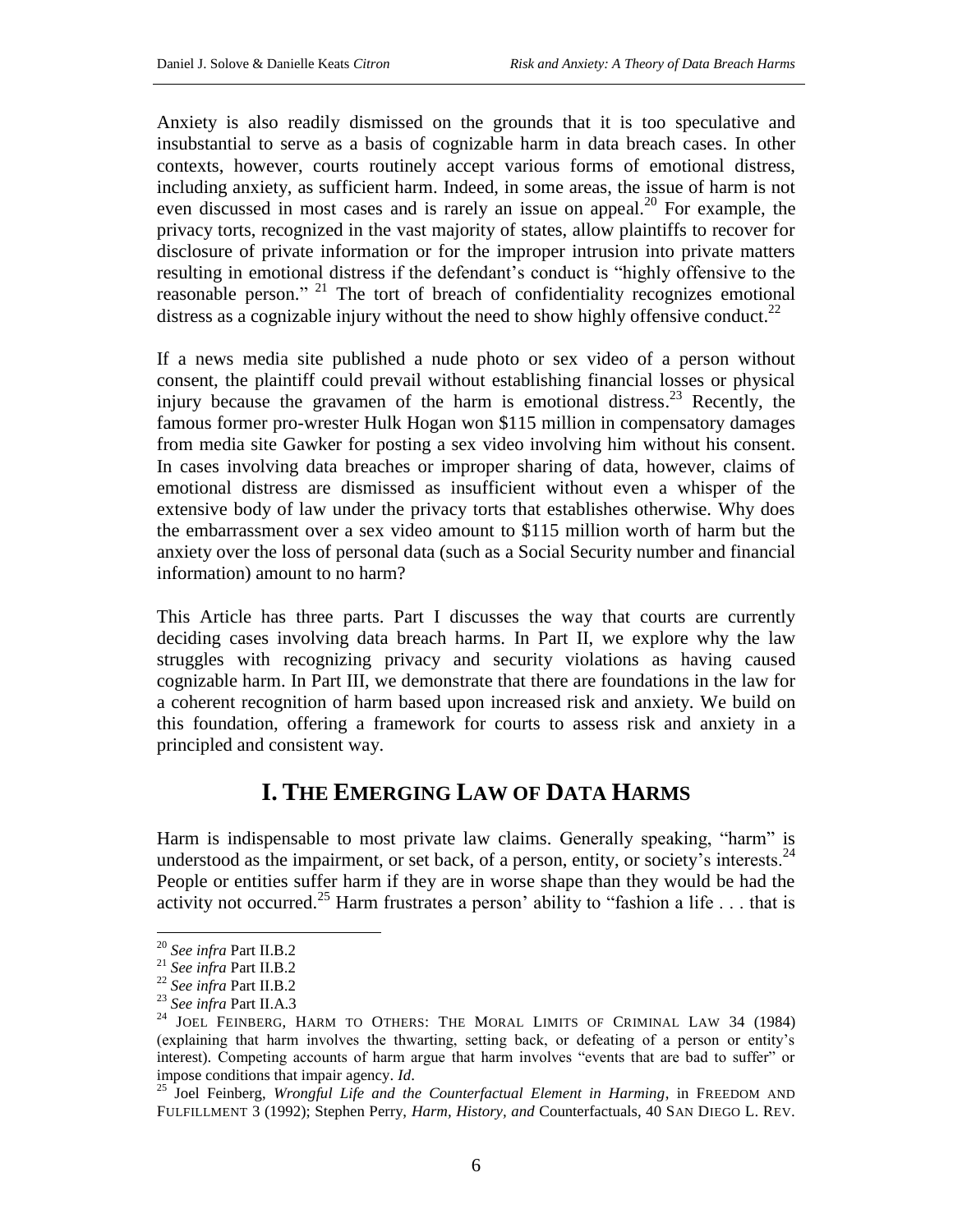1

distinctively and authentically hers."<sup>26</sup> Harms can involve the impairment of a person's interest in physical integrity, "intellectual acuity, emotional stability, the absence of groundless anxieties and resentments, the capacity to engage normally in social intercourse . . ., a tolerable social and physical environment, and a certain amount of freedom from interference and coercion."<sup>27</sup>

A "legally cognizable harm" is harm that the law recognizes as worthy of redress, deterrence, or punishment.<sup>28</sup> Reasonable foreseeability of harm is a fundamental principle of much of private law.<sup>29</sup> Plaintiffs must prove harm even if the defendant indisputably acted wrongly and violated the law. In tort suits, plaintiffs must prove that they were injured by the defendant's actions. In *The Common Law*, Oliver Wendell Holmes identified harm as the evil against which tort law was directed.<sup>30</sup> Regardless of whether the defendant acted negligently, recklessly, or intentionally – no matter how wrongful the defendant's conduct may have been – if harm is not proven, then plaintiffs cannot obtain relief. $31$  To be sure, legislation sometimes permits statutory damages or includes liquated damages provisions, which permit redress without additional showings of harm.<sup>32</sup> The harm is understood as the interference with the right recognized in the statute, so long as the plaintiff has suffered some set back to tangible or intangible interests.<sup>33</sup>.

Beyond the substance of private law claims, federal courts require that plaintiffs have standing to bring suit in accord with Article III of the U.S. Constitution. Standing doctrine requires that, plaintiffs allege an "injury in fact."<sup>34</sup> The injury must be "concrete and particularized" and "actual or imminent, not conjectural or

<sup>29</sup> Gregory Keating, *When is Emotional Distress Harm?*, in TORT LAW: CHALLENGING ORTHODOXY 299 n. 89, [http://papers.ssrn.com/sol3/papers.cfm?abstract\\_id=2460072.](http://papers.ssrn.com/sol3/papers.cfm?abstract_id=2460072)

 $32$  Copyright law is a prime example of statutory damages without harm.

<sup>1283, 1292 (2003) (</sup>exploring concepts of harm understood as interest with someone's interest in a way that makes them historically worse off).

<sup>26</sup> Seana Valentine Shiffrin, *Wrongful Life, Procreative Responsibility, and the Significance of Harm*, 5 LEGAL THEORY 117, 123-24 (1999).

 $^{27}$  JOEL FEINBERG, HARM TO OTHERS: THE MORAL LIMITS OF CRIMINAL LAW 37 (1984).

<sup>&</sup>lt;sup>28</sup> As Joel Feinberg explains, harms may involve invasions or setbacks to interests but not all invasions of interests are worthy of law's attention. JOEL FEINBERG, HARM TO OTHERS: THE MORAL LIMITS OF CRIMINAL LAW 34 (1984). Law may ignore the wrongful behavior causing harm because the defendant acted justifiably or the targeted individual had no right to expect that his interests be protected. *Id*. at 34-35.

<sup>&</sup>lt;sup>30</sup> Oliver Wendell Holmes, THE COMMON LAW 64 (1881, reissued 1963); see Thomas C. Grey, *Accidental Torts*, 54 VAND. L. REV. 1225, 1272 (2001) (exploring Holmes's harm-based approach).

<sup>&</sup>lt;sup>31</sup> In certain circumstances, there may be distinct criminal laws and regulatory enforcement that would punish the defendant. In the absence of such penalties, the defendant can engage in the wrongdoing and violate the law without suffering any penalty.

<sup>&</sup>lt;sup>33</sup> Spokeo v. Robins. Some statutes like the Privacy Act of 1974 require an additional showing of harm for individuals to bring suit. NASA v. Nelson. Similarly, some state Unfair and Deceptive Practice Acts (UDPA) permit consumers to seek compensation for losses caused by unfair and deceptive commercial practices only if those practices result in injury. See Danielle Keats Citron, The Privacy Policymaking of State Attorneys General, NOTRE DAME L. REV. (forthcoming 2017). Because private UDAP claims require a showing of harm—whether or not statutes so require, courts routinely dismiss them.

 $34$  Friends of the Earth Inc. v. Laidlaw Envt'l Sys. (TOC), Inc., 528 U.S. 167 (2000).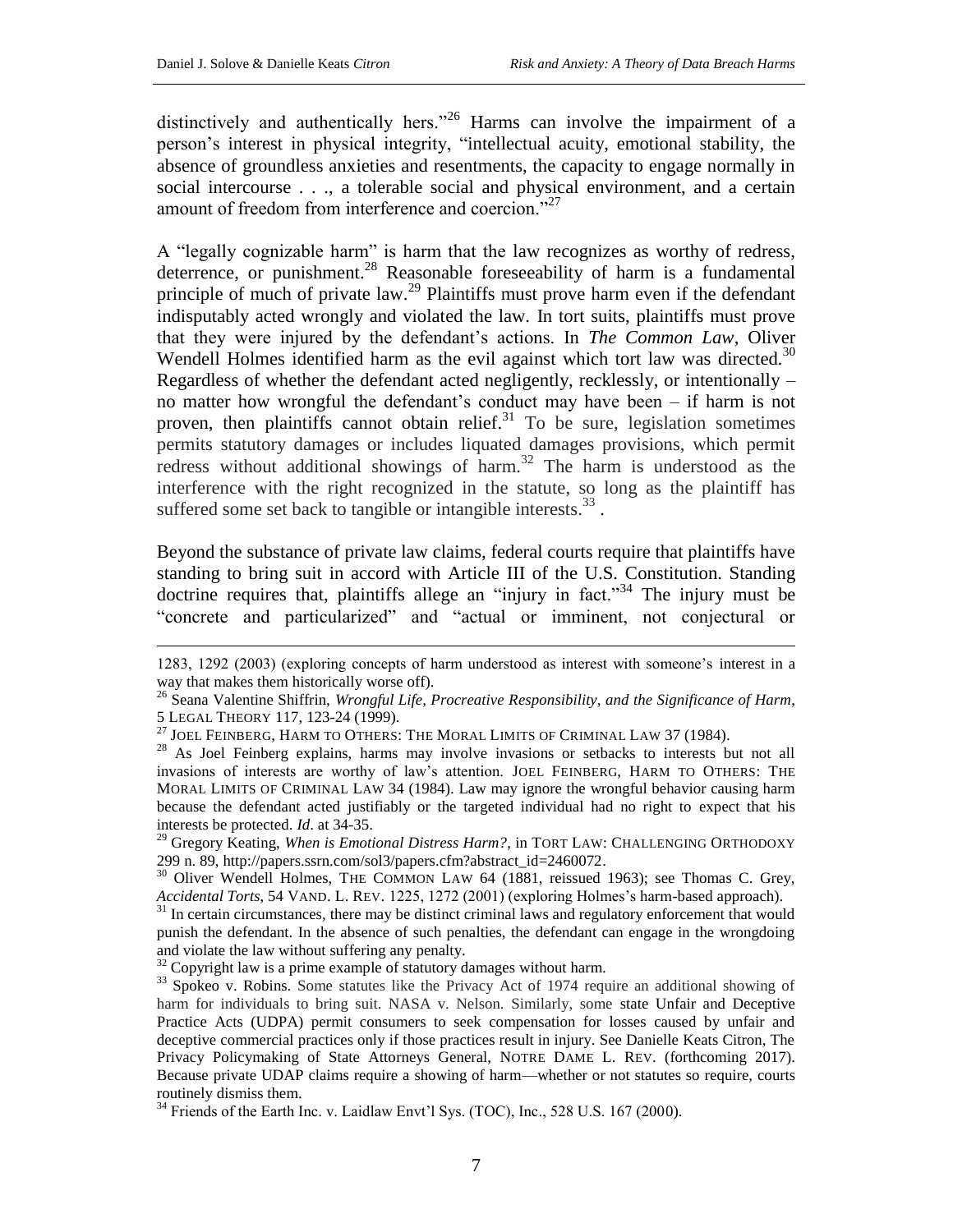hypothetical.<sup>35</sup> If a plaintiff lacks standing to bring a claim, a federal court cannot hear it.

Although the requirements for standing and substantive causes of action are different, the issue of harm that undergirds both is strikingly similar. In most cases, the way courts think about harm for standing is nearly identical to the way courts approach harm in substantive claims. We focus on harm because it is central to the jurisprudence of private law claims.

No matter whether harm is raised for the purposes of standing or determining the cognizability of private claims, harm drives the way courts think about data breach cases, most often resulting in their dismissal early in the litigation. Courts have found a lack of an "injury in fact" to support standing or have concluded that there is no harm caused by various torts or other causes of action. In this Part, we examine how courts have conceptualized harm in their rejection of these claims.

#### **A. JUDICIAL APPROACHES TO DATA BREACH HARMS**

<span id="page-11-0"></span>Data breaches usually involve various types of personal data, such as financial account information, driver's license numbers, biometric markers, and Social Security Numbers. The Office of Policy Management (OPM) breach leaked people's fingerprints, background check information, and analysis of security risks. <sup>36</sup> The Ashley Madison breach released information about people's extramarital affairs.<sup>37</sup> The Sony breach involved employee email.<sup>38</sup> The Target breach resulted in the leaking of credit card information, bank account numbers, and other financial data. Other breaches result in the disclosure of passwords, children's information, location data, and medical records.

Plaintiffs in data breach cases have pursued a number of causes of action, including negligence, privacy torts, and breach of fiduciary duty. Other claims assert violations of state unfair and deceptive commercial acts and practice statutes (UDAP laws), state data security laws, the federal Privacy Act, and the federal Fair Credit Reporting Act (FCRA). In a study of 230 data breach lawsuits between 2004 and 2014, plaintiffs brought more than 86 different causes of action.<sup>39</sup>

 $\overline{a}$ <sup>35</sup> *Id.*

<sup>36</sup> Kim Zetter and Andy Greenberg, *Why OPM Is A Security and Privacy Debacle*, WIRED, June 11, 2015, http://www.wired.com/2015/06/opm-breach-security-privacy-debacle/;

http://www.wired.com/2015/07/massive-opm-hack-actually-affected-25-million/.

<sup>37</sup> Danielle Keats Citron & Maram Salaheldin, *Leave Cheaters in Peace*, N.Y. DAILY NEWS, August 24, 2015, http://www.nydailynews.com/opinion/citron-salaheldin-leave-cheaters-peace-article-1.2333852.

<sup>38</sup> Kim Zetter, *Sony Got Hacked Hard*, WIRED, http://www.wired.com/2014/12/sony-hack-what-weknow/.

<sup>39</sup> Sasha Romanosky, David A. Hoffman, and Alessandro Acquisti, *Empirical Analysis of Data Breach Litigation,* 11 JOURNAL OF EMPIRICAL LEGAL STUDIES 74 (2014).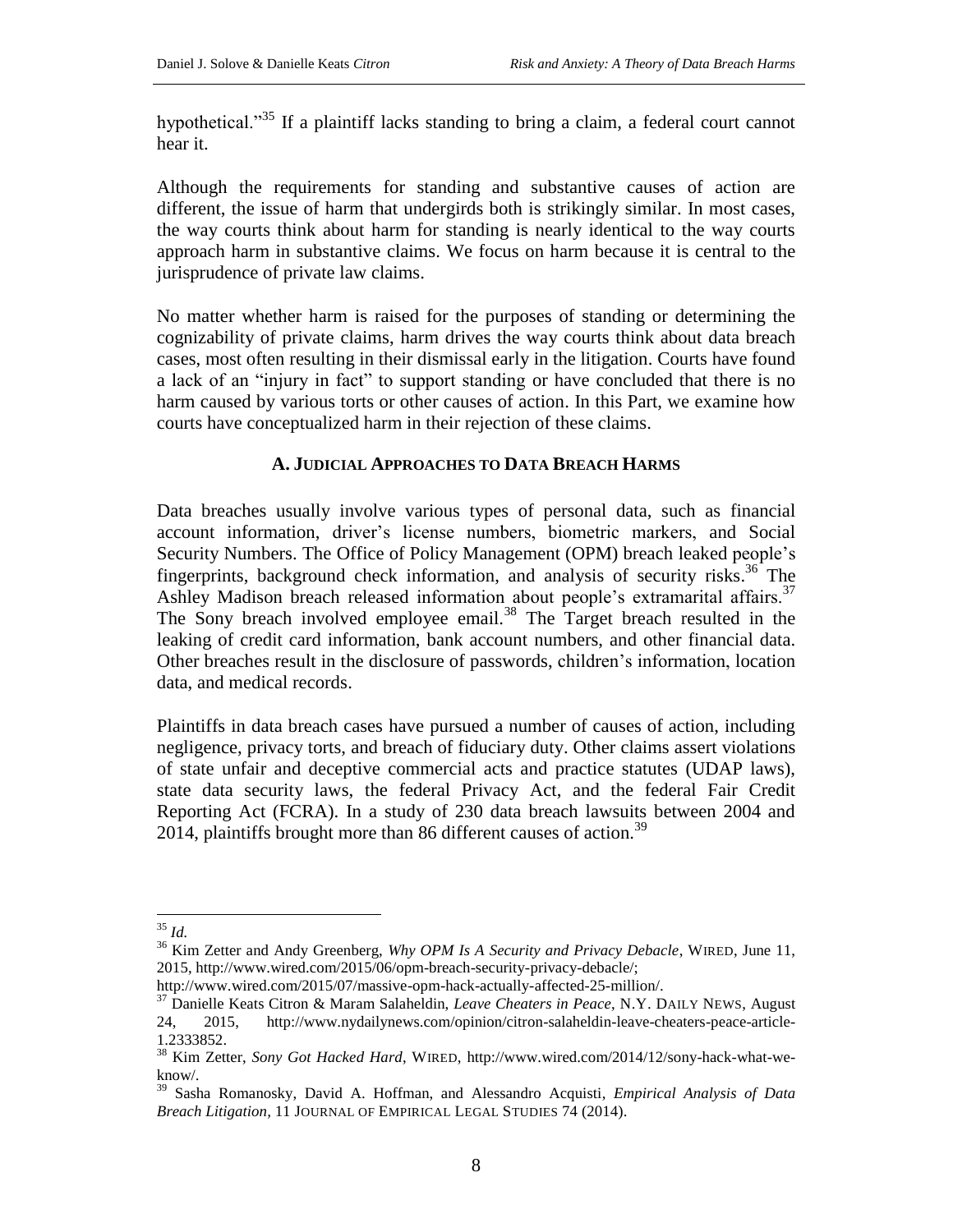Data breach cases are often filed in federal court or removed there from state court under the federal Class Action Fairness Act (CAFA).<sup>40</sup> Under CAFA, class actions can be removed to federal court for state law claims exceeding five million dollars where at least one member of the putative class and one defendant reside in different states.<sup>41</sup> At the federal level, harm thus must often be established twice – first to make it past the hurdle of standing and second to satisfy the elements of various causes of action.

Although plaintiffs advance a number of theories of harm, at bottom, their claims are based on three overarching theories: (1) data breaches create a risk of future injury, (2) plaintiffs take preventative measures to reduce the risk of injury, and (3) plaintiffs experience anxiety as a result of data breaches compromising their personal data.

#### <span id="page-12-0"></span>*1. Risk of Future Injury*

A common theory advanced by plaintiffs is that a data breach has increased their risk of future identity theft or fraud. The majority of courts reject that theory of harm. Plaintiffs' increased risk of identity theft is regarded as too speculative a harm even in cases where thieves allegedly stole the personal data. $42$  Courts view the increased risk of identity theft not as an "actual injury" but rather as "speculation of future harm $^{3,43}$ 

The trend is that if a person's personal data has not yet been used to commit identity theft or fraud, then courts find that plaintiffs have suffered no harm. <sup>44</sup> In a case where plaintiffs' sensitive financial data was accessed by unknown third parties, a federal district court dismissed the class suit alleging increased risk of identity fraud because plaintiffs' "credit information and bank accounts look[ed] the same today as they did" before the breach.<sup>45</sup> Because hackers had not opened new bank accounts or credit cards in plaintiffs' names, there was no harm.<sup>46</sup> This was true in *Key v. DSW,* 

<sup>40</sup> Class Action Fairness Act of 2005, 28 U.S.C. § 1332(d).

<sup>41</sup> *Id.*

<sup>42</sup> See, e.g., Forbes v. Wells Fargo Bank, 420 F. Supp.2d 1018 (D. Minn. 2008) (granting defendant's motion for summary judgment in case involving the theft of personal data from defendant's system because there was no indication that the information on the stolen computers had been misused); Guin v. Higher Educ. Serv. Corp., Inc., 2006 WL 288483 (D. Minn. 2006).

<sup>43</sup> In re Barnes & Noble Pin Pad Litig., 2013 WL 4759588 (N.D. Ill. Sept. 3, 2013); Hammer v. Sam's East, Inc., 2013 WL 3746573 (D. Kan. July 16, 2013) (explaining that "[n]o court has found that a mere increased risk of ID theft or fraud constitutes an injury in fact for standing purposes without some alleged theft of personal data or security breach").

<sup>44</sup> *See, e.g*., Reilly v. Ceridian Corp., 664 F.3d 38 (3d Cir. 2011); Hammond v. Bank of New York, 2010 WL 2643307 (S.D.N.Y. June 25, 2010); Bell v. Acxiom Corp., 2006 WL 2850042 (E.D. Ark. Oct. 3, 2006) (dismissing negligence claim in case involving hacking of defendant's databases storing plaintiffs' personal data because being at higher risk for fraud is insufficient harm to warrant standing).

<sup>45</sup> Storm v. Paytime, Inc., 90 F. Supp.3d 359, 366 (M.D. Pa. 2015).

<sup>46</sup> *Id.* at 367.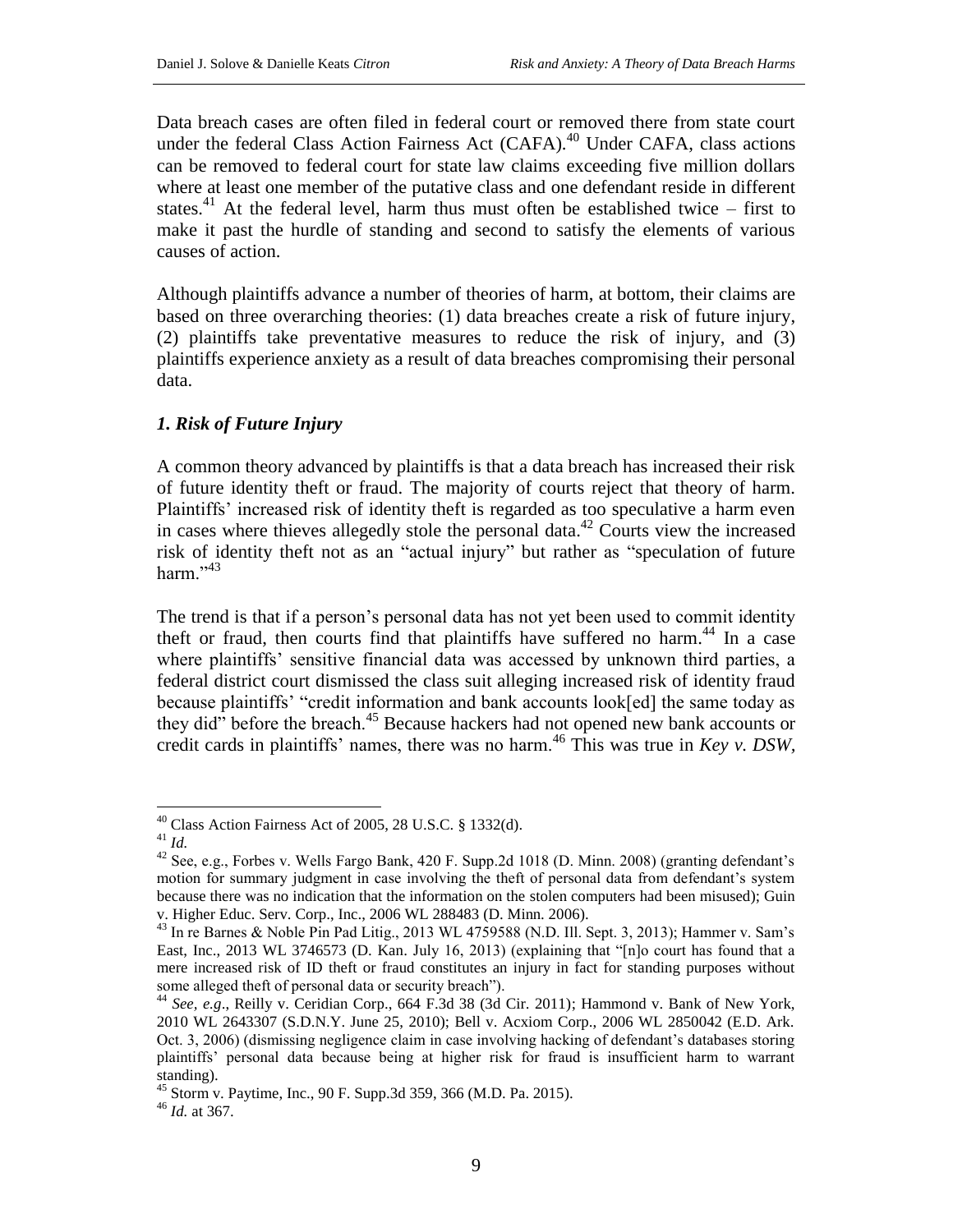*Inc.*,<sup>47</sup> where thieves gained access to the defendant shoe retailer's computer system containing the financial data of  $96,000$  customers.<sup>48</sup> The court found no harm because plaintiffs only alleged the possibility of being victimized "at some unidentified point in the indefinite future."<sup>49</sup>

For some courts, there are simply too many contingencies at play, including the varied skills and intent of third-party hackers, to warrant a finding of harm.<sup>50</sup> In Fernandez v. Leidos, Inc.,<sup>51</sup> for instance, the district court dismissed plaintiff's increased risk of harm in the wake of the theft of backup tapes with his personal data because the capabilities and criminal intentions of data thieves were speculative.<sup>52</sup> Even when plaintiffs quantify the extent to which the data breach has elevated their risk of future harm, courts still find that the harm too speculative to proceed. <sup>53</sup> In *In re Science Applications International Corp. (SAIC) Backup Tape Data Theft*  Litigation,<sup>54</sup> the plaintiffs argued that they were nearly ten times more likely to be victimized by identity theft. The court found that the "degree by which the risk of harm has increased [wa]s irrelevant" because it failed to suggest that the harm was "certainly impending." Another court sharpened the point, reasoning that identity theft was unlikely to happen in the future since the plaintiffs had not experienced fraud in the year after the breach.<sup>55</sup>

Although three Courts of Appeal have recognized increased risk of harm as cognizable, these cases involved allegations about the malicious purpose of hackers and actual or attempted misuses of leaked personal data. In *Remijas v. Neiman Marcus Group*, the Seventh Circuit found the risk of harm "immediate and very real" because the data "was in the hands of hackers who used malware to breach the defendant's systems" and "fraudulent charges had shown up on the credit cards of some of its customers."<sup>56</sup> Moreover, the defendant "contacted members of the class" to tell them they were at risk," which the court viewed as an admission that plaintiffs had suffered non-speculative harm. <sup>57</sup> In *Krottner v. Starbucks Corp.,* the Ninth

 $47$  454 F. Supp.2d 684 (S.D. Ohio 2006).

<sup>48</sup> *Id*. at 686.

<sup>49</sup> Id. at 690. *See also* Bell v. Acxiom Corp., 2006 WL 2850042 (E.D. Ark. Oct. 3, 2006) (dismissing negligence claim in case involving hacking of defendant's databases storing plaintiffs' personal data because being at higher risk for fraud is insufficient harm to warrant standing);

<sup>50</sup> Reilly v. Ceridian Corp., 664 F.3d 38, 42-43 (3d Cir. 2011).

<sup>51</sup> 127 F. Supp.3d 1078 (E.D. Cal. 2015).

 $52$  Fernandez, 127 F. Supp.3d at 1087,

<sup>53</sup> Storm, 90 F. Supp.3d at 367.

<sup>54</sup> No. MDL 2360, 2014 U.S. Dist. LEXIS 64125 (D.D.C. May 9, 2014).

<sup>55</sup> Paytime, 90 F. Supp.3d at 367.

 $56$  See Remijas v. Neiman Marcus Group ( $7<sup>th</sup>$  Cir. 2015), http://cases.justia.com/federal/appellatecourts/ca7/14-3122/14-3122-2015-07-20.pdf?ts=1437415269; Danielle Keats Citron, *Some Good News for Data Breach Plaintiffs*, *For A Change*, FORBES, July 21, 2015, http://www.forbes.com/sites/daniellecitron/2015/07/21/some-good-news-for-data-breach-victims-fora-change/.

<sup>&</sup>lt;sup>57</sup> Remijas; Lewart v. PF Chang's, No. 14-3700, at 6 ( $7<sup>th</sup>$  Cir. April 16, 2016) (recognizing future risk of harm sufficient to recognize standing where hackers stole personal data from retailer). The Sixth Circuit's recent decision in *Galaria* similarly pointed to the defendant's provision of credit monitoring as supporting increased risk of harm.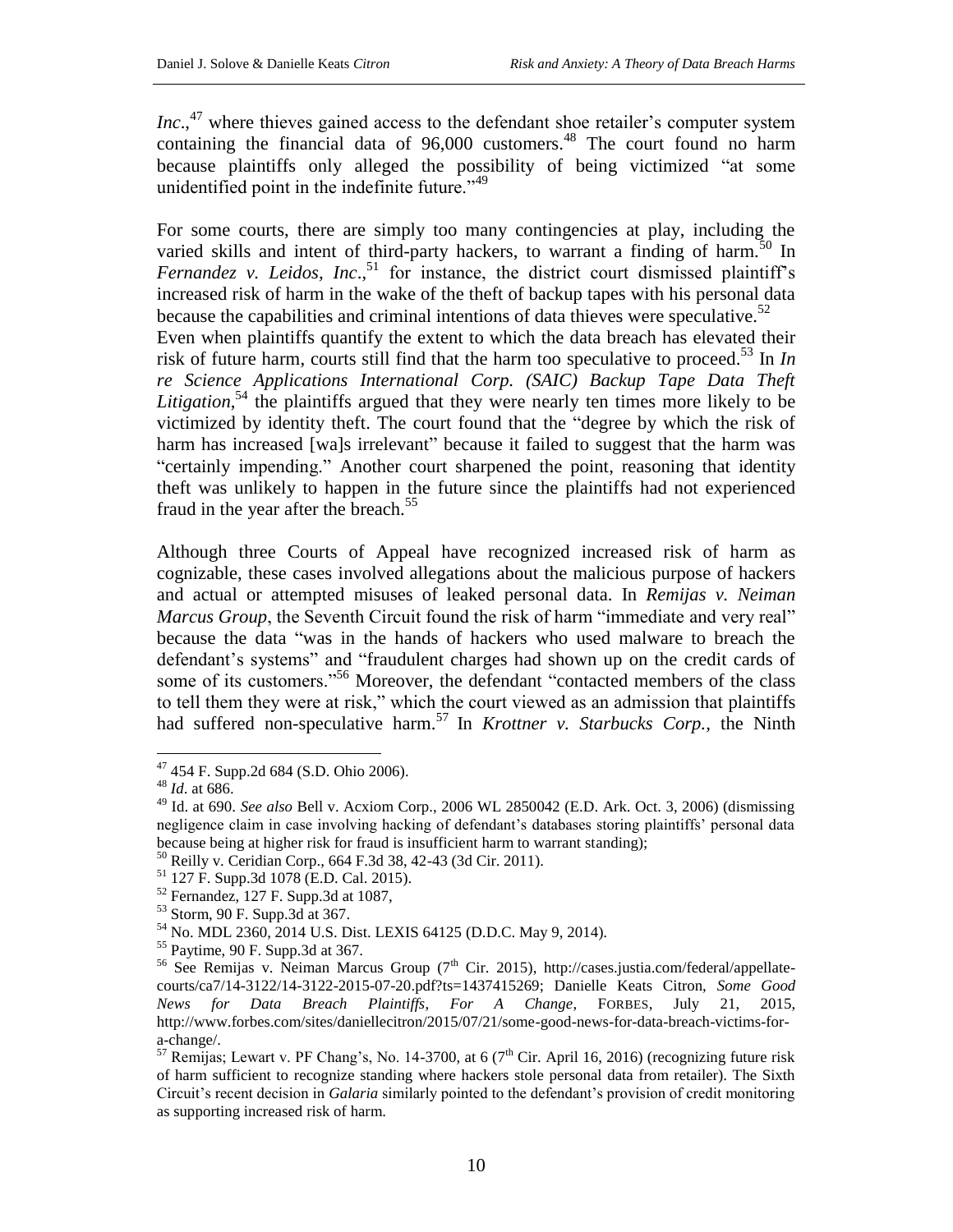Circuit conferred standing on the plaintiffs because there was a subsequent attempt to open a bank account with personal data following the theft of a laptop.<sup>58</sup>

In most cases, however, increased risk of future injury fails as a theory of cognizable harm. The motives of those who obtained the data are unknown, and the plaintiffs have not yet suffered identity theft or other forms of financial fraud. It will not be clear who has the data or what they will do with it. Proving that the risk of harm is "certainly impending" is challenging because the harm from a data breach is not immediate. Even in many cases where hackers accessed personal data and their malicious motive can be inferred, courts have still refused to find harm.<sup>59</sup>

#### <span id="page-14-0"></span>*2. Preventative Measures to Protect Against Future Injury*

A related theory based on future risk of injury is that plaintiffs incur out-of-pocket costs to mitigate the risk of identity theft or fraud. They spend time and money placing alerts with credit reporting agencies and subscribing to identity-theft protection and credit-monitoring services. They devote time and money to monitor various accounts; they have to go through the hassle of changing service providers to prevent further breaches. Plaintiffs contend that the cost of these measures presents a specific monetary value that can be associated with the improper exposure of personal data. Courts, however, often reject this theory of harm, viewing plaintiffs' expenses as an attempt to "manufacture" injury.<sup>60</sup>

The preventative measure theory of harm typically fails because it is based upon the increased risk of future injury theory. The concern of courts is that any plaintiff could find some measure to spend money to mitigate any risk. Said another way, monetary expenditures are viewed as too easy to manufacture. If such expenses were recognized as a cognizable injury, plaintiffs' lawyers would just instruct their clients to spend time and money on mitigation measures, in turn creating harm. Having rejected the risk of future injury, courts reject the expenditure of time and money in the present to turn the risk of future injury into more cognizable monetary losses.

#### <span id="page-14-1"></span>*3. Anxiety*

 $\overline{a}$ 

Plaintiffs have argued that data breaches caused them emotional distress (in particular, anxiety), but courts have rejected these claims nearly all the time. As a federal district court in New Jersey noted, courts "across the country have rejected emotional distress" as a basis for finding harm because plaintiffs' fear of identity theft or fraud is based on speculative conclusions that personal data would be used in a malicious way.<sup>61</sup>

<sup>58</sup> 628 F.3d 1139 (9th Cir. 2010).

<sup>59</sup> *See, e.g*., Forbes v. Wells Fargo Bank, 420 F. Supp.2d 1018 (D. Minn. 2008) and other cases discussed in notes 31 through 39.

 $60$  See, e.g., Polanco v. Omnicell, Inc. (D. N.J. Dec. 26, 2013).

<sup>61</sup> Crisafulli v. Ameritias Life Insur. Co., 2015 WL 1969173, at \*4 (D. N.J. 2015).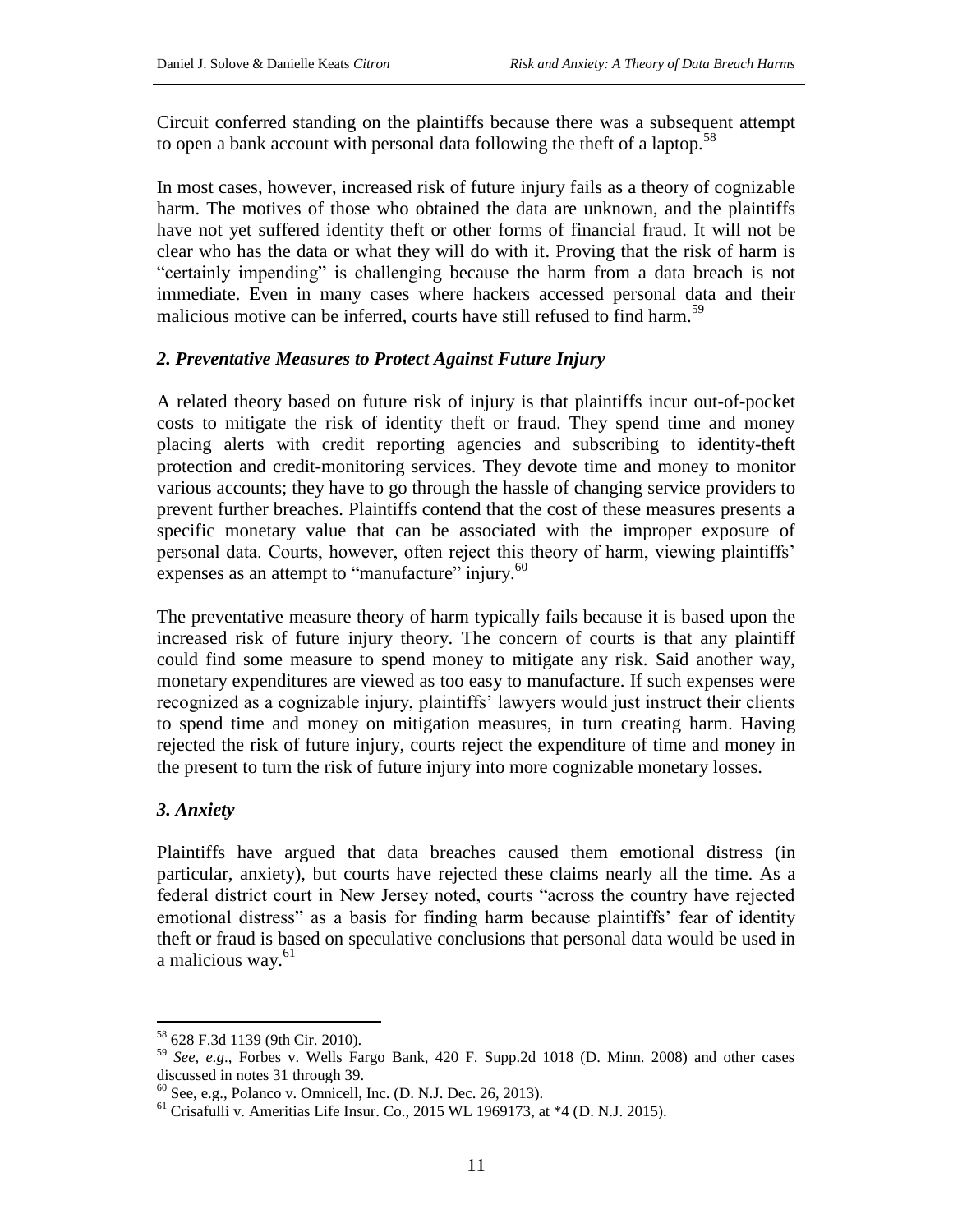According to one court, "[p]laintiffs' bald assertion of 'emotional distress including anxiety, fear of being victimized, harassment and embarrassment' is unexplained by any facts at all, let alone facts plausibly suggesting emotional injury."<sup>62</sup> One court stated, "even if [the risk of identity theft] is enough to engender some anxiety" and "even if their fears are rational," plaintiffs lack standing "based on risk alone."<sup>63</sup> As another court concluded: "Emotional distress in the wake of a security breach is insufficient to establish standing."<sup>64</sup> Unless there is an "imminent threat" of personal data being used in a "malicious way," plaintiffs' anxiety and emotional suffering are viewed as "insufficient" to constitute harm.<sup>65</sup> Most courts consider plaintiffs' fear, anxiety, and psychic distress about their increased risk of identity theft and other abuses "too remote" to warrant recognition.<sup>66</sup>

#### **B. CRAMPED VIEW OF HARM: VISCERAL AND VESTED**

<span id="page-15-0"></span>As the previous section has shown, cases are dismissed for lack of harm even when a company's negligence has clearly caused a data breach. Even in the face of wrongful conduct by defendants, courts are denying plaintiffs redress. The reason is because courts view the harm in overly narrow ways. Courts insist that data harms be visceral—easy to see, measure, and quantify. They require harms to be vested already materialized in the here and now. Plaintiffs must experience physical, monetary, or property damage or, at least, the damage must be imminent.

This cramped understanding of harm harkens back to early conceptions of the common law. Nineteenth-century tort claims required proof of physical injury or property loss. <sup>67</sup> Financial losses could be recovered in tort actions if defendants owed plaintiffs a special duty of care.<sup>68</sup> Along these lines, courts have recognized claims for privacy violations only where redress is sought for tangible financial losses.<sup>69</sup> Courts have found a sufficient injury in data breach cases where the exposure of

 $\overline{a}$  $^{62}$  Crisafulli v. Ameritas Life Insurance Co., No. 13-5937, 2015 WL 1969176 (D.N.J. Apr. 30, 2015). <sup>63</sup> Science Applications International Corp. Backup Tape Data Theft Litigation, 45 F.Supp.3d 14, 26 (D.D.C. 2014); see also Maglio v. Advocate Health & Hosps., 49 N.E.3d 746, 755 (Ill. App. 2015).

 $<sup>64</sup>$  In Re Barnes & Noble Pin Pad Litigation, No. 12-cv-8617, 2013 WL 4759588, at  $*5$  (N.D. Ill.</sup> 2013).

<sup>65</sup> *Id.*

<sup>66</sup> Amburgy v. Express Scripts, Inc., 671 F. Supp. 2d 1046 (E.D. Mo. 2009).

<sup>67</sup> Gregory C. Keating, *The Priority of Respect Over Repair*, 18 LEGAL THEORY J. 293, 313 (2013).

<sup>&</sup>lt;sup>68</sup> The economic loss rule does not apply when defendant owe plaintiffs a special duty of care.

 $^{69}$  Fraley v. Facebook, 830 F. Supp.2d 785 (N.D. Cal. 2011).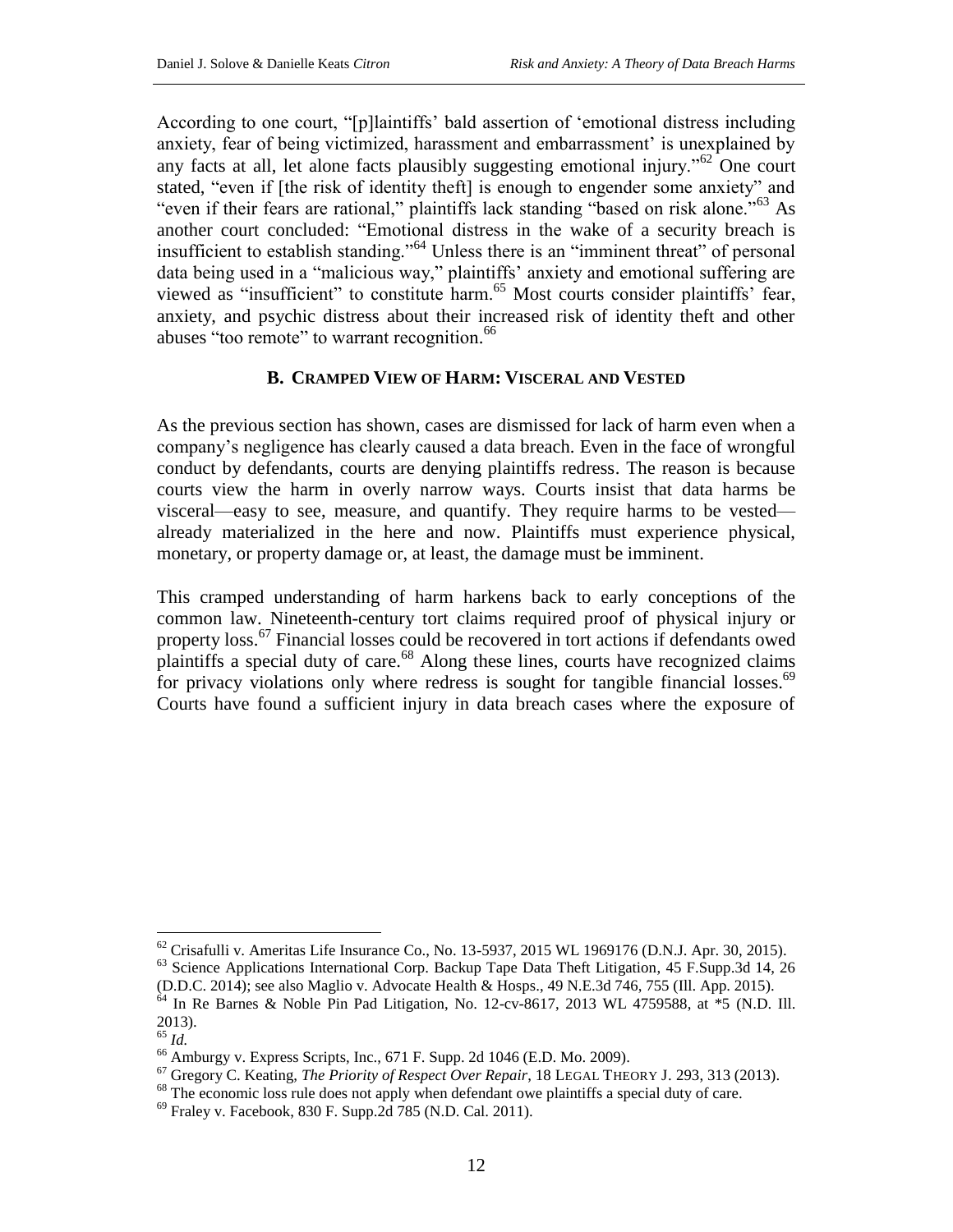personal data has led to identity the ft.<sup>70</sup> But without proof of physical harm or financial loss, courts rarely recognize harm. $71$ 

Requiring harm to be visceral and vested has severely restricted the recognition of data harms, which rarely have these qualities. Data breach harms are not easy to see, at least not in any physical way. They are not tangible like broken limbs and destroyed property. Instead, the harm is intangible. Data breaches increase a person's risk of identity theft or fraud and cause emotional distress as a result of that risk.

Despite the intangible nature of these injuries, data breaches inflict real compensable injuries. Data breaches raise significant public concern and legislative activity. Would all this concern and activity exist if there were no harm? Why would more than 90% of the states pass data-breach notification laws in the past decade if breaches did not cause harm? Why would the Federal Trade Commission and state attorneys general devote considerable time and resources pursuing data breach cases?<sup>72</sup> In short, if data breaches cause no harm, then why do federal and state law enforcement agencies devote resources to addressing them?

Data breach harms might be akin to invisible objects in the middle of a crowded room. We may not be able to see an invisible object, but we see how everyone is bumping into it, how they are changing where they stand because of it, how they are walking different routes to avoid it, and so on. The object is invisible to the naked eye, but it is having a significant effect and people are expending a lot of time and energy to deal with it. To understand its impact, the best approach is not to look directly at it. Instead, we need to look at the activity generated by it and around it. The same is true with data breach harms. When data breach harms are studied in isolation, the real harm can be difficult to see. As with the invisible object, one must step back and observe the reactions to the data breach.

As we explore in Part II, in other areas of the law, conceptions of harm have evolved to recognize injury that is hard to see or measure. This is true for pain and suffering, loss of consortium, and other matters that are not easily translated into monetary terms. This is true for emotional distress and risk-oriented injuries. Law has developed ways to arrive at dollar figures for these harms, and they should evolve to do so in context of data breach harms.

<sup>&</sup>lt;sup>70</sup> Resnick v. AvMed, Inc., 693 F.3d 1317 (11<sup>th</sup> Cir. 2012). It can, however, be difficult to pinpoint a single actor for the harm suffered in the wake of a data breach. There are many participants that contribute to the harm experienced by identity theft victims: the entities that leaked the data, the companies that allow thieves to open up accounts in victims' names, and the credit reporting agencies that assemble the faulty information and use it to report on people's reputations. Chris Hoofnagle, *Internalizing Identity Theft*, 13 UCLA J. L. TECH. 1 (2009). When victims attempt to clean up their credit reports, they are often prevented from doing so by uncooperative credit reporting agencies and creditors. http://www.nytimes.com/2015/03/10/business/big-credit-reporting-agencies-to-overhaulerror-fixing-process.html?\_r=0

<sup>&</sup>lt;sup>71</sup> In Re Hannaford Bros. Co. Customer Data Security Breach Litigation, 4 A.3d 492 (Sup. Ct. Me. 2010).

<sup>72</sup> See Citron, *State Attorneys General*, *supra* note.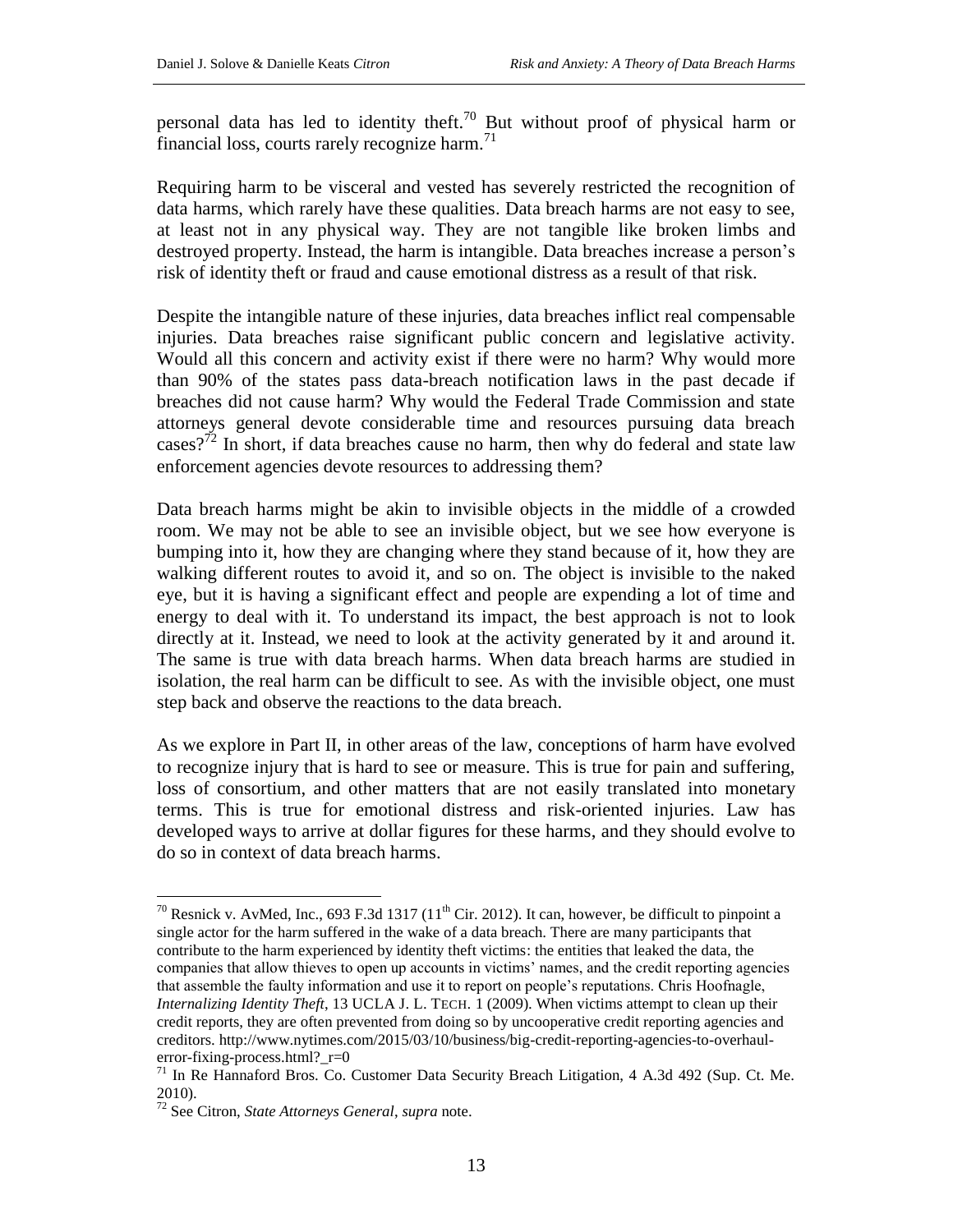### **II. RISK AND ANXIETY AS HARMS**

<span id="page-17-0"></span>The nature of data breach harms is a complex issue that has not been accorded adequate consideration in cursory judicial explanations. In this Part, we explore why courts are struggling with risk and anxiety, the key dimensions to data breach harms. We contend that these harms are far from fanciful or trivial. Data breach harms are real, and compelling reasons exist for recognizing them. In this Part, we demonstrate that contrary to findings that no legal basis exists to recognize harm arising out of data breaches, there is significant basis in legal doctrine to recognize data breach harms. These precedents involve other bodies of law, some closely related to the law of data breaches. Rather than ignoring these legal foundations for recognizing harm, courts should build upon them. Doing so would ensure conceptual coherence to the judiciary's approach. Moreover, the existence of these other areas of law that recognize similar types of harm demonstrates that data breach harms can be recognized without causing calamity in the law.

#### **A. RISK AS HARM**

#### <span id="page-17-2"></span><span id="page-17-1"></span>*1. Understanding Risk*

In data breach cases, courts have difficulty with the concept of risk. Fraud may not surface until after an identity thief combines leaked personal data with other information. Because the downstream use of improperly obtained personal data is not known at the time of the breach and because it depends upon the aggregation of disparate sources of personal data, courts have difficulty conceptualizing the harm.

What does that risk entail? Years after personal data is leaked, identity theft victims have faced financial ruin. Identity thieves plunder people's credit, riddling their credit reports with false information including debts and second mortgages obtained in their names. Victims struggling with identity theft have been forced to file for bankruptcy, and some have lost their homes.<sup>73</sup> Victims are turned down for loans or end up paying higher interest rates on credit cards.<sup>74</sup> Their utilities are cut off and their services denied.<sup>75</sup> Identity thieves can use stolen health information to obtain medical care, saddling individuals with hefty hospital bills and a thief's treatment records.<sup>76</sup> Victims incur legal fees and have to cover bounced checks. In 2012, the average cost of repairing identity theft was \$1,769, and the median loss was three hundred dollars.<sup>77</sup> On average, it takes up to thirty hours to resolve problems when

 $73$ <sup>73</sup> http://www.usatoday.com/story/money/personalfinance/2013/04/14/identity-theftgrowing/2082179/

<sup>74</sup> Bureau of Justice Statistics, "Victims of Identity Theft, 2012," December 2013, at 7 http://www.bjs.gov/content/pub/pdf/vit12.pdf.

<sup>75</sup> http://www.bjs.gov/content/pub/pdf/vit12.pdf.

<sup>76</sup> Citron, *Reservoirs*, supra note.

<sup>77</sup> Bureau of Justice Statistics, "Victims of Identity Theft, 2012," December 2013, at 6, http://www.bjs.gov/content/pub/pdf/vit12.pdf.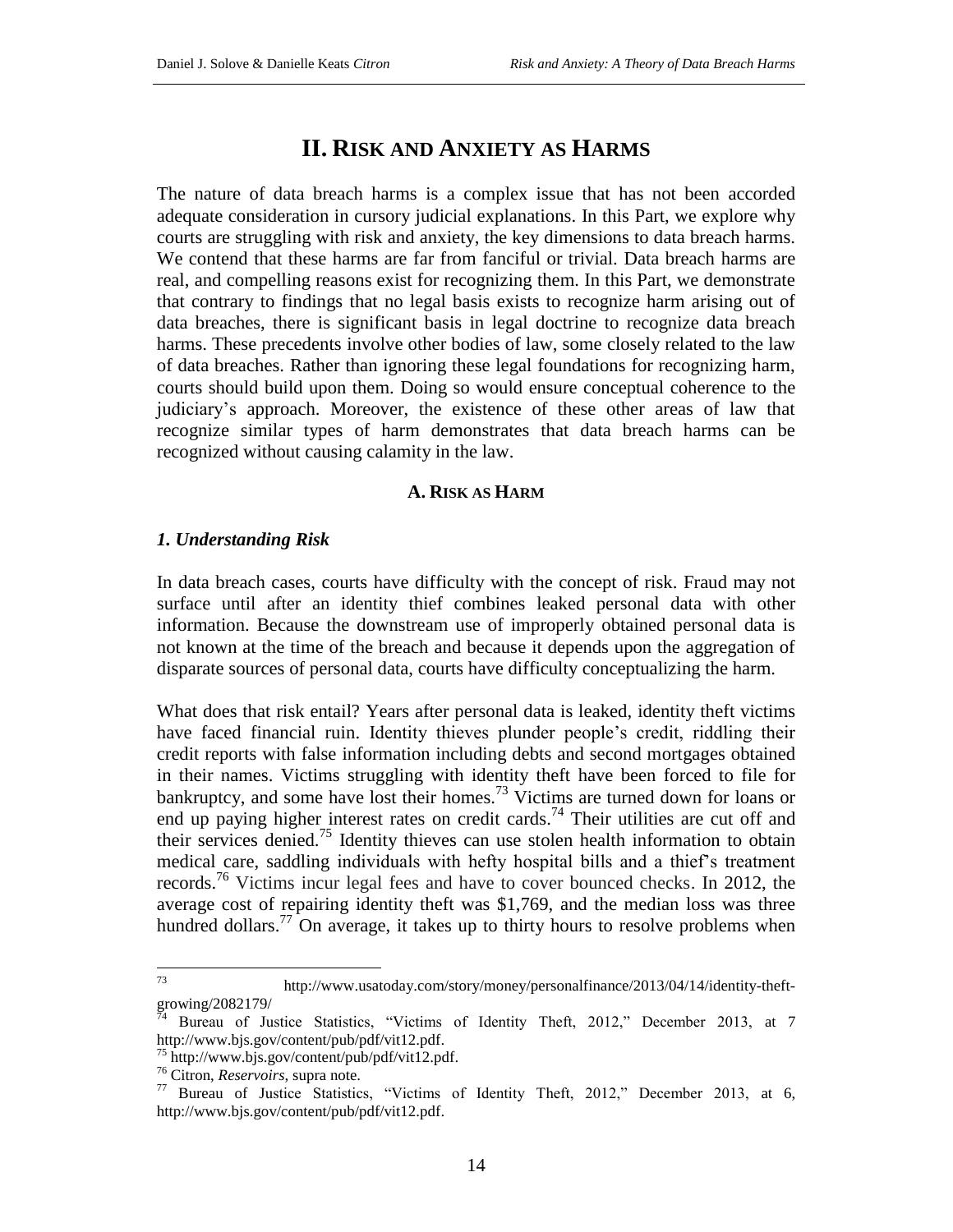identity thieves open new accounts in victims' names.<sup>78</sup> To be sure, some types of data harms are more quickly realized. Payment card fraud, for example, usually occurs shortly after payment card data is compromised. Because card numbers get cancelled quickly, fraudsters act very fast.<sup>79</sup>

The problem with identity theft is that personal data cannot readily be "cancelled" or changed like a credit card number. Social Security numbers are difficult to change. Other personal data such as birth date and mother's maiden name cannot be changed. Biometric data such as fingerprints or eye scans, health information, and genetic data cannot be exchanged or cancelled. A criminal may obtain a victim's personal data and use it months or years later; the data will still be useful for committing fraud.

As Michael Sussmann, a lawyer in Perkins Coie's privacy and data security practice, explains: "The data is sold off, and it could be a while before it's used. . . . There's often a very big delay before having a loss."<sup>80</sup> Similarly, Ed Mierzwinski, the federal Consumer Program Director and Senior Fellow for U.S. PIRG, notes:

Credit card numbers and debit card numbers have a short shelf life, because banks figure out which cards are at risk, and people get new numbers without asking for them. . . . Social Security Numbers have a very long shelf life -- a bad guy that's smart won't use it immediately, he'll keep a hoard of numbers and use them in a couple of years.

Harm may occur well beyond the statute of limitations, and the timing of the harm might be different for each victim.

Another challenge for assessing data breach harms is the great difficulty in catching identity thieves. Without information about where an identity thief obtained the data, a plaintiff will have difficulty linking the harm to a particular data breach or data disclosure.<sup>81</sup> Ironically, the very factors that make identity theft so harmful – the difficulty in catching the perpetrators and the fact that it can continue indefinitely – are what impede victims' ability to obtain redress in the courts.

Data breach victims incur out of pocket costs to minimize future losses. They purchase identity theft protection services and insurance to minimize the impact of fraud. The opportunity costs are real. Individuals spend time monitoring their accounts, which pulls them away from their jobs. In cases involving privacy violations and inadequate data security, consumers bear the lion's share of these costs because courts view them as too attenuated to recognize as harm.

<sup>78</sup> *Id*. at 10.

<sup>79</sup> Andrea Peterson, *Data Exposed in Breaches Can Follow People Forever*, WASH. POST, June 15, 2015, http://www.washingtonpost.com/blogs/the-switch/wp/2015/06/15/data-exposed-in-breachescan-follow-people-forever-the-protections-offered-in-their-wake-dont/ <sup>80</sup> *Id.*

<sup>81</sup> Daniel J. Solove, *The New Vulnerability: Data Security and Personal Information*, in SECURING PRIVACY IN THE INTERNET AGE 112 (Anupam Chander, Lauren Gelman, and Margaret Jane Radin, eds. 2008).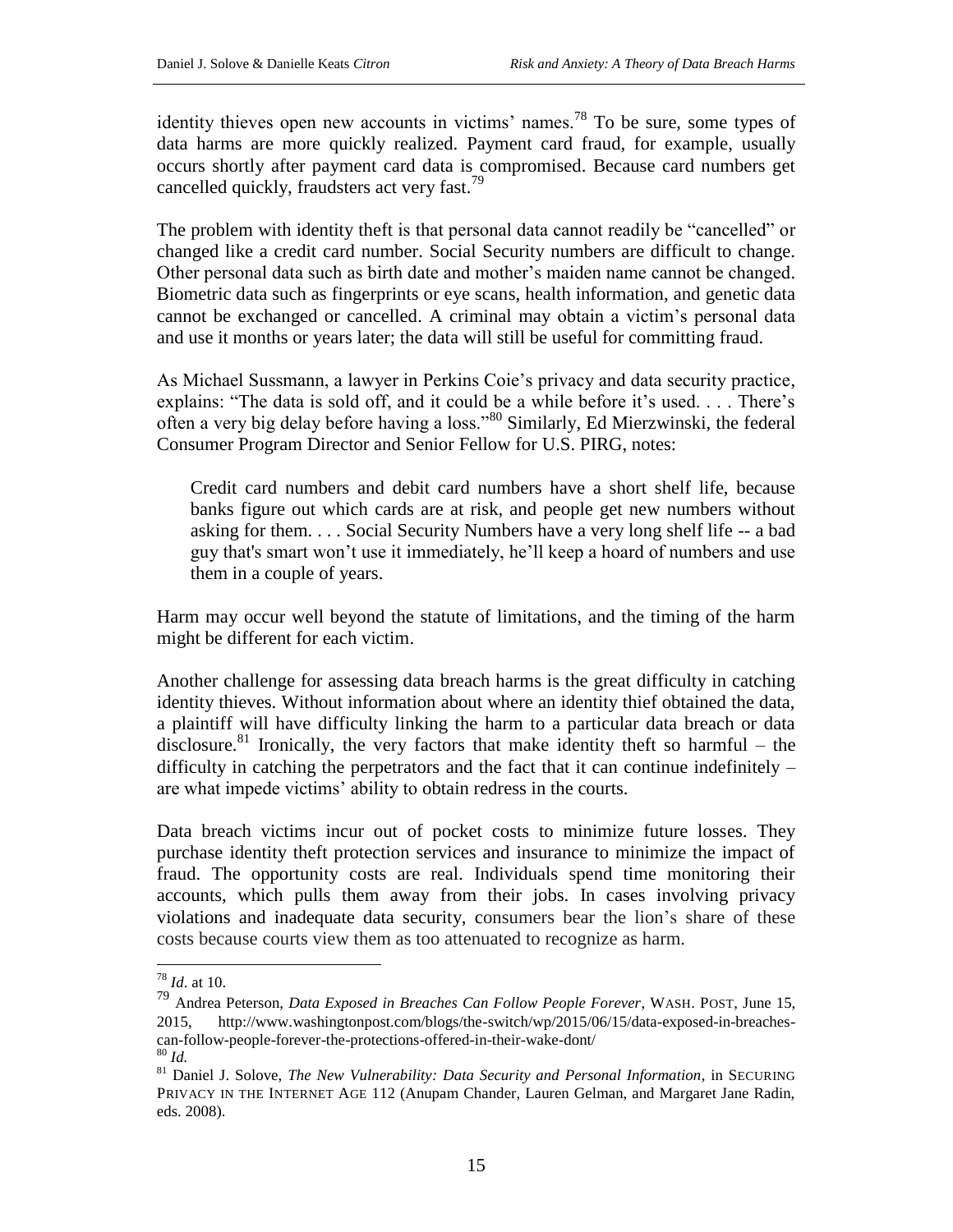$\overline{a}$ 

It is rational to spend time and money to mitigate the possibility of harm in the future. Insurance exists for this very purpose. There are numerous products and services aimed at risk mitigation. Indeed, after data breaches, organizations often offer affected individuals free credit monitoring. State attorneys general often insist that companies pay consumers one to two years of credit monitoring and identity theft insurance after a security breach. 82

Another component of the data breach harm involves a chilling of a person's ability to engage in life's important activities. An increased risk of identity theft might prevent a person from buying a new house. Identity theft, when it occurs, pollutes a person's credit report, making it difficult if not impossible to obtain a loan. In the face of a greater risk of identity theft, a person might be reluctant to take the steps necessary to buy a home, such as placing an existing home on the market, going house hunting, and making an offer with a deposit. Why take those expensive and time-consuming steps if there is a chance that her credit report might be damaged and thus put at risk her deposit on a home? Why sell one's current home if one would be unable to buy a new one due to a marred credit report? Credit reports take a long time to fix, and so it is a legitimate concern that the person might not be able to find housing to rent while cleaning up her credit report, since the report is essential to obtain a rental agreement. $83$  Given these significant risks, a person might delay buying a new house.

The same concerns are true for employment. In the face of a heightened risk of identity theft, a person might delay looking for a new job because a polluted credit report can interfere with a person's employment opportunities. A person might not want to go through the time and effort of applying for a position if there is an increased chance that future employers will find her credit report marred by a thief's financial mischief. Seeking a new job could jeopardize one's current employment so a reasonable person might not chance losing a current job in the face of an elevated risk that it will be difficult to obtain a new one. Then too, a person might be chilled from seeking a job that requires a security clearance.

Just as people might rationally delay an outdoor party when the forecast calls for a greater chance of rain, people might delay certain important life decisions when their risk of a sullied credit report increases.

<sup>&</sup>lt;sup>82</sup> Press Release, AG Jepsen to Anthem: End Unreasonable Delays in Providing Information to Affected Residents, February 10, 2015 http://www.ct.gov/ag/cwp/view.asp?Q=560660&A=2341 (demanding that Anthem inform affected consumers within 24 hours that they are going to be provided two years of credit monitoring and identity theft insurance to consumers impacted by data breach).

<sup>83</sup> Consumers Union, *Big Three Credit Bureaus Settle with 31 States Over Credit Reporting Mistakes*, May 26, 2015, http://consumersunion.org/2015/05/big-3-credit-bureaus-settle-with-31-states-overcredit-reporting-mistakes/ (explaining that one in five consumers have an error in credit reports).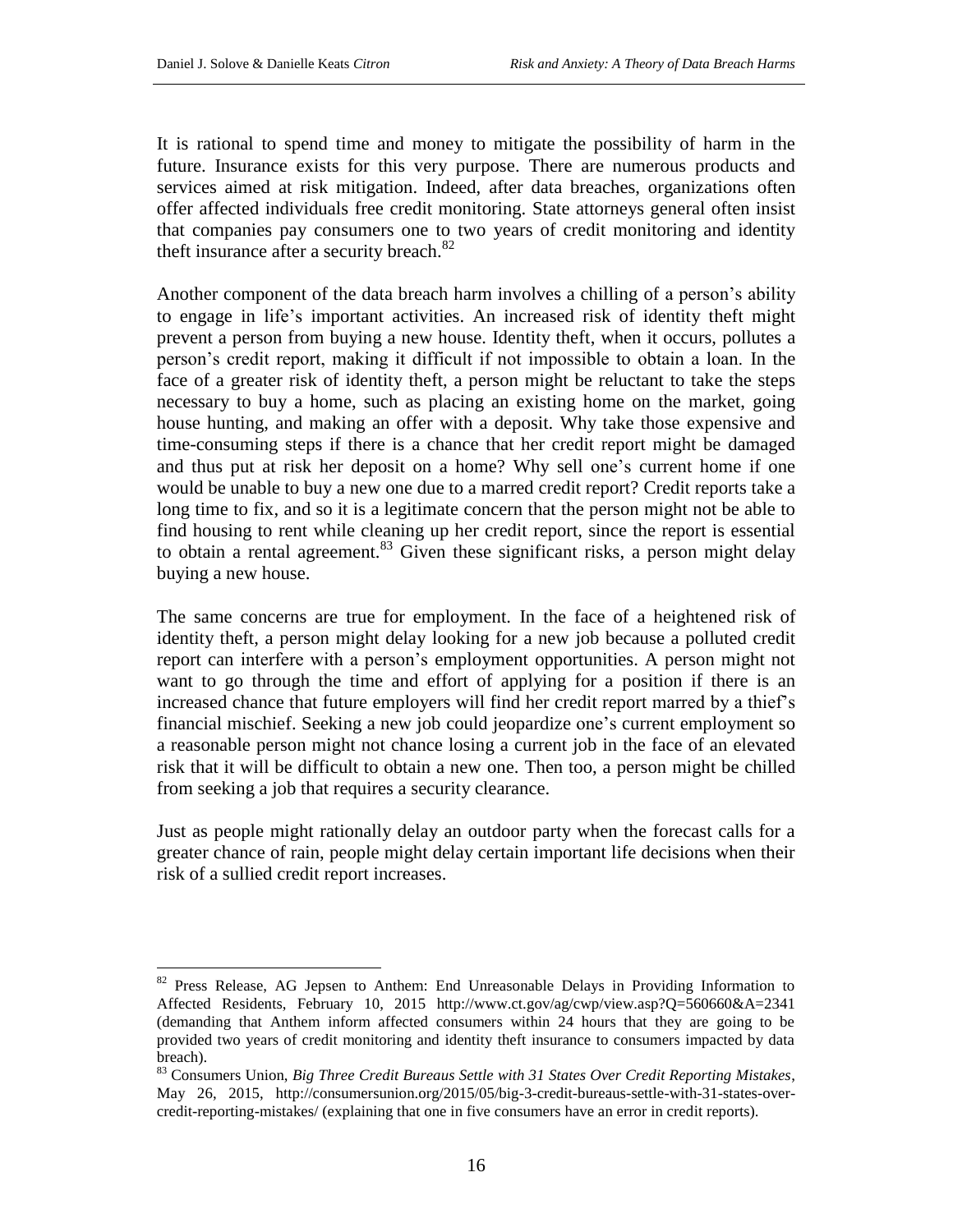Does a future risk of injury constitute real harm? It might be hard to see, but consider the following analogy. Imagine that a person owns two identical safes. She wants to sell them and lists them on eBay:

SAFE FOR SALE Made of the thickest iron with the most unbreakable lock.

#### SAFE FOR SALE

Made of the thickest iron with the most unbreakable lock. However, the combination to the safe was improperly disclosed and others may know it. Unfortunately, the safe's combination cannot be reset.

Which safe would get the higher price?

Safe 2 is no longer as good as Safe 1. Its utility has been damaged by the improper disclosure of the combination to the safe, and thus the value of the safe has been significantly reduced.

Or suppose there is a new virus that does not cause adverse effects but that makes people more vulnerable to getting a painful disease later on. Many people will not develop the painful disease, only some will fall prey to it. Nonetheless, those with the virus are at greater risk to develop the painful disease. Has the person who has contracted the virus suffered harm?

In the case of the safe combination and the virus, people are made more vulnerable; they are placed in a weakened and more precarious position. Their risk level has increased. They are worse off than before the release of a safe's combination number or the exposure to a virus. In the immediate present, the increased risk exposure is undesirable, anxiety producing, and frustrating. In cases involving an increased risk of future harm, not all individuals will actually suffer that harm, but "each has suffered a loss in an actuarial sense because his chances of avoiding the harm have been reduced."<sup>84</sup>

People have a meaningful interest in avoiding risk.<sup>85</sup> They will go to the doctor to monitor their health. They will pay for insurance to insure against particular risks. Indeed, the insurance market is proof that protection against risk has a monetary value.

Although there are sophisticated ways to assess and understand risk, many courts have refused recognize risk as a cognizable harm in data breach cases. Risk is a central concept toward making more intelligent and practical decisions. As Justice

<sup>84</sup> David A. Fischer, *Tort Recovery for a Loss of a Chance*, 36 WAKE L. REV. 605, 633 (2001). See Zehner v. Post Oak Oil Co., 640 P.2d 991 (Oakl. Ct. App. 1981) (allowing tort recovery as compensation for a lost chance to obtain a lease of land at a particularly profitable rate when the defendant committed the tort of slander of title).

<sup>85</sup> Levit, *supra* note, at 181.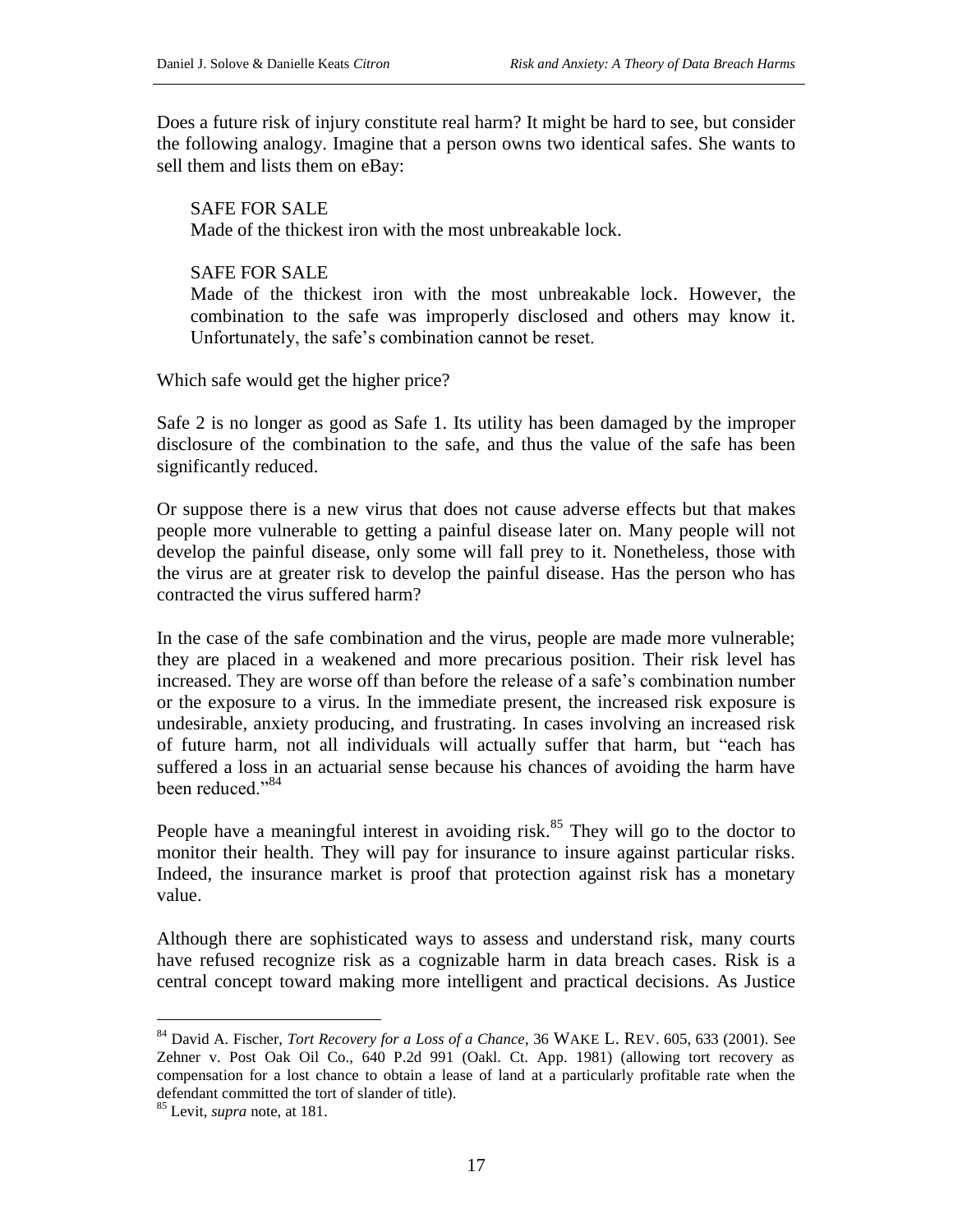Oliver Wendell Holmes famously observed, "the man of the future is the man of statistics and the master of economics."<sup>86</sup> And in many areas, law has recognized risk as a legally cognizable harm.

#### <span id="page-21-0"></span>*2. Legal Foundations for Recognizing Risk as a Cognizable Harm*

Data breach harms may push on the edges of the law, but ample foundations and significant flexibility exist in the law to recognize them. The law has evolved to recognize risk. This trend is likely driven by the fact that modern thinking in science and business, among other domains, is deeply focused on risk. Because the conceptual underpinnings for recognizing data harms are already present in the law, recognizing such harms does not require a radical shift in legal conceptions of harm. Risk so pervades modern thinking that law cannot resist embracing the concept if it is to remain relevant.

The law has grown in its recognition of future injury. $87$  Over time, probabilistic injuries have been recognized in three conceptually related areas: increased risk of injury, loss of a chance, and fear of disease.<sup>88</sup> Tort law has developed to recognize the "fear of or the increased risk of developing a disease in the future" and "lost chances to avoid diseases or physical injury" as compensable injuries.<sup>89</sup> For these claims, the harm is the destruction of a future opportunity and the loss of hope.<sup>90</sup>

Courts have begun allowing people to sue for medical malpractice that results in the loss of an "opportunity to obtain a better degree of recovery."<sup>91</sup> Under risk of future harm cases, damages include those "directly resulting from the loss of a chance of achieving a more favorable outcome," as well as damages "for the mental distress from the realization that the patient's prospects of avoiding adverse past or future harm were tortiously destroyed or reduced," and damages "for the medical costs of monitoring the condition in order to detect and respond to a recurrence or complications."<sup>92</sup> For example, in *Petriello v. Kalman*, <sup>93</sup> a physician made an error that damaged the plaintiff's intestines. The plaintiff was estimated to have between an 8% to 16% chance that she would suffer a future bowel obstruction. The court concluded that the plaintiff should be compensated for the increased risk of developing the bowel obstruction "to the extent that the future harm is likely to occur."<sup>94</sup>

<sup>86</sup> OLIVER WENDELL HOLMES, *The Path Of The Law*, *in* COLLECTED LEGAL PAPERS 167, 187 (1920).

<sup>87</sup> Levit, *supra* note, at 154.

<sup>88</sup> *Id*. at 154.

<sup>89</sup> *Id.* at 155.

<sup>90</sup> *Id*. at 158.

<sup>91</sup> Lord v. Lovett, 770 A.3d 1103 (N.H. 2001). *See* Claire Finkelstein, *Is Risk a Harm?*, 151 U. PA. L. REV. 963, 970-90 (2003).

<sup>92</sup> Joseph H. King, Jr., *"Reduction of Likelihood" Reformulation and Other Retrofitting of the Loss-of-Chance Doctrine*, 28 U. MEM. L. REV. 491, 502 (1998).

<sup>93 576</sup> A.2d 474 (Conn. 1990).

<sup>94</sup> *Id.*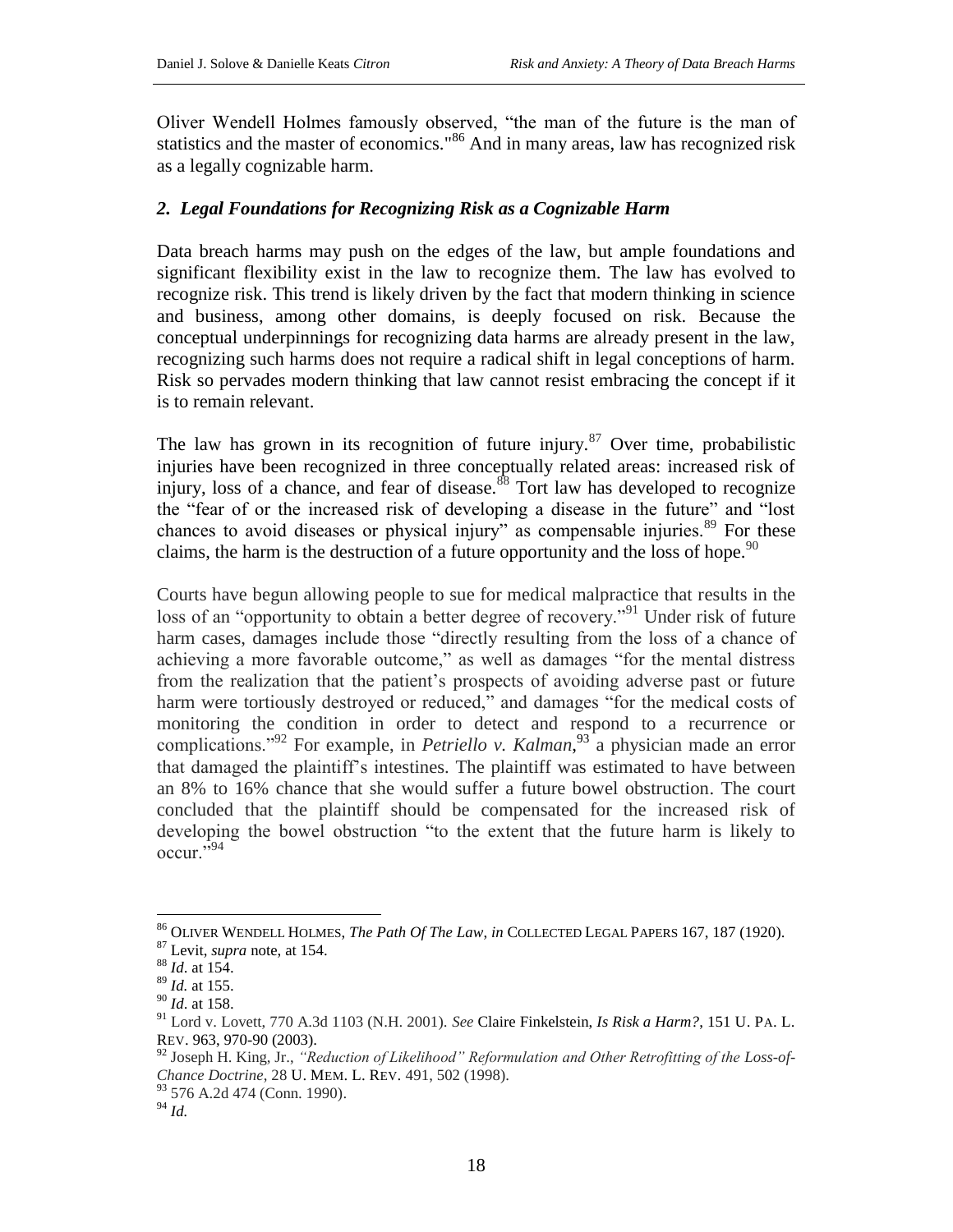$\overline{a}$ 

Similarly, environmental law is premised on the notion of risk as harm. "One of the major innovations of environmental law has been to substitute the concept of risk as a proxy for injury for the common law's insistence that injury be established by proof that an action in fact caused demonstrable harm."<sup>95</sup> Courts have found increased risk of disease sufficient for standing purposes and as the basis of regulation.<sup>96</sup>

To be sure, if remedies for increased risk of injury were applied broadly, many kinds of vulnerabilities would be prohibited. A driver who operates his car recklessly increases other drivers' potential to get into an accident. It would be difficult to imagine the law recognizing increased risk as harm due to reckless driving. In other cases, however, the law provides a remedy for increased risk of developing health complications due to medical malpractice. Why the different result? Once the reckless driver passes by traffic without getting into an accident, the risk has been eliminated. By contrast, the risk of developing future complications from medical malpractice may have no clear end in sight.

The risk of injury in a data breach case is closer to the medical malpractice scenario than the reckless driver. To the individuals whose personal data is leaked into the hands of thieves, the risk of harm is continuing. Hackers may not use the personal data in the near term to steal bank accounts and take out loans. Instead, they may wait until an illness befalls a family member and then use personal data to generate medical bills in a victim's name. They may use the personal data a year later but only use some individuals' personal information for fraud. Although not all of the personal data will be used for criminal ends, some will. In the meanwhile, the individuals worry that their information will be misused and expend time and resources to protect themselves from this possibility.

Long-term risk is not a harmless wrong unlike the risky driver who does not hurt anyone. It is not negligence "in the air," which the law has long understood as unworthy of a legal response.<sup>97</sup> There is an injury; it is not a regrettable close call like the reckless driver who hits no one. When an entity inadequately secures personal data and thieves steal it, the entity's unreasonable actions impact a sizeable number of users, often in the millions, and the excess risk of fraud is certain to take its toll on a number of those users. Over time, the risk will materialize for a percentage of those users. Although the eventual victims cannot be immediately identified, the entity cannot deny the reality of the loss it has inflicted.

Law's recognition of risk of future harm was arguably anticipated by the Court in *Robins v. Spokeo* when the Court noted that intangible informational injuries,

<sup>95</sup> Albert C. Lin, *The Unifying Role of Harm in Environmental Law*, 2006 WISC. L. REV. 897, 908 (2006).

<sup>96</sup> Due Power Co. v. Carolina Envtl. Study Grp., 438 U.S. 59, 74 (1974); Ethyl Corp. v. EPA, 541 F.2d 1 (D.C. Cir. 1976).

<sup>&</sup>lt;sup>97</sup> See Rosenberg, *supra* note, at 883 (arguing that increased risk due to exposure to toxic materials is not negligence in the air but real harm due to excessive risk of diseased that is certain to take its toll on a percentage of those exposed).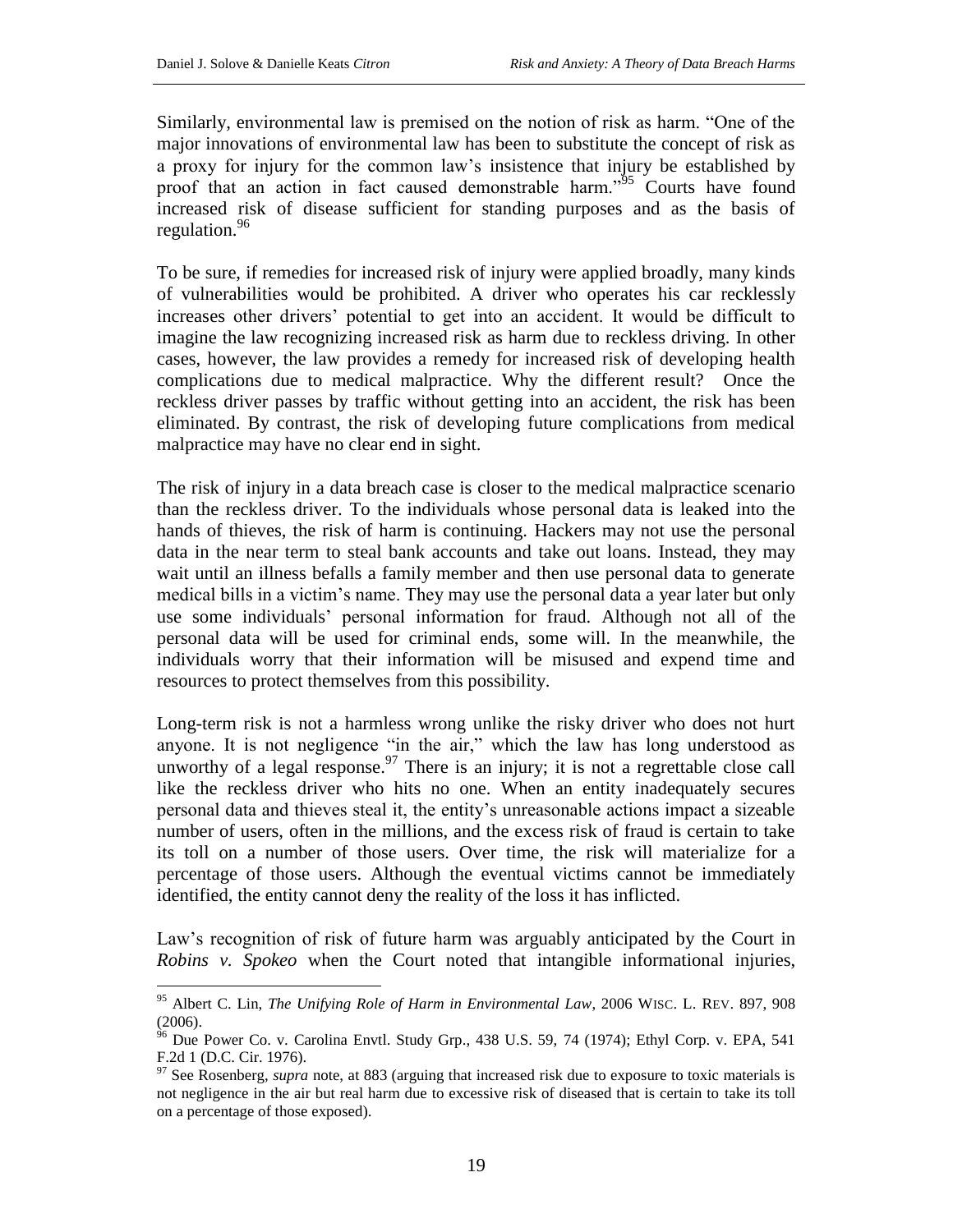recognized in common law, can provide the basis for harm sufficient to support standing. As shown by judicial doctrine related to lost chances, the common law has come to recognize increased risk of harm as an intangible injury worthy of redress.

There are practical implications of denying increased risk as a cognizable harm in data breach cases. If increased risk is not understood as harm, then when the risk materializes, such as when the identity theft occurs, plaintiffs probably will be unable to sue at all. Statute of limitations would likely bar any lawsuit. Even if statute of limitations is not a bar, delay in resolving the issue may lead to the loss of evidence.

In many other contexts, high-stakes decisions are based on risk, a fact that makes it difficult to understand why law should be an exception. Legal decisions are not necessarily more important than decisions in other domains; nor are people in the law inherently less capable of comprehending risk. Despite the law's caution and temerity with risk, it has been making significant steps toward embracing risk concepts. Risk-oriented harm has increasingly been recognized by the law, which has been catching up to more modern understandings of risk management. Changes in risk level have significant financial repercussions, and there are concrete and sophisticated approaches to evaluating, monetizing, and managing risk. Thus, the foundation is present for a more robust understanding of data breach harm.

#### **B. ANXIETY AS HARM**

#### <span id="page-23-1"></span><span id="page-23-0"></span>*1. Understanding Anxiety*

Data breach harms often result in victims experiencing anxiety about the increased risk of future harm. Anxiety is a form of emotional distress, which is an umbrella term to capture a wide array of negative and disruptive feelings such as sadness, embarrassment, and anxiety, among others. With a data breach, anxiety is experienced in the present, but courts are reluctant to recognize emotional distress as a cognizable injury arising out of data breach harms.

A concern with recognizing emotional distress in data breach cases is that psychic distress can be readily manufactured. Arguments against the recognition of anxiety focus on the fact that claims of anxiety are easy to make and difficult to dispute. Plaintiffs will quickly learn to make poignant statements about their anguish, with statements exaggerating their distress. Defendants may have difficulty disproving plaintiffs' accounts of their own subjective mental states.

Concerns over disingenuous claims of emotional distress as well as the difficulty in disproving such claims are certainly significant. But as we demonstrate in the next Part, the law has evolved to recognize emotional distress disconnected from physical or financial injury. In certain privacy cases, courts recognize pure emotional distress without hesitation, most likely, we posit, because courts recognize that most people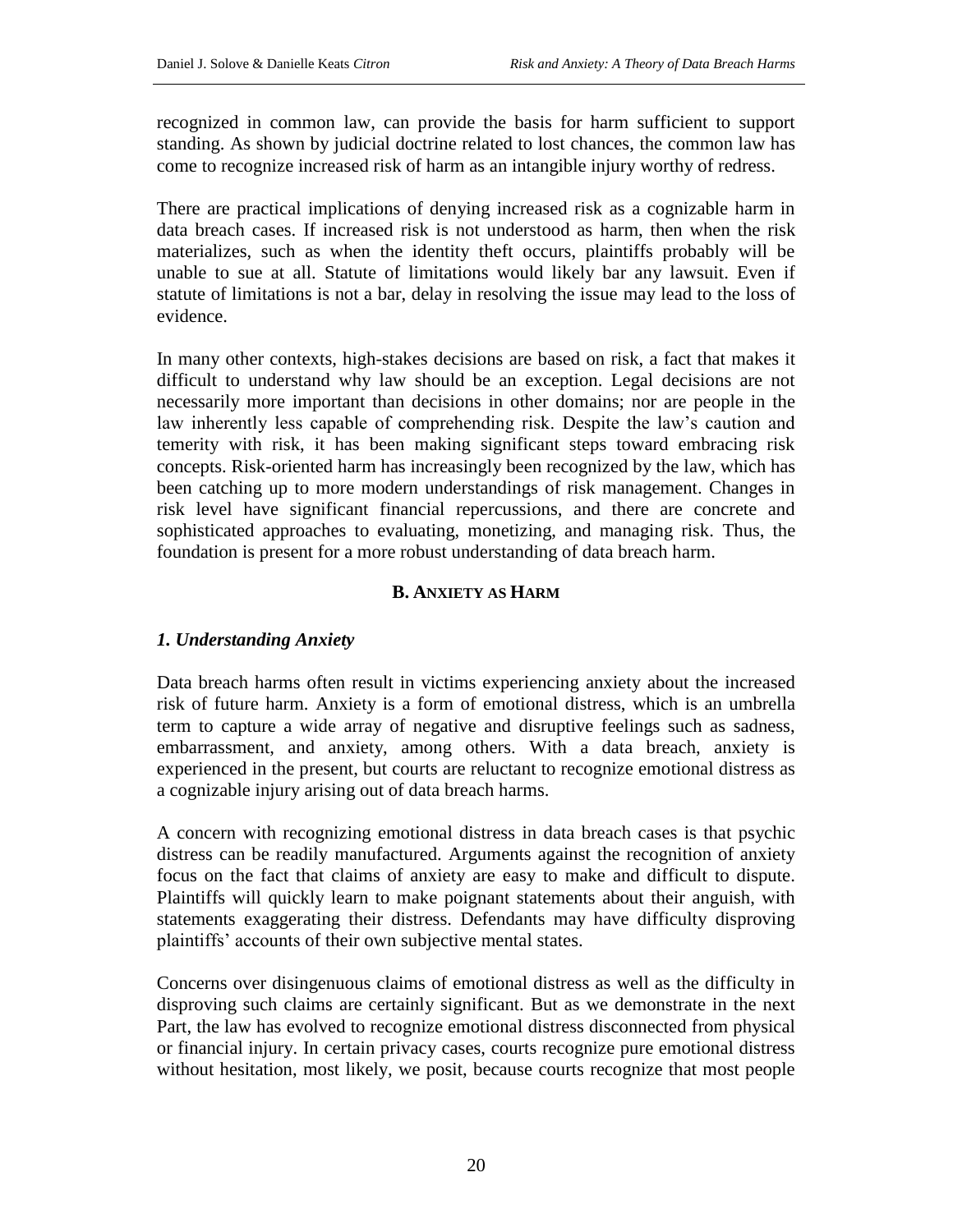would feel emotional distress in these situations. In essence, an unstated objective test to emotional distress seems to exist in privacy tort cases.

Many other areas of law involve proving subjective mental states. Indeed, the vast majority of criminal law involves subjective mental states that must be proven with the highest standard of proof – beyond a reasonable doubt. Despite the challenges, the law quite often involves a quest to delve into the truth of what was going on in a person's mind.

A data breach can quite appropriately result in victims feeling anxiety. Leaks of personal data can cause embarrassment or result in fraudulent transactions. The most common preventative measure given to people is credit monitoring, but this cannot inoculate data breach victims against future injury. Credit monitoring merely informs people about anomalies in their credit reports after theft has occurred. It does not prevent the misuse of data. By analogy, credit monitoring is akin to a bloodscreening test for cancer. The test might indicate that a person has cancer, but the test is not a cure. Nor does routinely testing a person for cancer address the emotional suffering as a result of a person's increased risk of developing cancer.

Credit monitoring cannot totally alleviate a person's anxiety. Although credit monitoring will detect fraud appearing on a person's credit report, not all fraud will be documented in a victim's credit report. Fraudulent uses of leaked personal data that does not involve credit will often not be reported on a credit report. A credit report, for instance, will not alert a data breach victim that a thief used her leaked personal information to empty her bank accounts. It will not notify a data breach victim that a fraudster has used her leaked login credentials to access private files on her computer or use her computer to send out spam.

Data breaches can create a cascade of compromised accounts, especially if they involve personal data about password recovery questions. Because there is no ready expiration date on the misuse of compromised personal data, criminals can at any point use that information to defraud victims. Anxiety about this increased risk, which often cannot be fully reduced, is a legitimate, real, and discomfiting experience.

Anxiety over a data breach is often dismissed as the irrational feelings of abnormally anxious people. But it is rational for people to feel anxiety about the fact that their personal data is in the hands of criminals who can cause their financial ruin. A blizzard of laws protects data security, a reality that demonstrates that data breaches are not a trivial matter to legislatures. The media often report on data breaches, and it is rational to assume that the media is paying attention because data breaches cause some kind of harm. Otherwise, why report on something that should generate no worries or concerns?

People are often advised to take steps to protect their personal data, such as Social Security Numbers. They are told to shred documents with sensitive personal data and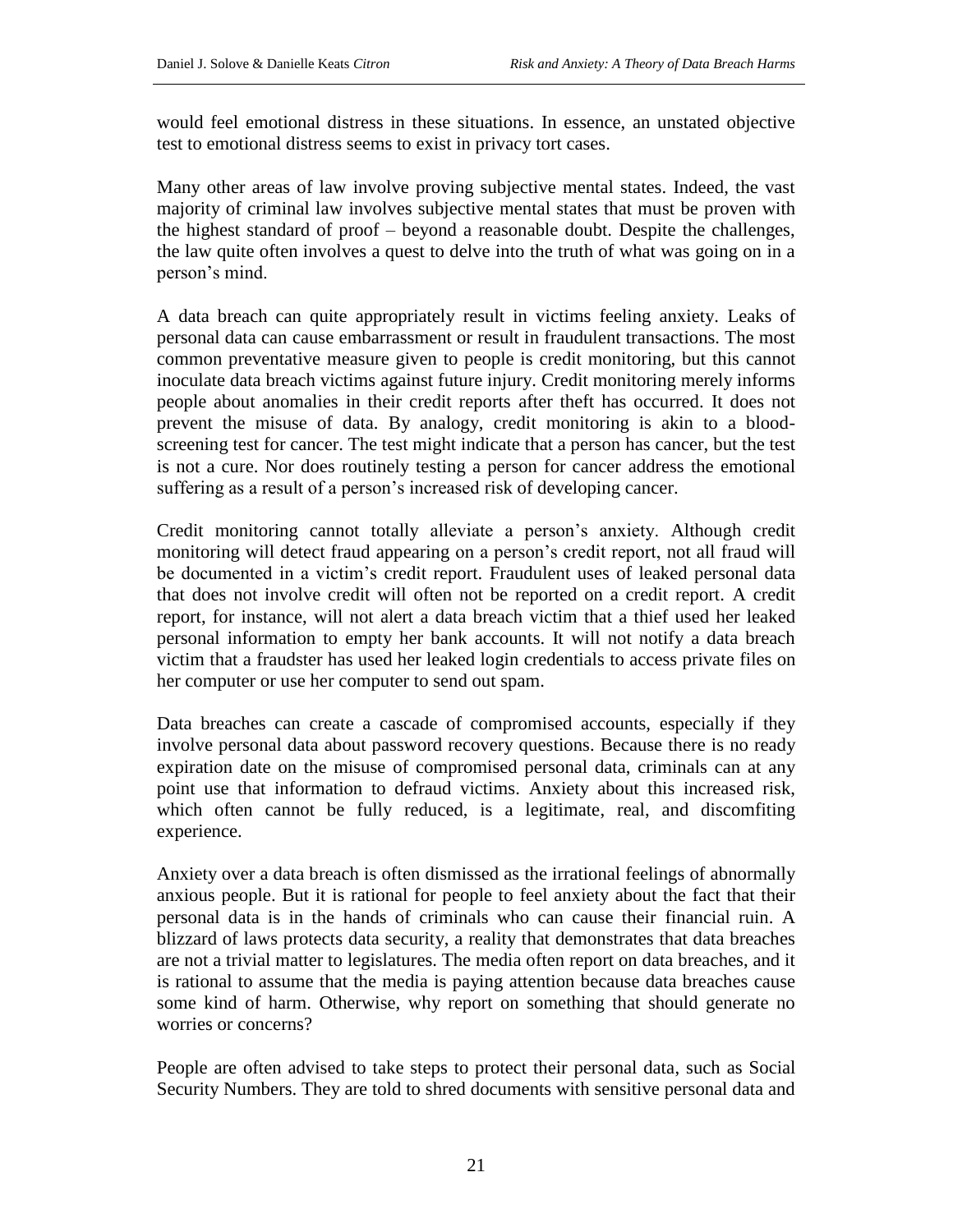to avoid carrying such data around in their wallets. Rational people would assume that these measures are meant to prevent something harmful from happening. Otherwise, why bother if there is nothing to worry about? It seems reasonable for a person to respond to a data breach with anxiety in light of all the attention and concern given to data breaches. So many laws and so much focus is not typically given to something that is benign. Moreover, many organizations stress that keeping personal data secure is very important to them. If failing to do so should not cause people any anxiety, then why bother promising to keep the data secure? It would be absurd for policymakers to worry about data breaches if victims have nothing to be concerned about.

#### <span id="page-25-0"></span>*2. Legal Foundations for Recognizing Anxiety as Harm*

Ample foundations exist in the law to recognize anxiety as a cognizable harm. There was a time when pure emotional distress was discounted because it seemed too ethereal, too difficult to measure, too easy to fake.<sup>98</sup> That view of emotional distress faded in the mid-twentieth century. It has been replaced by a much greater and growing acceptance of emotional distress as a cognizable harm.

The law has grown to recognize so-called "ethereal" harms.<sup>99</sup> In some instances, the recognition of emotional distress traces its roots back before the modern era. The intentional tort of assault redressed emotional distress without any showing of physical injury.<sup>100</sup> Relational torts like the alienation of affection, of a similar vintage, permitted compensation for emotional distress.<sup>101</sup>

Privacy law's roots supported the recognition of emotional distress as a compensable injury in the early twentieth century. In *The Right to Privacy*, <sup>102</sup> Samuel Warren and Louis Brandeis spent considerable energy discussing the evolving nature of harm, from tangible to intangible injuries. "[I]n early times," they contended, "the law gave a remedy only for physical interference with life and property."<sup>103</sup> Subsequently, the law expanded to recognize incorporeal injuries; "[f]rom the action of battery grew that of assault. Much later there came a qualified protection of the individual against

<sup>98</sup> Nancy Levit, *Ethereal Torts*, 61 GEO. WASH. L. REV. 136, 172 (1992); Leslie Benton Sander & Carol Berry, *Recovery for Negligent Infliction of Emotional Distress Attendant to Economic Loss: A Reassessment*, 37 ARIZ. L. REV. 1247, 1253-59 (1995) (exploring fears about triviality, fraudulent claims, and unmanageability that accompany resistance to emotional distress torts). Emotional distress was also dismissed as the province of the neurotic, weak-minded, and deviant. Rodrigues v. State, 472 P.2d 509, 520 (Haw. 1970); *see also* Danielle Keats Citron, *Law's Expressive Value in Combating Cyber Gender Harassment*, 108 MICH. L. REV. (2009). Amanda Pustilnik insightfully explores the law's tendency to refuse damages for pain and suffering because plaintiffs were viewed as mentally ill, hysterical, or fraudsters. Amanda Pustilnik, *Imaging Brains, Changing Minds: How Pain Neuroimaging Can Inform the Law*, 66 ALA. L. REV. (2015).

<sup>99</sup> Levit, *supra* note, at 158.

<sup>&</sup>lt;sup>100</sup> Robert Rabin, *Emotional Distress in Tort Law: Themes of Constraint*," 44 Wake Forest L. Rev. 1197, 1197 (2009).

<sup>101</sup> *Id.*

<sup>102</sup> Samuel L. Warren & Louis Brandeis, *The Right to Privacy*, 4 HARV. L. REV. 193 (1890).

<sup>103</sup> *Id.* at 193.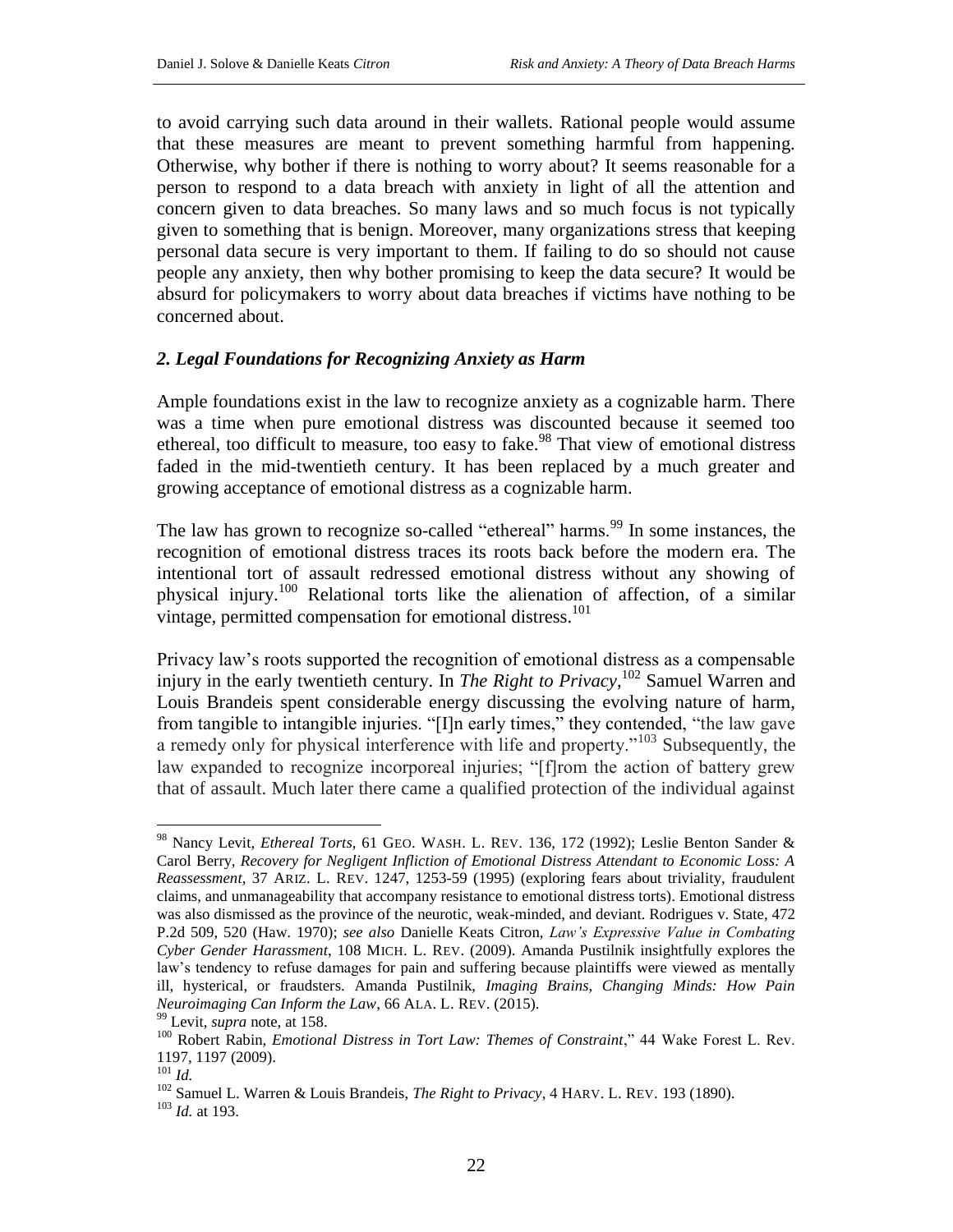offensive noises and odors, against dust and smoke, and excessive vibration. The law of nuisance was developed."<sup>104</sup> Property developed to include "every form of possession—intangible, as well as tangible."<sup>105</sup> Defamation law protected reputations without requiring proof of financial or physical suffering. The harm involved a person's good name rather than a tangible loss.<sup>106</sup>

In tracing law's development surrounding the nature of harm, Warren and Brandeis were paving the way for the legal recognition of remedies for privacy invasions, which primarily involved an "injury to the feelings."<sup>107</sup> Warren and Brandeis identified the legally protected interest set back by privacy invasions as a person's ability to develop her "inviolate" personality.<sup>108</sup> Privacy invasions inflicted harm by interfering with a person's ability to decide the extent to which her personal information would be revealed, shared, and disclosed to others. Warren and Brandeis noted that privacy invasions interfered with a person's "estimate of himself," inflicting "mental pain and distress, far greater than could be inflicted by mere bodily  $injurv.$ <sup> $109$ </sup>

In the century following the publication of the Warren and Brandeis article, the law grew to recognize privacy torts because emotional tranquility was an interest deserving protection.<sup>110</sup> Courts recognized that emotional distress could be "as severe and debilitating as physical harm."<sup>111</sup> Privacy tort claims have succeeded in garnering compensation for emotional distress. <sup>112</sup> Plaintiffs have prevailed in cases involving the dissemination of nude photos, $113$  before and after photos of plastic surgery patients,<sup>114</sup> and autopsy or death scene photos of loved ones.<sup>115</sup> Courts do not

<sup>104</sup> *Id*. at 194.

<sup>105</sup> *Id*. at 193.

<sup>&</sup>lt;sup>106</sup> Restatement (Second) of Torts § 623 (1977). Defamation liability includes redress for emotional distress caused by the defamatory publication. *Id.*

<sup>107</sup> *Id.* at 197.

 $108$  *Id.* at 196.

<sup>109</sup> *Id*.

<sup>110</sup> Calvert Magruder, *Mental and Emotional Disturbance in the Law of Torts*, 49 HARV. L. REV**.** 1033 (1936).

 $111$  Molien v. Kaiser Foundation Hosp., 167 Cal. Rptr. 831, 832 (1980).

<sup>112</sup> *See* Danielle Keats Citron, *Mainstreaming Privacy Torts*, 98 CAL. L. REV. 1805, 1811-14 (2010) (exploring privacy tort cases awarding damages for emotional distress, mental anguish, worry, and embarrassment).

<sup>113</sup> Daily Times Democrat v. Graham, 162 So.2d 474, 476 (Ala. 1964) (awarding damages for embarrassment and humiliation after newspaper published a picture of plaintiff whose undergarments were exposed after wind blew up her skirt); Doe v. Hofstetter, No. 11-cv-02209-DME-MJW, 2012 WL 2319052, at \*7 (June 13, 2012) (awarding plaintiff damages for intentional infliction of emotional distress and public disclosure of private fact where defendant posted her intimate photographs online, e-mailed them to her husband, and created fake Twitter accounts displaying them).

<sup>114</sup> Vassiliades v. Garfinkle's, 492 A.2d 580, 586 (D.C. 1985).

<sup>115</sup> *See* Catsouras v. Dep't of the California Highway Patrol (CHP), 104 Cal. Rptr. 3d 352 (2010); Douglas v. Stokes, 149 S.W. 849, 850 (Ky. 1912). A family's privacy interest in death images of deceased persons was also recognized by the U.S. Supreme Court as a valid basis to assert a privacy exemption to the Freedom of Information Act (FOIA). *See* National Archives and Records Admin. v. Favish, 541 U.S. 157 (2004) ("Family members have a personal stake in honoring and mourning their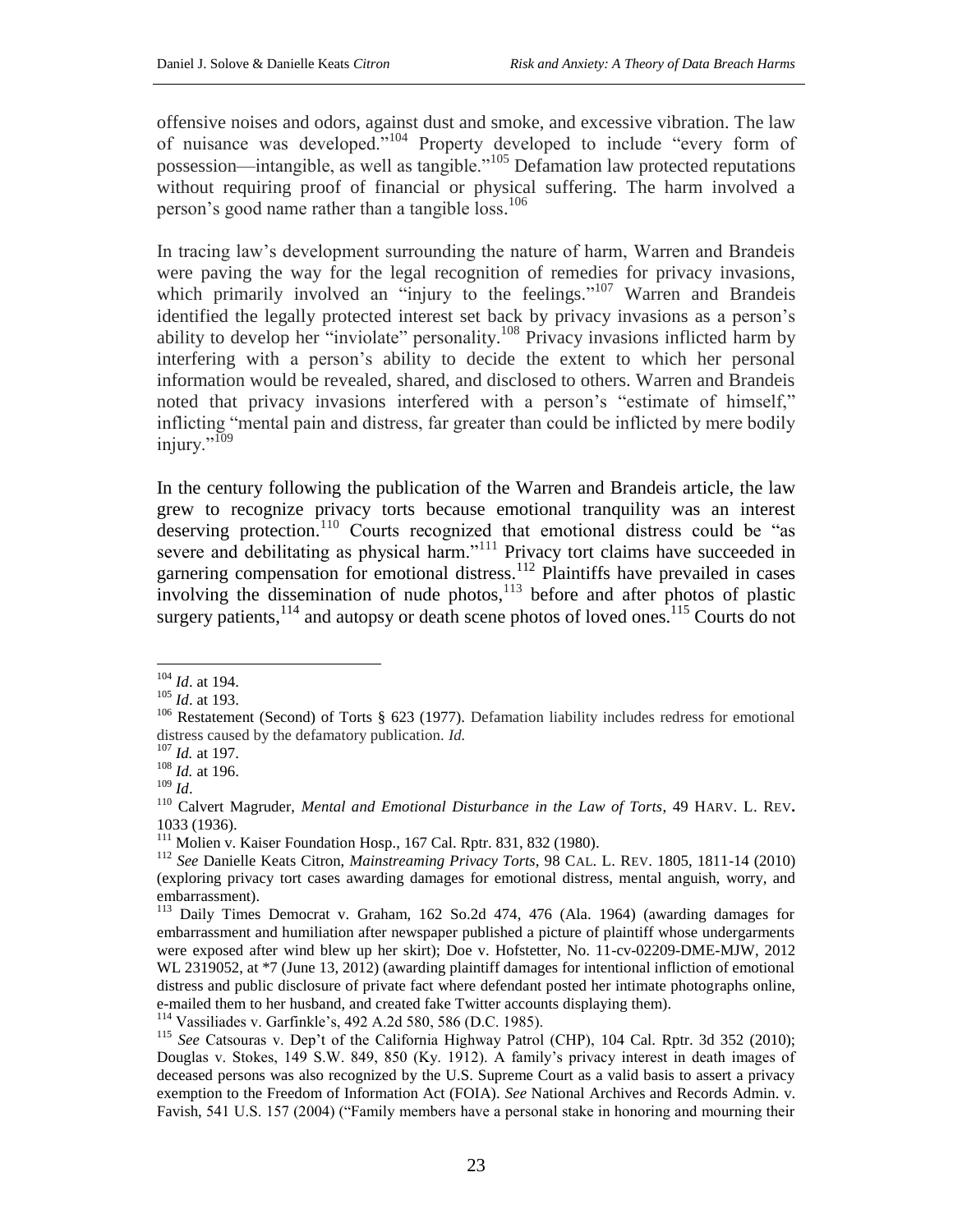question the harm in those cases, even though it involves intangible injury.<sup>116</sup> Indeed, with corpse photos, courts recognize that the photos implicate the privacy rights not of the subject of the photos (the dead person) but of the deceased person's family members.<sup>117</sup>

The privacy torts readily allow for emotional distress damages alone. As David Elder aptly notes in his treatise *Privacy Torts*, decisions on the public disclosure of private fact tort "collectively reject any suggestion that special damages or physical injuries are a threshold pre-condition to recovery."<sup>118</sup> Elder explains that courts have permitted harms such as "injury to feelings or sensibilities; feelings of violation and mortification; fear for physical security; . . . past or future humiliation; [and] embarrassment," among other things.<sup>119</sup> According to the Restatement of Torts, plaintiffs can recover for purely emotional distress harm.<sup>120</sup> As one court put it, plaintiffs are "entitled to recover substantial damages, although the only damages suffered resulted from mental anguish."<sup>121</sup>

Under the tort of intrusion upon seclusion, mental distress is "recoverable without the necessity of showing actual physical injury because the injury is essentially subjective, not actual harm to the body."<sup>122</sup> As a court noted: "The difficulty of measuring damages for invasion of privacy is no reason for denying relief."<sup>123</sup> Elder observes that "since the gravamen of the tort is 'injury to the feelings of the plaintiff, and the mental anguish and distress caused thereby,' the plaintiff is generally entitled to collect substantial damages, 'damages of real worth and importance,' for emotional distress without any proof of special damages or physical or otherwise debilitating psychic injury."<sup>124</sup>

Courts have also recognized emotional harm for the breach of confidentiality tort. The law recognizes that disclosures of information made in confidential relationships involve "harms of broken trust, betrayal, and disrupted expectations of secrecy."<sup>125</sup> Suppose a doctor improperly breaches patient confidentiality and reveals the patient's medical data to another person. The data is not embarrassing; the patient is in good health, and there is nothing embarrassing revealed and no reputational damage done. Is the patient harmed? Courts readily recognize harm under these circumstances. The harm involves the betrayal of trust in socially-desirable

1

dead and objecting to unwarranted public exploitation that, by intruding upon their own grief, tends to degrade the rites and respect they seek to accord to the deceased person who was once their own.").

<sup>&</sup>lt;sup>116</sup> DANIEL J. SOLOVE, THE FUTURE OF REPUTATION: GOSSIP, RUMOR, AND PRIVACY ON THE INTERNET (2007).

<sup>117</sup> Catsouras, 104 Cal. Rptr. 3d at 355; Stokes, 149 S.W. at 850.

<sup>118</sup> DAVID. A. ELDER, PRIVACY TORTS §3-8 at p. 3-89.

<sup>119</sup> Elder 3:8 3-90 to 3-92.

<sup>&</sup>lt;sup>120</sup> Restatement (Second) of Torts 652H comm. b.

<sup>&</sup>lt;sup>121</sup> Brents v. Morgan, 299 SW 967, 971 (Ky 1927).

 $122$  Gonzales v. Southwestern Bell Tel Co., 555 SW2d 219, 222 (Tex Civ. App. 1977).

<sup>&</sup>lt;sup>123</sup> Socialist Workers Party v. Attorney General, 642 F. Supp. 1357 1420-33.

<sup>&</sup>lt;sup>124</sup> DAVID. A. ELDER, PRIVACY TORTS §2-10 at p.

<sup>125</sup> *Id*. See Neil M. Richards & Daniel J. Solove, *Privacy's Other Path: Recovering the Law of Confidentiality*, 96 GEO. L.J. 123 (2009).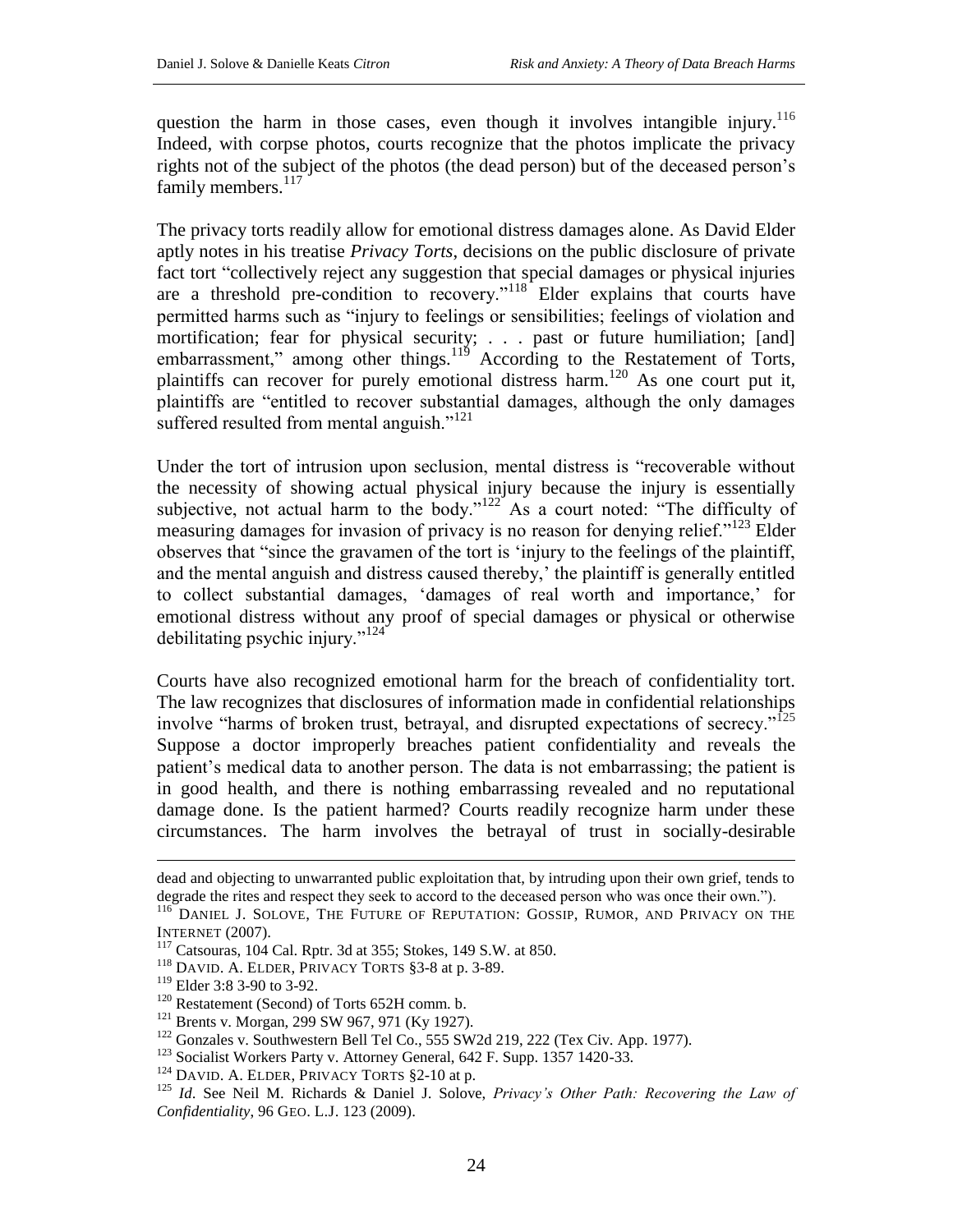professional relationships. As Elder notes, the "permissible damages are broad and parallel those available under the intrusion and other privacy torts."<sup>126</sup> Additionally, in other contexts, courts accept emotional distress damages based solely upon the plaintiff's testimony, such as in employment discrimination cases.<sup>127</sup>

In case after case involving the privacy torts and breach of confidentiality tort, courts have recognized harm based on pure emotional distress or psychological impairment. Fear, anxiety, embarrassment, and loss of trust are all recognized as harms.<sup>128</sup> Humiliation, nervousness, worry, and loss of sleep are understood as compensable harms. $129$ 

The inconsistency between these different contexts is quite stark. Bodies of tort jurisprudence are entirely ignored in cases involving data breach harms. Courts do not distinguish these cases; they simply do not mention them, as if those cases did not exist as precedent. Hardly any attempt is made to reconcile them. In contrast to cases involving data breaches, cases involving the privacy torts and breach of confidentiality tort lack the judicial hand wringing and angst over the recognition of emotional harm.

The common law has also recognized claims for intentional infliction of emotional distress as well as for negligent infliction of emotional distress.<sup>130</sup> Claims for negligent infliction of emotional distress initially were limited to cases involving physical injury, but that rule eased over time. In the past fifty years, courts have deemphasized the "directness of the physical injury" and emphasized the "reality of the emotional distress suffered by the plaintiff." $\frac{131}{2}$  Courts have recognized negligent infliction of emotional distress claims where the emotional distress occurs in the context of relationships that impose independent, pre-existing duties of care.<sup>132</sup>

Relevant to data breach cases, in a series of cases, courts have permitted emotional distress damages for fear of contracting diseases. Courts have held that plaintiffs can recover for fear of contracting AIDS, even if they do not yet have AIDS and even if they are not HIV positive.<sup>133</sup> For example, in *Johnson v. West Virginia University* 

<sup>126</sup> David A. Elder, *Privacy Torts,* §5:2 5-28 to 531.

<sup>127</sup> Lewis R. Hagood, *Claims of Mental and Emotional Damages in Employment Discrimination Cases*, 29 U. MEM. L. REV. 577, 586 (1999) ("[A] majority of the federal courts that have held a plaintiff's own testimony as sufficient to sustain an award of damages for emotional distress usually subject such claims to heightened scrutiny.").

<sup>128</sup> Citron, *Mainstreaming*, supra note, at 1811-14.

<sup>129</sup> *Id.*

<sup>130</sup> Stanley Ingber, *Rethinking Intangible Injuries: A Focus on Remedy*, 73 CAL. L. REV. 772, 773 (1985).

<sup>131</sup> Levit, *supra* note, at 144.

<sup>132</sup> Keating, *When is Emotional Distress Harm*, *supra* note, at 278.

<sup>133</sup> *Emotional Distress Damages for Fear of Contracting AIDS: Should Plaintiffs Have to Show Exposure to HIV*?, 99 DICKINSON L. REV. 779, 794 (1995); Note, *Can HIV-Negative Plaintiffs Recover Emotional Distress Damages for Their Fear of AIDS?,* 62 FORDHAM L. REV. 225, 237-39 (1993).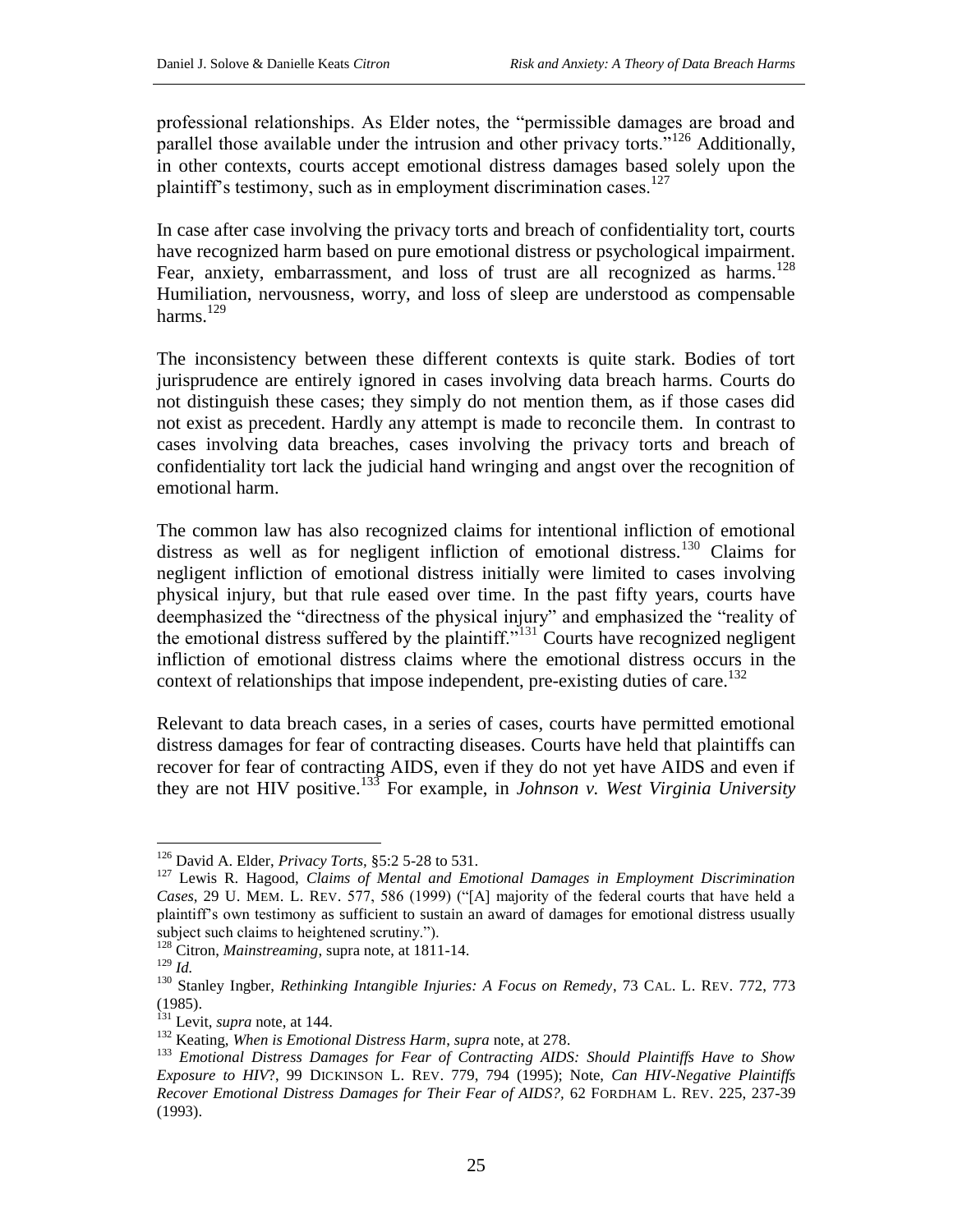*Hospitals*,<sup>134</sup> the court held that a security guard could sue for emotional distress caused by the fear of contracting AIDS after being bitten by an AIDS patient. Although a majority of courts require plaintiffs to prove actual exposure to  $HIV$ ,<sup>135</sup> a number of courts do not require exposure to HIV to warrant recovery for emotional distress.<sup>136</sup> Courts have also permitted emotional distress damages based on fear of contracting cancer. In one case, a court held that the plaintiff's fear of getting cancer after being exposed to asbestos was reasonable and actionable.<sup>137</sup>

The harm from an increased risk of identity theft is akin to the risk of contracting a chronic disease. The risk of a data breach is ongoing. Data breach notification letters explicitly inform people that there is a risk of identity theft. Credit monitoring services are offered for one or two years, signaling to plaintiffs an increased risk of theft for that time period. When a person has a reasonable belief that her credit identity is in jeopardy, she is rightly afraid that her creditworthiness is out of her hands. The exposure to the risk of identity theft can be anxiety-inducing because identity theft can have catastrophic effects on an individual's life and because it is difficult to resolve. The passage of time may not dissipate that fear because identity theft can happen at any time. A person's financial and employment opportunities can be destroyed by identity theft, and time and money are essential to addressing it. In all of these ways, identity theft is the digital equivalent to contracting a chronic disease.

The clear direction and thrust of the law is towards a greater recognition of emotional distress. In various contexts, the law has increasingly recognized pure emotional distress as cognizable harm. Negligent infliction of emotional distress has moved beyond the narrow confines of physical harm to extend to certain relationships requiring a duty of care.<sup>138</sup> These bodies of law have laid the

 $\overline{a}$ <sup>134</sup> 413 *S.E.*2d 889, 892-95 (W. Va. 1991).

<sup>&</sup>lt;sup>135</sup> Majca v. Beekil, 701 N.E.2d 1084 (Ill. 1998) ("[A] a majority of the courts that have considered claims for fear of contracting AIDS have required a showing of actual exposure to HIV."). Some of the cases cited by *Majca* include: Brzoska v. Olson*,* 668 A.2d 1355 (Del. 1995); K.A.C. v. Benson*,* 527 N.W.2d 553 (Minn. 1995); Bain v. Wells*,* 936 S.W.2d 618 (Tenn. 1997); Johnson v. West Virginia University Hospitals, Inc*.,* 186 W. Va. 648, 413 S.E.2d 889 (1991); Neal v. Neal*,* 125 Idaho 617, 873 P.2d 871 (1994) (requiring actual exposure to a sexually transmitted disease including HIV).

<sup>136</sup> See Williamson v. Waldman*,* 150 N.J. 232, 696 A.2d 14 (1997); Hartwig v. Oregon Trail Eye Clinic*,* 254 Neb. 777 (1998); Madrid v. Lincoln County Medical Center*,* 923 P.2d 1154 (N.M.1996); Faya v. Almaraz*,* 329 Md. 435, 620 A.2d 327 (1993); see also Marchica v. Long Island R.R. Co*.,* 31 F.3d 1197 (2d Cir. 1994).

<sup>137</sup> Devlin v. Johns-Manville Corp*.,* 202 N.J. Super*.* 556, 561, 495 *A.*2d 495 (Law Div.1985)

<sup>&</sup>lt;sup>138</sup> The Reporters Memorandum to tentative drafts of the Restatement (Third) of Torts: Liability for Physical and Emotional Harm explains that there is a "recurring (and new) theme"—the use of "arbitrary lines to limit recovery for emotional disturbance." RESTATEMENT (THIRD) OF TORTS: LIABILITY FOR PHYSICAL & EMOTIONAL HARM (TENTATIVE DRAFT No. 5) (2007) at xxi. The Reporters Memorandum recognizes that the restrictions are arbitrary but that "given the ubiquity of emotional disturbances, lines must be drawn." *Id.*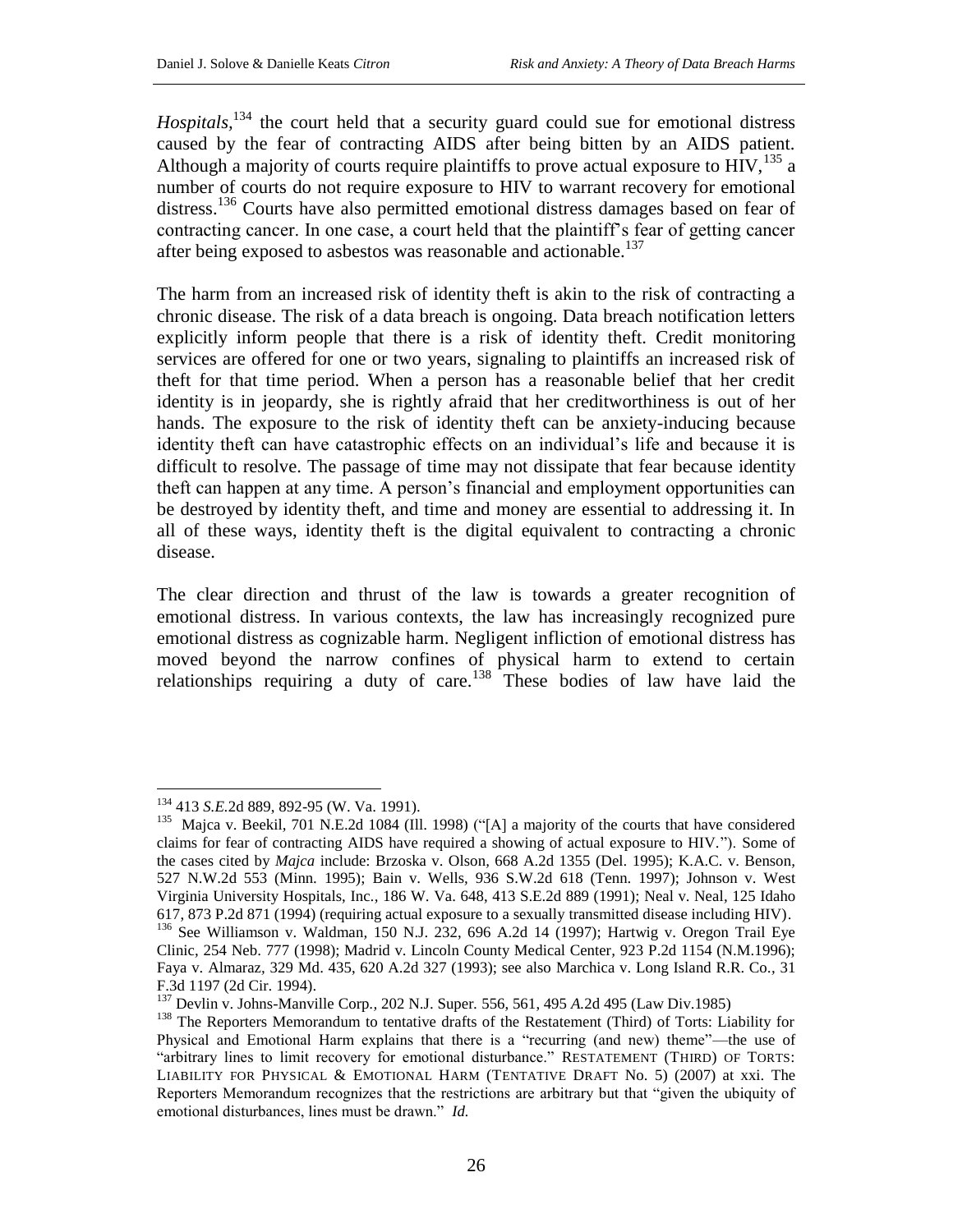foundation to extend emotional distress damages to cases involving inadequate security. $139$ 

Thus, there is a robust basis in the law to recognize the intangible nature of data breach harms. In tort cases, courts have recognized emotional distress alone as sufficient for harm. These cases typically involve privacy torts and breach of confidentiality rather than negligence. Nonetheless, the precedent is there to recognize emotional distress as cognizable harm in data breach cases. In contract cases, courts recognize the value of preferences without economic value.

# <span id="page-30-0"></span>**III. AN APPROACH FOR ASSESSING RISK AND ANXIETY**

Many courts reject risk and anxiety as cognizable harms based upon concerns about the difficulty of assessing and quantifying a dollar value to risk and anxiety. Courts worry that plaintiffs can simply assert a desire for redress for increased risk and anxiety and that there is no way to evaluate their claims with rigor or concreteness. Courts express concern that preventative measures to protect against future injury are merely "manufactured" to generate cost. The overarching concern is that risk and anxiety are speculative and subjective and, worse, susceptible to manipulation by attorneys who desire to manufacture injuries out of a data breach.

In this Part, we contend that risk and anxiety can be assessed in a sufficiently concrete way. Although risk might be difficult to measure with precision, factors exist that can be measured and quantified. Courts should determine whether a reasonable person would take preventative measures, and if so, assess the harm based on the reasonable cost of such measures. Whether, in fact, plaintiffs actually took such measures should not be the focus, as the test we propose is objective. In essence, risk can be assessed based on what it would cost to insure against such risk. A similar approach is suggested for anxiety. Courts should employ an objective standard, assessing whether a reasonable person would feel anxiety over any unmitigated risk of future injury stemming from a data breach.

#### **A. ASSESSING RISK**

#### <span id="page-30-2"></span><span id="page-30-1"></span>*1. Likelihood and Magnitude of the Future Injury*

Courts should examine how the use or disclosure of the personal data would affect the financial security, reputation, or emotional state of a reasonable person. If stolen data is posted on sites used by identity thieves, then a substantial risk exists that the data will be used for fraudulent ends.<sup>140</sup> On the other hand, if a thief steals a car with

<sup>139</sup> *See generally* Danielle Keats Citron, *Mainstreaming Privacy Torts*, 98 CAL. L. REV. 1805 (2010); Danielle Keats Citron, *Reservoirs of Danger: The Evolution of Public and Private Law at the Dawn of the Information Age*, 80 S. CAL. L. REV. 241 (2007).

<sup>140</sup> *Adobe*, 66 F. Supp.3d at 1206-08.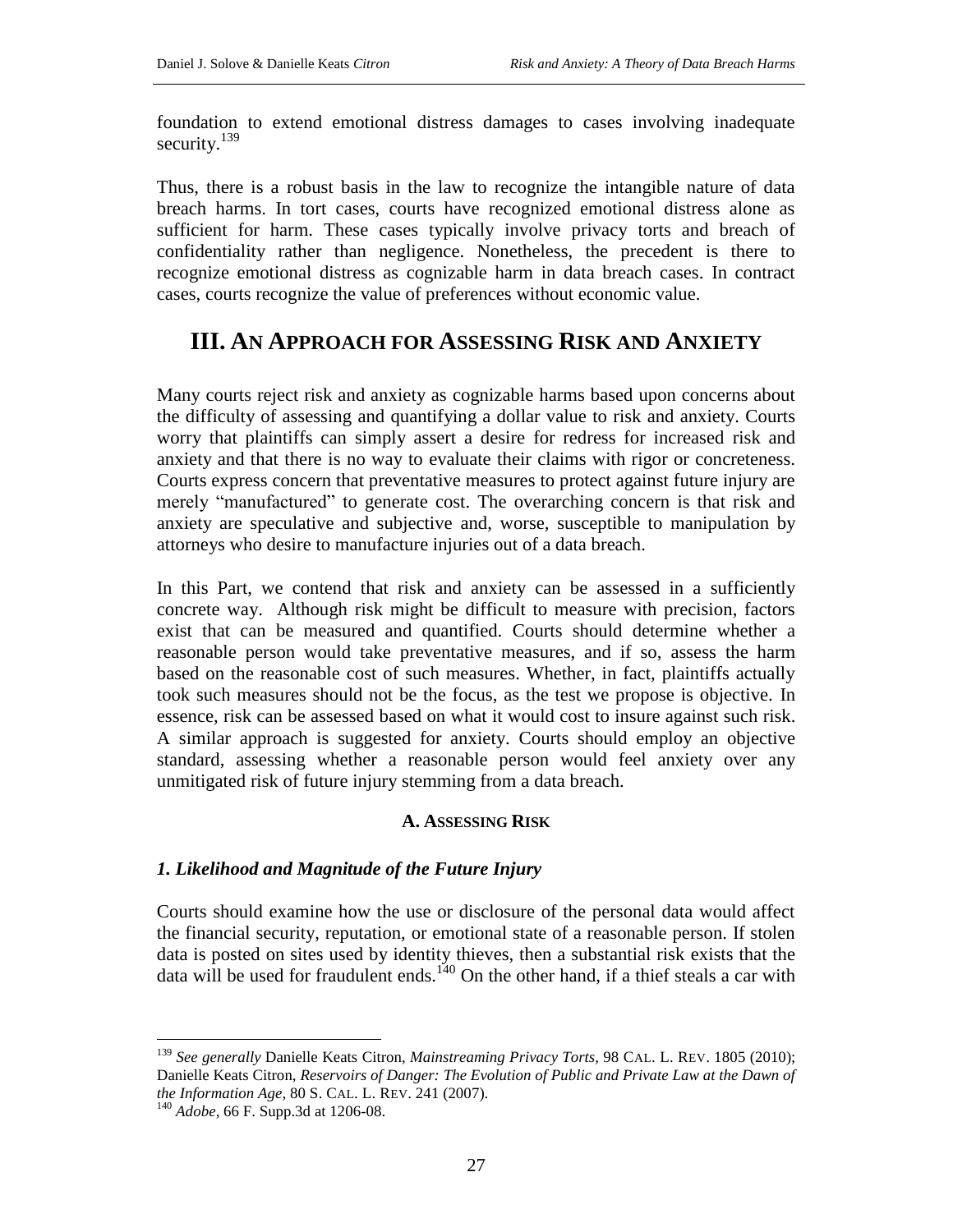a password-protected laptop and the data is encrypted, then there is little to suggest a substantial risk of identity theft.

From a risk perspective, the likelihood and magnitude of future injuries fall on a sliding scale. A significant risk can exist with a low likelihood of a high magnitude injury or with a high likelihood of a low magnitude injury. For a major potential injury, even a small likelihood is a risk worthy of concern.

In many cases, it can be challenging to assess the likelihood and magnitude of future injury with any degree of scientific precision. This is because the potential uses of the data are vast. Nonetheless, there are factors that suggest the likelihood and magnitude of future injury. Courts can assess how different types of data have been misused in the aftermath of similar data breaches. Courts can look at the means and methods used to exploit different types of data involved in data breaches. Courts should examine the extent that breached data can be aggregated with other available data, and the harms that result from the use of the aggregated data.

#### <span id="page-31-0"></span>*2. Data Sensitivity and Data Exposure*

Certain types of data are readily categorized as sensitive because their release poses a substantial risk of being used to perpetrate fraud and identity theft. Some personal data effectively amount to keys to a bank account, such as account information coupled with passwords; Social Security Numbers coupled with drivers' license numbers; and medical insurance information coupled with dates of birth.

Information can be sensitive if it reveals embarrassing or reputation-damaging matters that a reasonable person would want to conceal from others. The Ashley Madison hack resulted in the posting of highly sensitive information about married people's desire to have sex with strangers and information about their sexual preferences. Beyond the embarrassment and humiliation, that data raises the substantial risk of bribery and extortion.

These situations are easily understood as raising a substantial risk of fraud, embarrassment, or reputational damage. But that is not to suggest that the harm from data breaches involving more innocuous seeming personal data is trivial. Personal data does not exist in a vacuum. It can be readily combined with other data to reveal sensitive information and thus cause harm to individuals. For instance, it might seem trivial if information about people's mothers' maiden names is compromised, but this data is often used for password recovery questions, and could compromise the security of personal accounts. The same is true for data about people's favorite books, places of birth, and other facts that might not, in isolation, seem to be sensitive.

Compromised data does not exist in a void. The world is teeming with data, and compromised data readily be combined with data to cause harm to individuals. It is nearly impossible to figure out in advance all the possible combinations and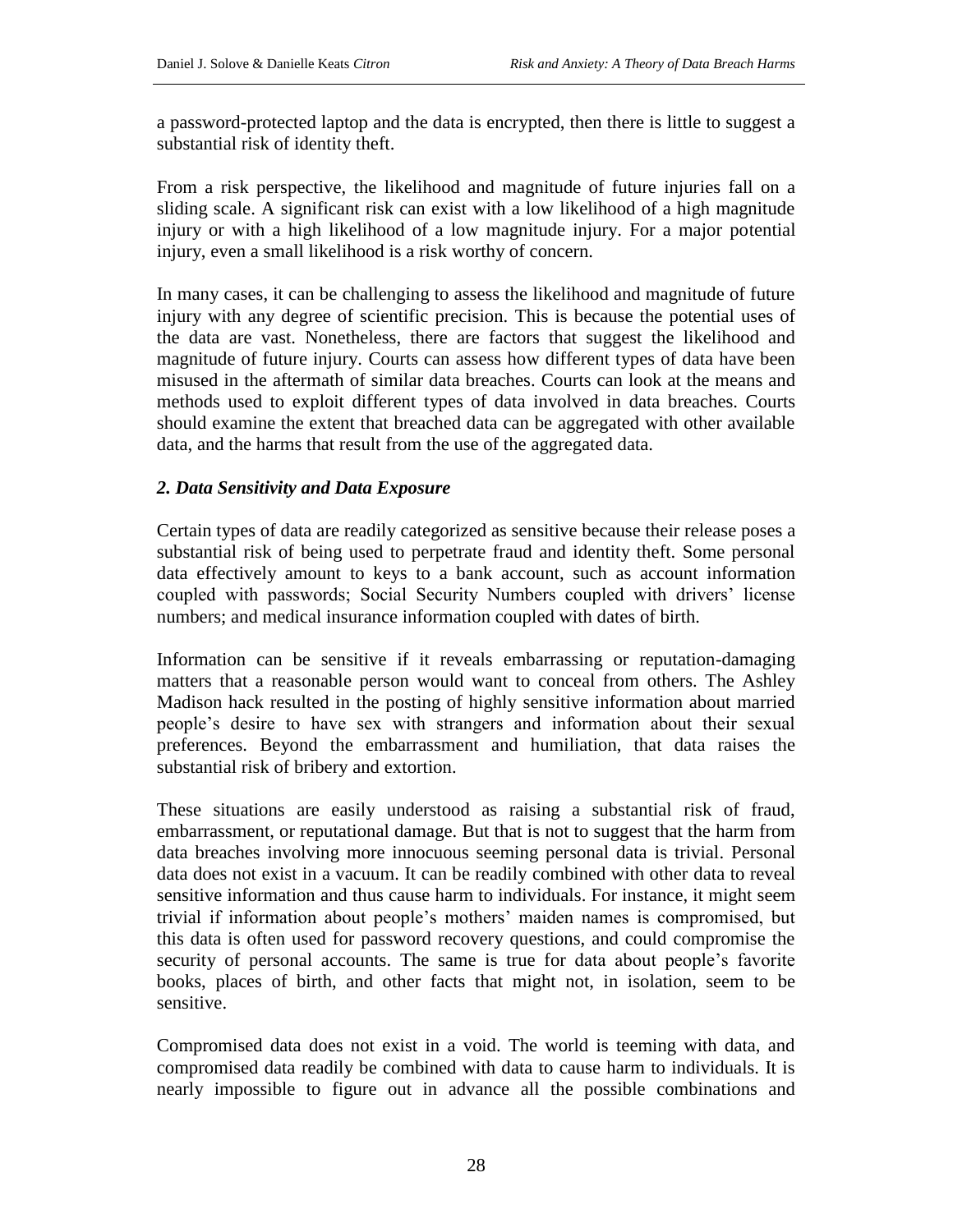permutations. But one thing is clear: As more data about a person is compromised, it will become increasingly more possible to make data combinations that could be used to injure individuals.

The sensitivity of data – and its potential to cause harm – can be the result of the data itself like Social Security numbers combined with birth dates. But it also can be the result of the aggregation of seemingly innocuous data with other data. Sensitivity and harmfulness stem from the potential uses of the data, and data is often not used in isolation. Because of these facts, courts should be careful to avoid rushing to a conclusion that compromised data will not cause harm just because the data might appear to be innocuous.

#### <span id="page-32-0"></span>*3. Mitigating Actions*

 $\overline{a}$ 

Another consideration is whether the potential harm is reasonably likely to be mitigated by other actions. Consider the leak of credit card numbers. Although credit card companies are not required to reimburse customers for fraudulent charges, many major credit card companies have a zero-fraud liability policy.<sup>141</sup> Thus, where reasonable costs are likely to be reimbursed, this should be considered in assessing the likelihood of the harm.

#### <span id="page-32-1"></span>*4. The Reasonableness of Preventative Measures*

Preventative measures to reduce harm can serve as guideposts to understanding risk in more concrete terms and to figuring out the current costs of future harm. What preventative measures are available to deal with a potential future harm? What are the cost and effectiveness of such measures? In the absence of efficient preventative measures,, what would it cost to insure against the risk of future harm if such insurance were available?

The ultimate barometer for this analysis is reasonableness. Courts should look at the degree of the risk. If there is significant uncertainty, courts should assess the reasonableness of trying to manage the uncertainty. A component of reasonableness would be evaluating the cost of preventative measures in relation to their potential benefit. Costly measures for a small chance of a modest harm would be unreasonable. Inexpensive measures for a small chance of a significant harm, however, would be reasonable – these considerations are the basis of contemporary insurance markets.

The objection that plaintiffs can manufacture harms by incurring the costs of preventative measures would have no bearing on our objective test. It would not matter whether plaintiffs choose unreasonably expensive preventative measures or whether they pursue no preventative measures at all. An objective approach avoids

<sup>&</sup>lt;sup>141</sup> Whalen v. Michael Stores, Inc., 153 F. Supp.3d 577 (E.D.N.Y. 2015) (finding no harm in data breach case involving hack of credit card numbers because plaintiff would not have suffered liability for unauthorized charges after data breach and because she cancelled her credit card).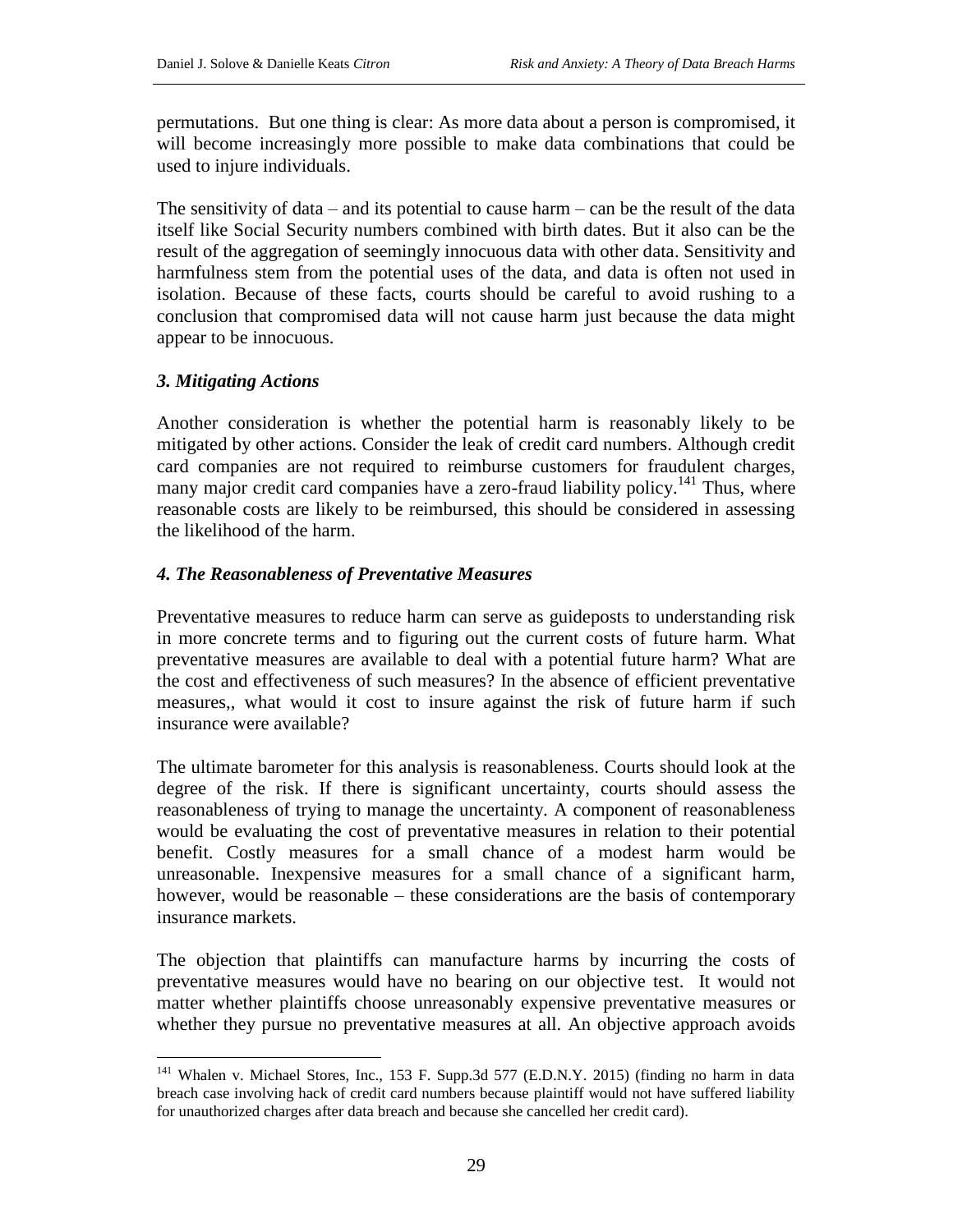the problem of the overly-sensitive plaintiffs or the overly-cavalier ones. Courts do not need to take plaintiffs' word for these things.

In *Clapper,* the U.S. Supreme Court failed to understand risk. The Court expressed deep concern about people spending money on protective measures to manufacture standing. But there are ways to distinguish genuine measures from manufactured ones. The key issue that the Court should have analyzed in *Capper* is whether the decision to take any given measure was a reasonable response to the risk of government surveillance. Instead of certainties, we need to shift the focus to risk, because contemporary understandings of the world are based on risk. This is how nearly most of the business and scientific world operates – by seeing things through the lens of risk. Moreover, a requirement of reasonableness will limit the ability of any plaintiff to manufacture standing. Courts can analyze whether a person would be reasonable in assessing the risk of surveillance (or fraud) and in undertaking preventative measures to address that risk.

#### **B. ASSESSING ANXIETY**

<span id="page-33-0"></span>As the law has recognized in other contexts, emotional distress should count as a sufficient basis to establish harm. A data breach might not exact immediate financial costs to people, but the leak puts people's good credit history at risk of being blemished by fraudulent transactions in the future. That one's credit is in jeopardy of becoming polluted can be the source of considerable anxiety, especially for people who anticipate engaging in pursuits involving their credit, such as buying a new home or looking for a new job. A data breach can raise a person's risk of reputational damage, as seen in the Ashley Madison hack, and in turn result in significant anxiety.<sup>142</sup>

But not every instance of emotional distress should be cognizable. Courts should assess whether a plaintiff's emotional distress is reasonable under the plaintiff's particular circumstances. This would help exclude disingenuous claims and those made by hypersensitive people. Reasonableness inquiries have weeded out frivolous claims of emotional harm elsewhere in the law and can do so in data breach cases.

Elements of certain claims can be viewed as protecting against frivolous attempts at recovery for emotional distress. Consider claims for intrusion on seclusion and public disclosure of private fact torts: they provide redress only for privacy invasions that would be "highly offensive to the reasonable person."<sup>143</sup> Intentional infliction of emotional distress claims can succeed only if plaintiffs can show that their anxiety was caused by "severe and outrageous" conduct.<sup>144</sup> How might courts approximate such protections in negligence claims? Here too we can look to current applications of negligence law. Courts can assess whether the emotional distress is serious and

<sup>&</sup>lt;sup>142</sup> Troy Hunt, "Here's What Ashley Madison Members Have Said to Me," Troy Hunt Blog, https://www.troyhunt.com/heres-what-ashley-madison-members-have/.

<sup>&</sup>lt;sup>143</sup> Citron, *Mainstreaming*, supra note.

<sup>&</sup>lt;sup>144</sup> DANIELLE KEATS CITRON, HATE CRIMES IN CYBERSPACE (2014).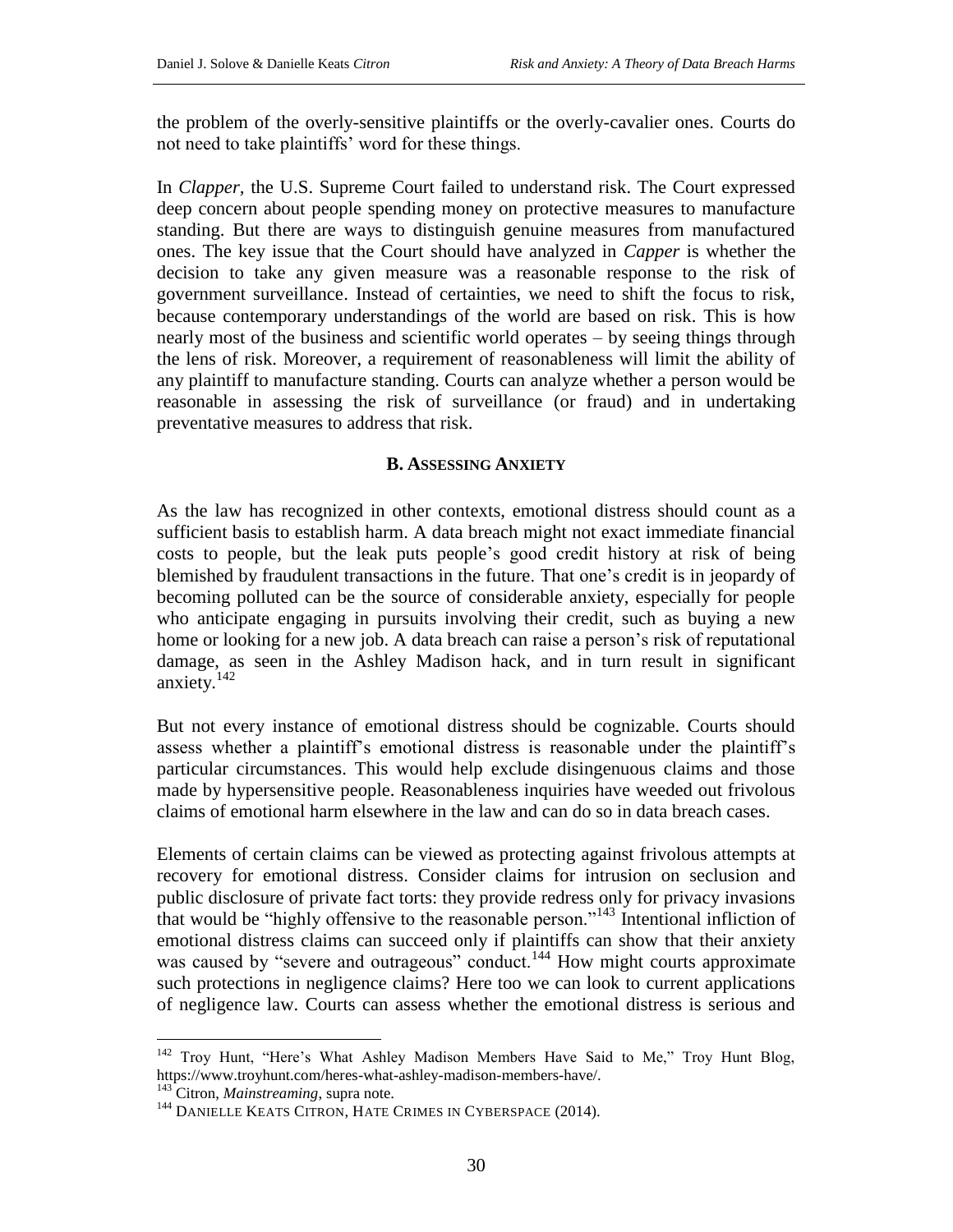<span id="page-34-0"></span>genuine, much as is done in cases involving workers with asbestosis who suffer fear the likelihood of developing cancer.<sup>145</sup>

#### **C. EXAMPLES**

The nature of a data breach provides significant insight into the way courts should understand and estimate the nature of the risk and accompanying anxiety. Consider the following spectrum of scenarios:

#### <span id="page-34-1"></span>*1. Attempted Fraud Against the Plaintiff*

Let's consider a data breach where hackers attempt to use individuals' information for fraudulent purposes. As discussed in Part I, courts have found that if hackers obtain a plaintiff's personal data and uses it for fraudulent ends, there is little debate about the existence of harm. Situations involving attempted fraud should be viewed in similar terms. They generally present sufficiently concrete evidence of a significant risk of injury. There is a very high risk of future injury in such cases, and courts should recognize that risk as cognizable harm.

Suppose a fraudster obtains plaintiff's personal data and sells the data online to other criminals. Although no one has attempted to use the information yet, a substantial risk exists that this will happen. Courts should find harm under these circumstances. The only thing to cut against the risk of injury is if the data by itself or in combination with other data poses little risk of potential criminal use. That would be true of data stripped of indicia that could be used to reasonably connect it to specific individuals. 146

To return to a recent decision, in *Bradix v. Advance Stores Co., Inc.,* the court dismissed claims for lack of injury where plaintiff alleged that hackers obtained the defendant employees' names, Social Security Numbers, gross wages, and state where employees pay income taxes and used the information in unauthorized attempts to secure vehicle financing appearing on plaintiff's credit report because there was no proof that the attempts at fraud damaged plaintiff's credit score.<sup>147</sup> That hackers had personal data and attempted to use it makes clear that there is significant risk of future injury. Hackers—whose identities are unknown and remain at large—can use and will likely use the information for criminal ends sometime in the future. The past efforts of hackers make clear their intent to use personal data for fraud. The sensitive nature of the data increases the likelihood that hackers will be successful in future efforts to steal individuals' identity for fraudulent purposes. Crucially, there is little that plaintiffs can do to mitigate the harm since Social Security numbers and names cannot be changed to avoid future fraud.

#### <span id="page-34-2"></span>*2. Actual or Attempted Fraud Against Others*

<sup>&</sup>lt;sup>145</sup> 538 U.S. 135, 1560-57 (2003) (analyzing federal Employers Liability Act).

<sup>&</sup>lt;sup>146</sup> Daniel J. Solove and Paul Schwartz, The New PII Problem, NYU Law Review.

 $147$  2016 WL 3617717 (E.D. La. July 6, 2016).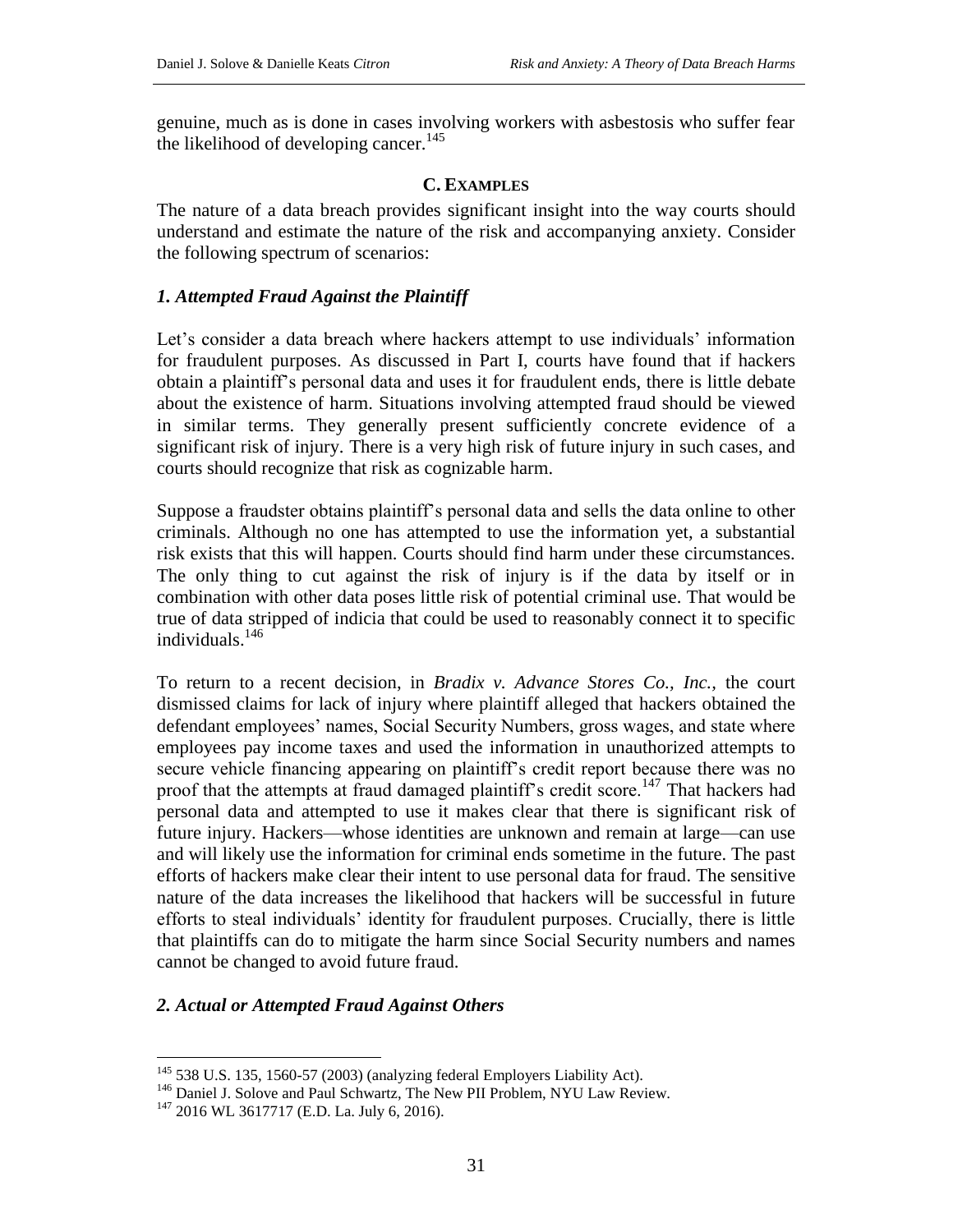Suppose a hacker obtains personal data of hundreds of individuals, including the plaintiff. The fraudster defrauds, or attempts to defraud, some of these individuals, but not the plaintiff. That other similarly situated individuals have been victimized or have faced attempts to defraud should be sufficient to establish a substantial risk of future injury.

#### <span id="page-35-0"></span>*3. Fraudster Obtains Personal Data But Use Remains Unknown*

In a number of circumstances, a fraudster has obtains a plaintiff's personal data, but nothing is known about its misuse. In those circumstances, the precise motive of criminal hackers may be unknown. It is fair, however, to suggest that there is a substantial likelihood that hackers hope to use the data for criminal ends. Courts should not require proof that hackers had criminal motive. As a practical matter, the hackers' identities are unknown and thus such proof is illusive. Crucially, there is no need to require it. Hackers' criminal motive can be presumed. As the Seventh Circuit asked in *Remijas v. Neiman Marcus*, why else would hackers steal personal data if not for criminal purposes? If a burglar breaks into a house and takes the jewelry box, it is logical to assume that the burglar is interested in the jewelry.

Again, much like the analysis of attempted fraudulent uses of personal data, courts should consider the types of personal data stolen and whether that data alone or combined with other data is likely to be used for fraud. Courts also should take into consideration if there are avenues for plaintiffs to prevent or curtail potential fraudulent uses of the data.

#### <span id="page-35-1"></span>*4. Stolen Electronic Device With Personal Data*

Suppose a thief steals a portable electronic device containing plaintiff's personal data. Nothing is known about the use of the data. The device might have been stolen for the device or for the data. Thus, the risk of misuse of data is unclear. To assess whether the device was likely stolen for the data stored inside or the hardware, courts can ask whether such devices have a significant market value independent of the data, whether the thief might have known of the nature of the data on the device, the nature of the data on the device and its sensitivity, among other things.

This case could go either way. If the data by itself or in combination with other data is not readily useable for fraud, then this cuts strongly against harm.

If the data is encrypted – and if the encryption keys are not compromised – then this factor would cut against finding harm. In those circumstances, it would be costly to decrypt the data, thus decreasing the risk that it could be used for criminal ends.

#### <span id="page-35-2"></span>*5. Missing Electronic Device With Personal Data*

Suppose a portable electronic device containing plaintiff's personal data goes missing, and it is unknown whether the device was lost or stolen. This scenario is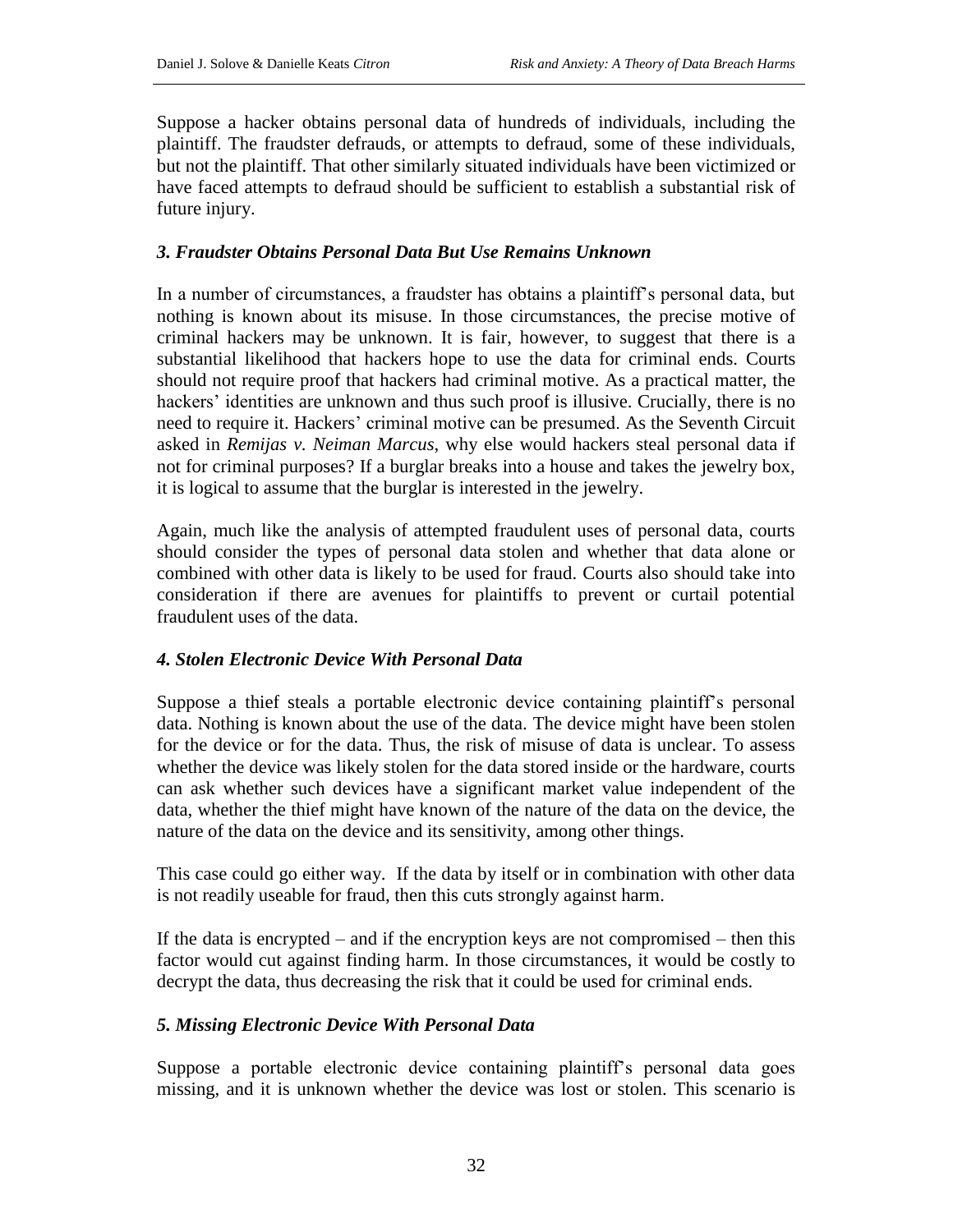similar to the case above, although less is known. The device might just have been  $lost.<sup>148</sup>$ 

In cases involving missing devices storing personal data, the evidence generally would not support a finding of a sufficient risk of future injury. This is especially true in cases involving personal data that alone or in combination with other data would not be considered sensitive—that is, data that can be cheaply and easily used to commit fraud. However, if the data on the device is embarrassing or highly sensitive, then there might be sufficient emotional distress harm in the mere exposure of this data to others. Anxiety over the risk not of fraud but of the data being disclosed to others can be sufficient for harm if it is reasonable to feel such anxiety based upon the data involved. Of course, if the data is encrypted and the encryption keys are not compromised, then there would be no harm.

#### <span id="page-36-0"></span>*6. Personal Data Exposed Online*

Suppose a plaintiff's personal data is unwittingly exposed on the Internet for a period of time. Nothing is known about whether anyone saw or used the data. This case is similar to situations involving missing electronic devices with personal data. There generally will not be enough evidence to demonstrate a sufficient risk of future injury, but there might be reasonable anxiety if the data is sensitive or embarrassing.

#### <span id="page-36-1"></span>*7. Personal Data Exposed in the Trash*

 $\overline{a}$ 

Suppose paper records with plaintiff's personal data are thrown away in a dumpster. The records are all recovered, but it is unknown whether anyone accessed them while they were exposed in the dumpster.

The risk of future fraud and anxiety is lower here than the above examples. Unlike personal data posted online, paper records are more difficult to use than electronic data; the odds that criminals accessed the paper records, copied down the data, and left the records in the dumpster are low. The risk is especially small if the personal data is not sensitive.

What if the personal data is highly sensitive? What if the data includes medical records?<sup>149</sup> Given the low likelihood that such data was in fact discovered, anxiety about its misuse should be viewed as unreasonable. As a result, courts should not recognize risk and accompanying anxiety as cognizable harms.

<sup>&</sup>lt;sup>148</sup> This scenario is quite common. State attorneys general have investigated cases involving the loss of backup tapes and laptops with personal data where it is unclear if the devices were simply misplaced or stolen. See Citron, *Privacy Policymaking*, *supra* note.

 $149$  This scenario has come up in state attorney general investigations. In such cases, AG offices have settled with pharmacies and medical practices for modest penalties and promises to undertake rigorous security measures. Citron, *Privacy Policymaking*, supra note.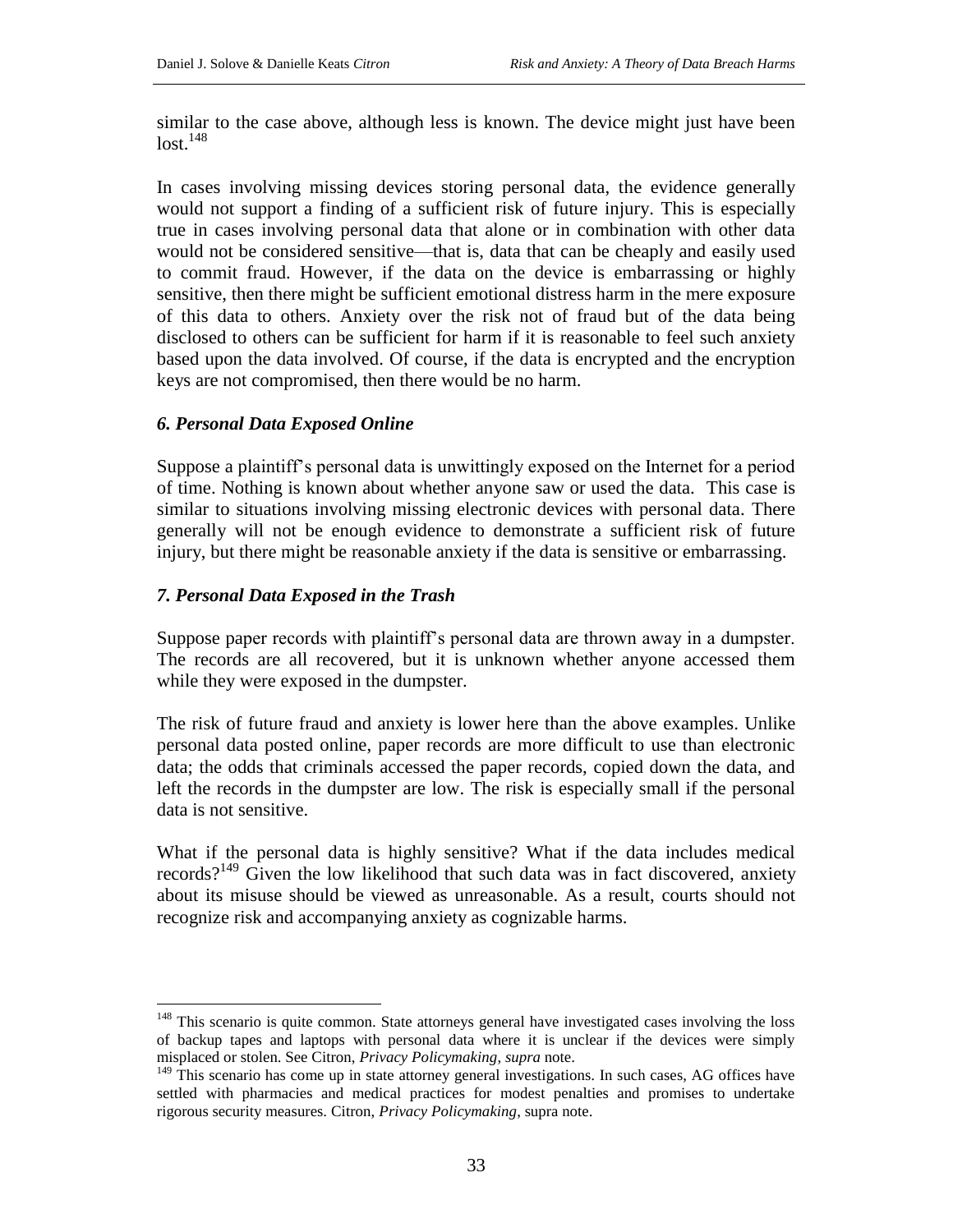#### <span id="page-37-0"></span>*8. Improper Access by an Organization's Employee*

Suppose an employee improperly accesses records concerning plaintiff's personal data. Nothing is known about the use of the data.

The analysis will depend upon the nature of the data and what the likely motive of the employee was. A hospital employee snooping into a celebrity's medical record can cause reasonable anxiety because of the exposure of health data. This is a classic case of intrusion upon seclusion and there would be emotional distress harm under that tort.

# **IV. RESISTING DENIAL**

<span id="page-37-1"></span>Recognizing data breach harms has significant downstream consequences in our legal system. Judicial reluctance to recognize harm might stem from a desire to avoid creating more opportunities for litigation, especially class action lawsuits.

The law has various tools to provide redress for injuries as well as to deter blameworthy conduct that leads to injuries. In data breach cases, some of the most common tools include data breach notification laws, regulatory enforcement, and litigation. Data breach notification laws provide notice to people about data breaches, but they do little to redress any injuries caused. The cost of sending out breach notification letters can serve as a deterrent, but these laws are often strict liability and are not tied to blameworthy conduct. They thus do not deter the most blameworthy any more than the least blameworthy. Moreover, the cost of notification is not proportionate to the amount of harm that a breach might cause.

Regulatory enforcement can be effective, and the Federal Trade Commission (FTC), Federal Communications Commission (FCC), the Department of Health and Human Services (HHS) and state attorneys general, among others, have brought enforcement actions against organizations for data breaches. Regulatory enforcement is limited in extensiveness, as regulatory agencies are only able to pursue a small number of cases. The FTC, for example, has brought only about 55 cases involving data security over the past 20 years. Moreover, individuals often have little say in whether enforcement actions are brought, and they lack much participation in the process. Regulatory enforcement waxes and wanes as agency priorities and personnel change. Not all state attorneys general vigorously enforce.

Private lawsuits serve function that these other tools lack. Such lawsuits allow individuals to have a say about which cases are brought. These lawsuits bring out facts and information about blameworthy security practices by organizations. They provide redress to victims, and they act as a deterrent. But there are many flaws with litigation as a legal tool to deal with data breaches.

One concern is that runaway class actions could bankrupt companies. As one court noted, "for a court to require companies to pay damages to thousands of customers,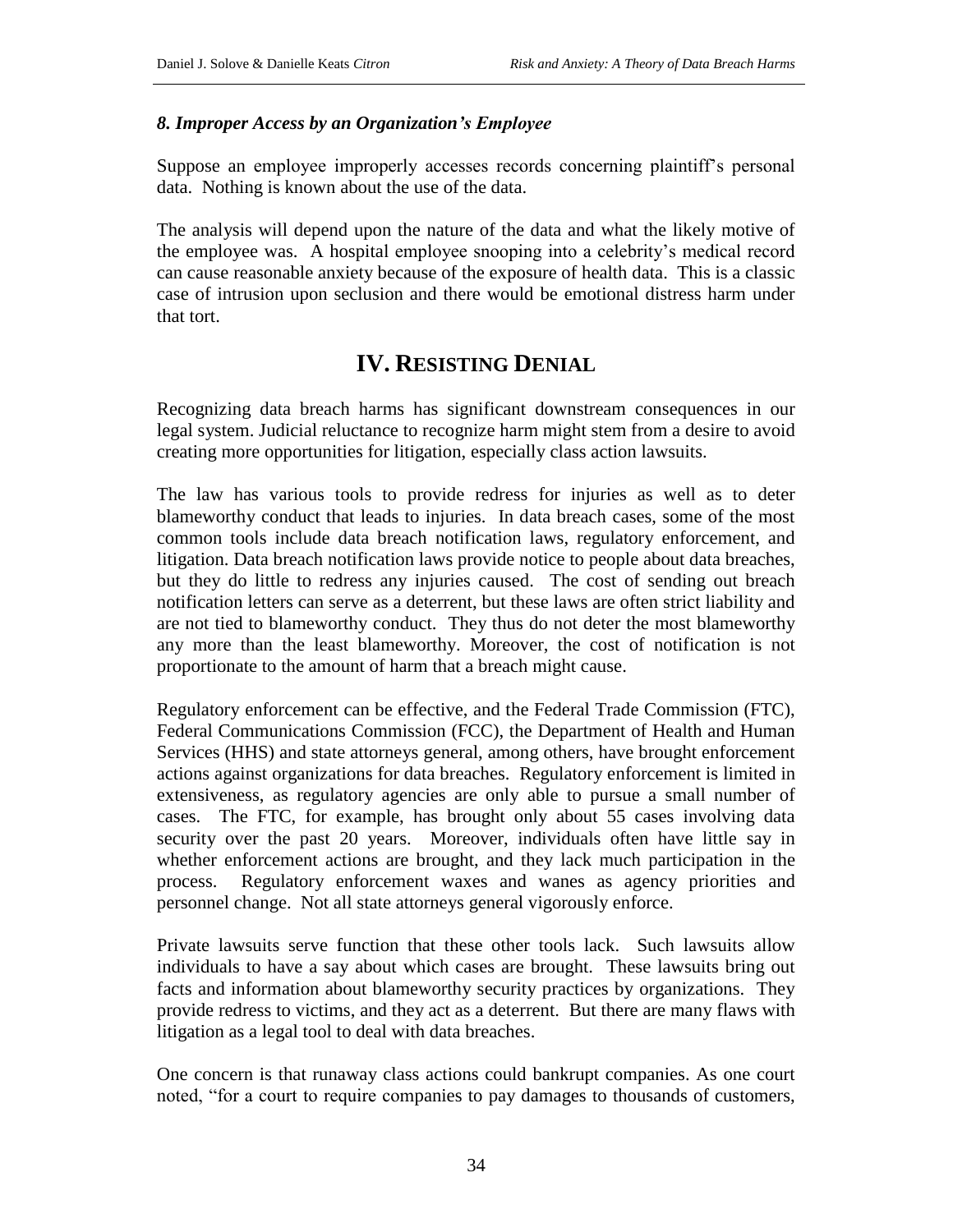$\overline{a}$ 

when there is yet to be a single case of identity theft proven, strikes us as overzealous and unduly burdensome to businesses."<sup>150</sup>

One problem endemic to data breaches is one we will refer to as the "multiplier problem." This problem is caused by the fact that organizations can hold data on so many individuals that recognizing even a small amount of harm will be multiplied by a staggering number of people. These days, even a small company can have data on tens of millions of people. Judges are reluctant to recognize harm because it might mean bankrupting a company just to give each person a very tiny amount of compensation. Do we want bankruptcy-threatening liability for a data harm that only causes people a minor amount of harm?

The challenge with data breaches is that although the harm might be small to many people, it can add up cumulatively as hundreds and perhaps thousands of organizations cause harm to people. Moreover, a small amount of harm to many people might add up to more harm collectively than a large amount of harm to a few people.

Courts may also be concerned that class action lawsuits for data breaches often do not provide much in the way of redress to individuals. These lawsuits can be slow, expensive, and punishing to the parties. Lawsuits can be so costly and timeconsuming that organizations often settle just to avoid the pain of having the legal process resolve the case even when they think they will likely wins.

Despite these concerns, which are legitimate, courts should not focus on them when evaluating whether there is a legally cognizable harm. Courts should analyze whether the law should recognize harms independently from the downstream consequences of such recognition. Often, these downstream consequences become conflated with the issue of whether there should be legally cognizable harm. Harm should not be denied merely because it will involve facing challenging issues about the form and amount of redress.

It is true that litigation is a flawed legal tool, but the other legal tools to deal with data breaches have limitations. New legal tools might work better. But none of these points should lead to failing to find harm. If there's a nail that needs to be hammered into the wall, and a hammer is not available, the solution is not to deny the existence of the nail. We reach this conclusion not just based on principle or a

<sup>&</sup>lt;sup>150</sup> Storm, 90 F. Supp.3d at 368. Recognizing harm might not necessarily lead to a dramatic increase in class action lawsuits. Under the current procedural rules, federal courts would not certify a class where individual issues of harm would predominate the case. Under both tests, context is an important consideration for the various factors. This in turn may make it difficult to obtain certification for classes involving thousands of people. Fed. R. Civ. P. 23(b)(3). Consider a proposed class action in a case related to a data breach involving thousands of people's home addresses. Context is key to determining if the disclosure would raise the risk of physical harm and emotional distress. Individualized hearings would be necessary to determine whether the sharing of home address raised the risk of domestic abuse or stalking. In such a case, the description of the class would have to be carefully tailored to the data harms to overcome challenges to certification.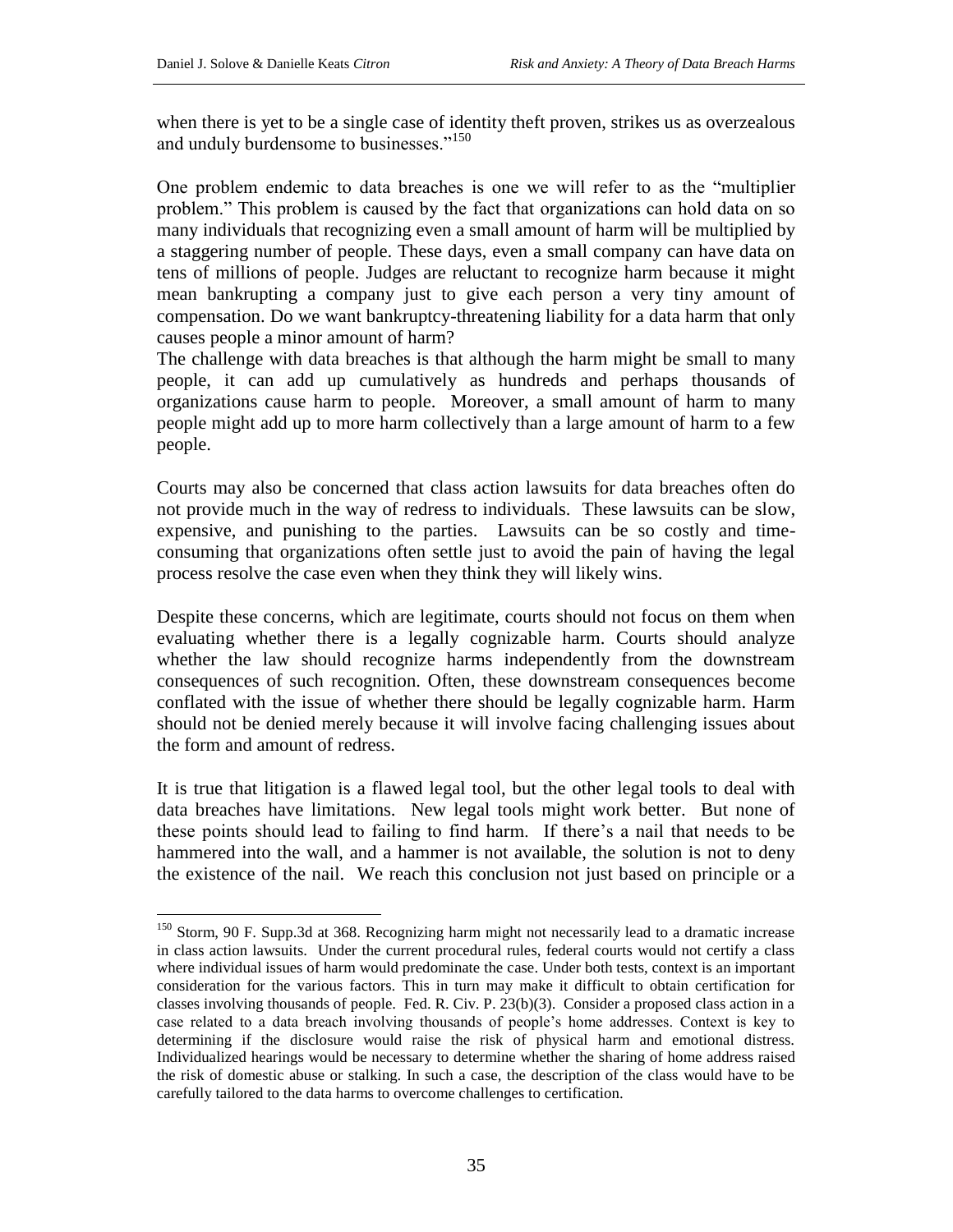$\overline{a}$ 

blind commitment to conceptual consistency, but on pragmatic grounds. At first blush, it generally does not seem pragmatic to argue that courts should recognize harm even though it could produce undesirable consequences in the legal system. But there are undesirable consequences for failing to recognize harm, which include allowing harm to go undeterred. The consequences should be seen beyond the particular case. Data harms in any one case might not be large for most individuals, but aggregated across many cases, the harms become much more significant. Moreover, there are adverse consequences with conflating issues and not addressing each in an honest and direct manner. These consequences affect society's ability to grapple with problems of great social concern. Not recognizing data breach harms is avoidant behavior that often leads to a poor response on two fronts. The first is that problems involving data harms are not addressed. The second is that specific problems involving the way our legal system functions are ignored.

If there is a legally cognizable harm, then the law should try to address it. If the problem is that the forms of redress and remedies cause problems, then these problems should be grappled with directly rather than avoided. Suppose a person's job is to pick up every apple on an apple tree. Some apples are high up in the tree and are difficult to pick. The person declares that they are not apples, so she does not have to pick them. Such an approach is not only dishonest, but also unproductive. A more honest and productive response would be to explore how to surmount the difficulties in picking them. Maybe a different method is needed. Maybe new tools can be created to pick the apples. Innovation and invention might lead to a solution, but this might never occur if the existence of the apples is denied.

Denying problems stunts the law's development and is one factor why the law struggles to respond rapidly and effectively to contemporary problems. Many of the reasons why data breach harms are not recognized as cognizable is because they push on many of the areas where the law is very gingerly developing. Some might argue that the law should turn away data harms until it is fully prepared to embrace them. That view, however, ignores the expressive function of the law.<sup>151</sup> By rejecting data breach harms, the law is saying that they are not worthy of redress. It is suggesting that they are not worth rethinking existing legal concepts or pushing harder on newer developing areas of the law. What originates in a lack of judicial imagination and fortitude becomes manifested in terms of data breach harms being cast aside as insignificant or non-existent.

It is difficult to set aside the law's current difficulties when tackling the question of whether the law should recognize data harms. Bringing in the legal system with all its flaws might create negative outcomes. Shouldn't we consider the consequences of how our legal system will handle a certain matter?

The problem is that such an analysis takes the current legal system as fixed and unchangeable, and this is far from the case. The legal system will never grow or

<sup>151</sup> Danielle Keats Citron, *Law's Expressive Function in Combating Cyber Gender Harassment*, 108 MICH. L. REV. 373 (2009).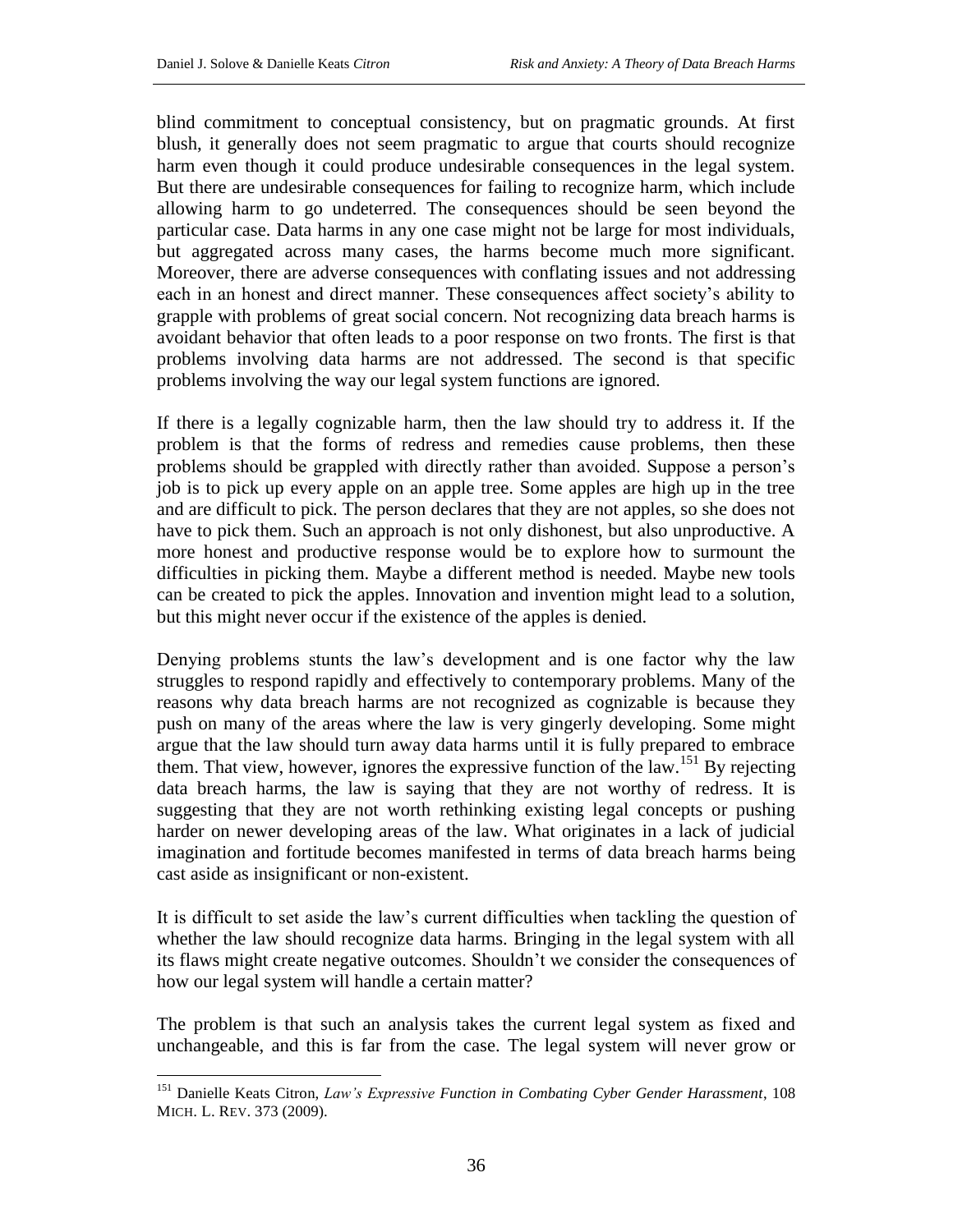mature if it is not challenged. The consequences might be worse in the short term, but this sacrifice might yield better results in the long term. Our legal system already has many different tools to redress harm, and has evolved considerably over the years.

Moreover, the existence of problems with the legal system cuts both ways in a consequentialist analysis. Part of the decision about whether to accept and live with something is how well it functions. If it functions fairly well, then one might be more accepting of it. The further away it is form acceptable, the stronger the argument for changing it. Thus, the worse the failings of our legal system, the better it is to push on it.

Additionally, denial of harm is not the only escape valve that the legal system can employ. Escape valves can be created at nearly any point in the process. Instead of addressing difficulties in how the legal system will handle cases when determining whether data harm exists, courts could address those difficulties and make compromises when actually handling those cases. Rather than create a fiction that harm does not exist, why not create other fictions more directly on point and responsive to the problems for which they are being created?

Generally, those who cause wide-scale harm must pay for it. If a company builds a dam and it bursts and floods a town, that company must pay.<sup>152</sup> But with data breach harms, courts are saying that companies should be off the hook and should not be made to internalize the harm. To the extent that there ought to be limits on liability for data harm, such limits are best addressed directly rather than through denying the existence of data breach harm. For instance, not all harms might need to be addressed via damages and could be dealt with through various forms of equitable remedies and declaratory judgments.

The problems with our civil justice system and class actions exist in many other areas of law and for many other types of harm. Data breach harms should not be singled out. To the extent the civil justice system is flawed, this is an issue that ought to be taken up systematically, most practically through our legislatures. It is not an excuse for courts to take it upon themselves to close off the civil justice system from redressing a serious and important type of harm.

### **CONCLUSION**

<span id="page-40-0"></span>Looking across the body of jurisprudence of data breach harms, it is fair to say that courts are reluctant to recognize to data breach harms. Various lines of cases that would support their recognition are ignored or narrowly interpreted. Courts rarely seize the opportunity to push doctrines in a progressive direction when it comes to data harms. By contrast, courts are willing to extend the logic of related lines of cases in other contexts. Yet for data breach harms, where precedent can be read

<sup>152</sup> Citron, *Reservoirs*, *supra* note.